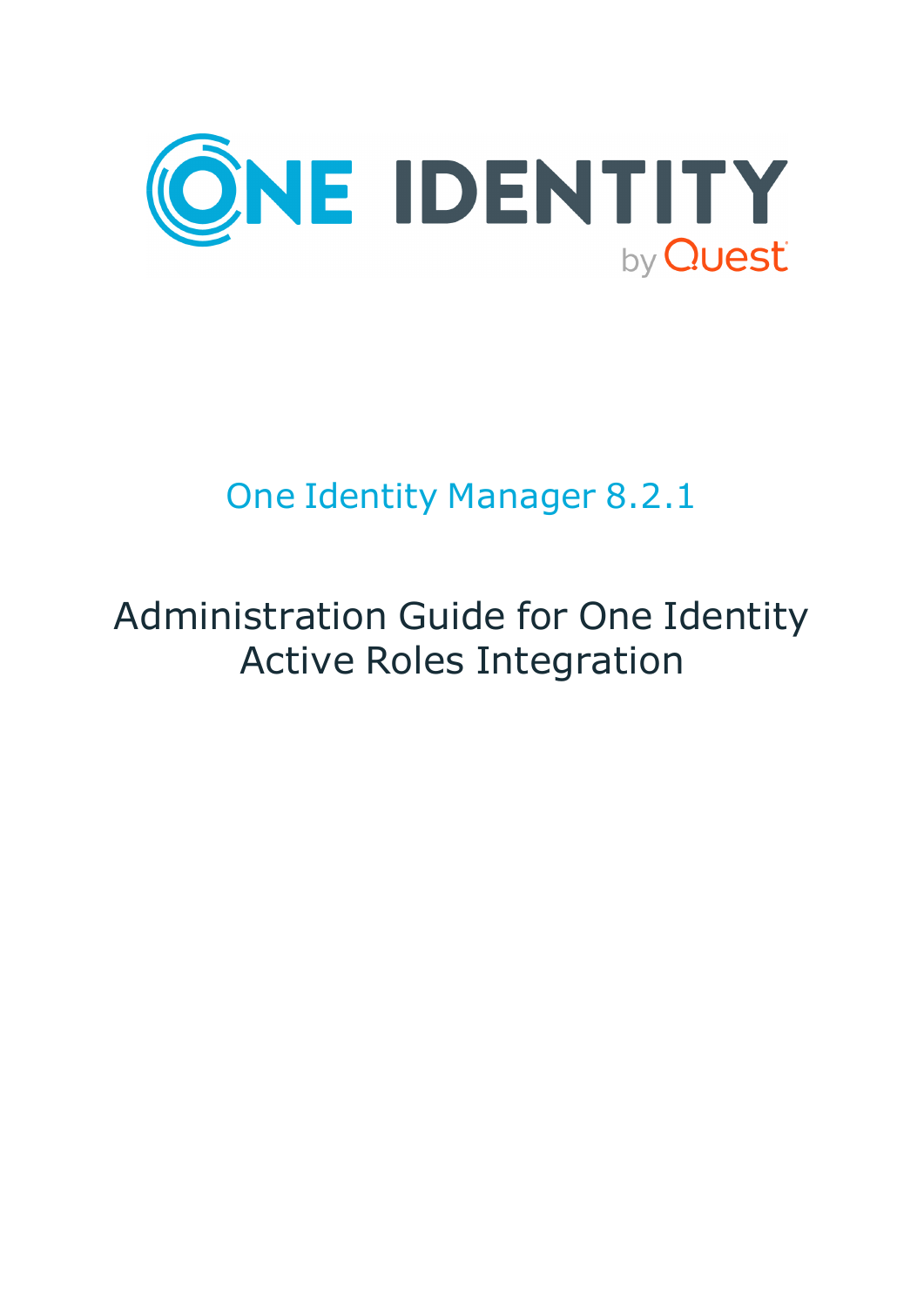#### **Copyright 2022 One Identity LLC.**

#### **ALL RIGHTS RESERVED.**

This guide contains proprietary information protected by copyright. The software described in this guide is furnished under a software license or nondisclosure agreement. This software may be used or copied only in accordance with the terms of the applicable agreement. No part of this guide may be reproduced or transmitted in any form or by any means, electronic or mechanical, including photocopying and recording for any purpose other than the purchaser's personal use without the written permission of One Identity LLC .

The information in this document is provided in connection with One Identity products. No license, express or implied, by estoppel or otherwise, to any intellectual property right is granted by this document or in connection with the sale of One Identity LLC products. EXCEPT AS SET FORTH IN THE TERMS AND CONDITIONS AS SPECIFIED IN THE LICENSE AGREEMENT FOR THIS PRODUCT, ONE IDENTITY ASSUMES NO LIABILITY WHATSOEVER AND DISCLAIMS ANY EXPRESS, IMPLIED OR STATUTORY WARRANTY RELATING TO ITS PRODUCTS INCLUDING, BUT NOT LIMITED TO, THE IMPLIED WARRANTY OF MERCHANTABILITY, FITNESS FOR A PARTICULAR PURPOSE, OR NON-INFRINGEMENT. IN NO EVENT SHALL ONE IDENTITY BE LIABLE FOR ANY DIRECT, INDIRECT, CONSEQUENTIAL, PUNITIVE, SPECIAL OR INCIDENTAL DAMAGES (INCLUDING, WITHOUT LIMITATION, DAMAGES FOR LOSS OF PROFITS, BUSINESS INTERRUPTION OR LOSS OF INFORMATION) ARISING OUT OF THE USE OR INABILITY TO USE THIS DOCUMENT, EVEN IF ONE IDENTITY HAS BEEN ADVISED OF THE POSSIBILITY OF SUCH DAMAGES. One Identity makes no representations or warranties with respect to the accuracy or completeness of the contents of this document and reserves the right to make changes to specifications and product descriptions at any time without notice. One Identity does not make any commitment to update the information contained in this document.

If you have any questions regarding your potential use of this material, contact:

One Identity LLC. Attn: LEGAL Dept 4 Polaris Way Aliso Viejo, CA 92656

Refer to our Web site ([http://www.OneIdentity.com](http://www.oneidentity.com/)) for regional and international office information.

#### **Patents**

One Identity is proud of our advanced technology. Patents and pending patents may apply to this product. For the most current information about applicable patents for this product, please visit our website at [http://www.OneIdentity.com/legal/patents.aspx](http://www.oneidentity.com/legal/patents.aspx).

#### **Trademarks**

One Identity and the One Identity logo are trademarks and registered trademarks of One Identity LLC. in the U.S.A. and other countries. For a complete list of One Identity trademarks, please visit our website at [www.OneIdentity.com/legal](http://www.oneidentity.com/legal). All other trademarks are the property of their respective owners.

#### **Legend**

**WARNING: A WARNING icon highlights a potential risk of bodily injury or property damage, for which industry-standard safety precautions are advised. This icon is often associated with electrical hazards related to hardware.**

**CAUTION: A CAUTION icon indicates potential damage to hardware or loss of data if** A **instructions are not followed.**

One Identity Manager Administration Guide for One Identity Active Roles Integration Updated - 27 April 2022, 01:40 Version - 8.2.1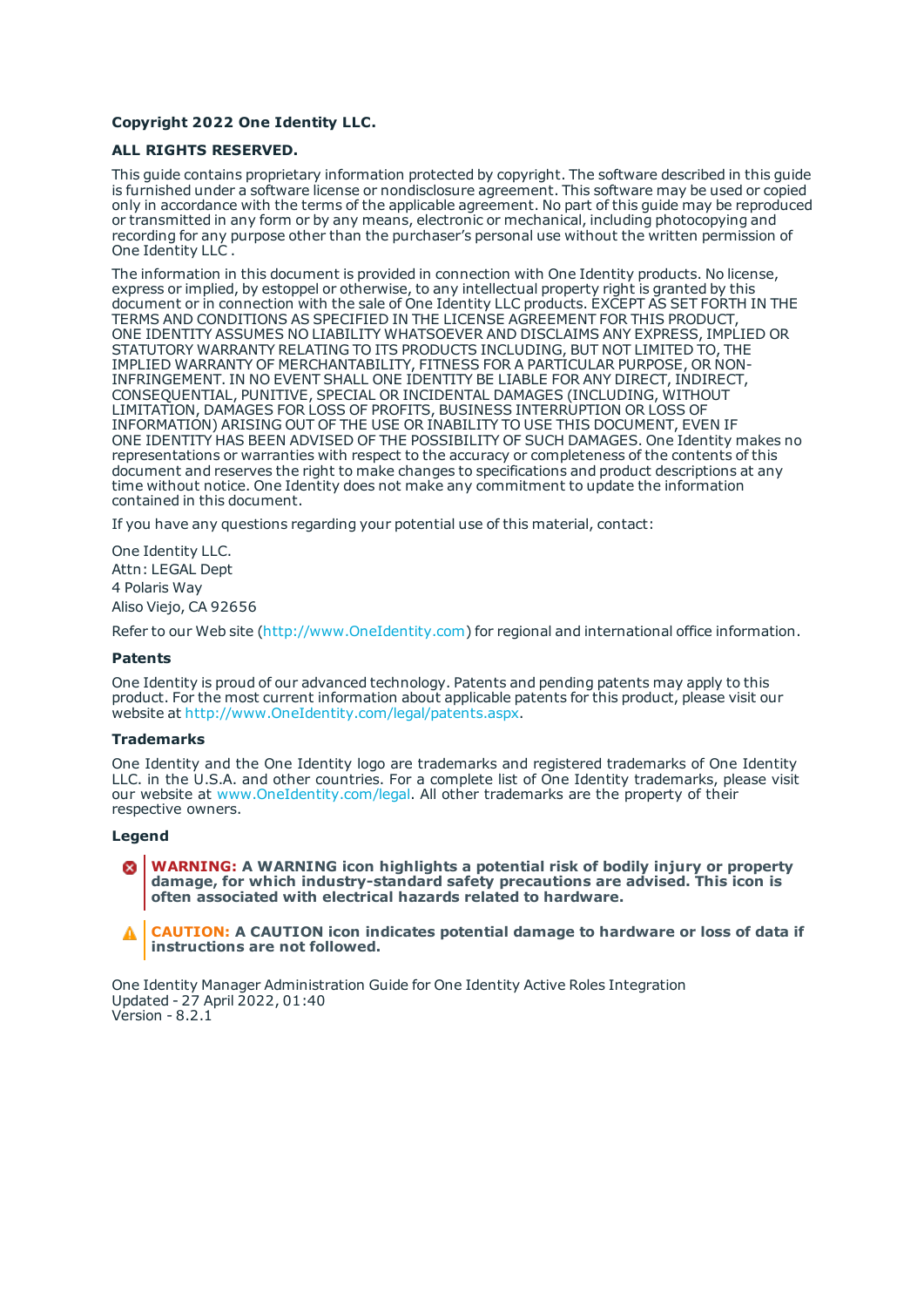## **Contents**

| Migrating data between One Identity Manager and One Identity Active Roles  6          |  |
|---------------------------------------------------------------------------------------|--|
| Synchronizing Active Directory using One Identity Active Roles  9                     |  |
| Permissions required for synchronizing with One Identity Active Roles 10              |  |
|                                                                                       |  |
|                                                                                       |  |
| Installing One Identity Manager Service with an Active Roles connector  12            |  |
| Creating a synchronization project for initial synchronization of an Active Directory |  |
| Information required for setting up a synchronization project 16                      |  |
| Creating an initial synchronization project for Active Directory domains 17           |  |
|                                                                                       |  |
|                                                                                       |  |
|                                                                                       |  |
|                                                                                       |  |
|                                                                                       |  |
|                                                                                       |  |
|                                                                                       |  |
|                                                                                       |  |
|                                                                                       |  |
| Managing Active Directory user accounts and Active Directory contacts through         |  |
|                                                                                       |  |
|                                                                                       |  |
|                                                                                       |  |
|                                                                                       |  |
|                                                                                       |  |
|                                                                                       |  |
|                                                                                       |  |
|                                                                                       |  |

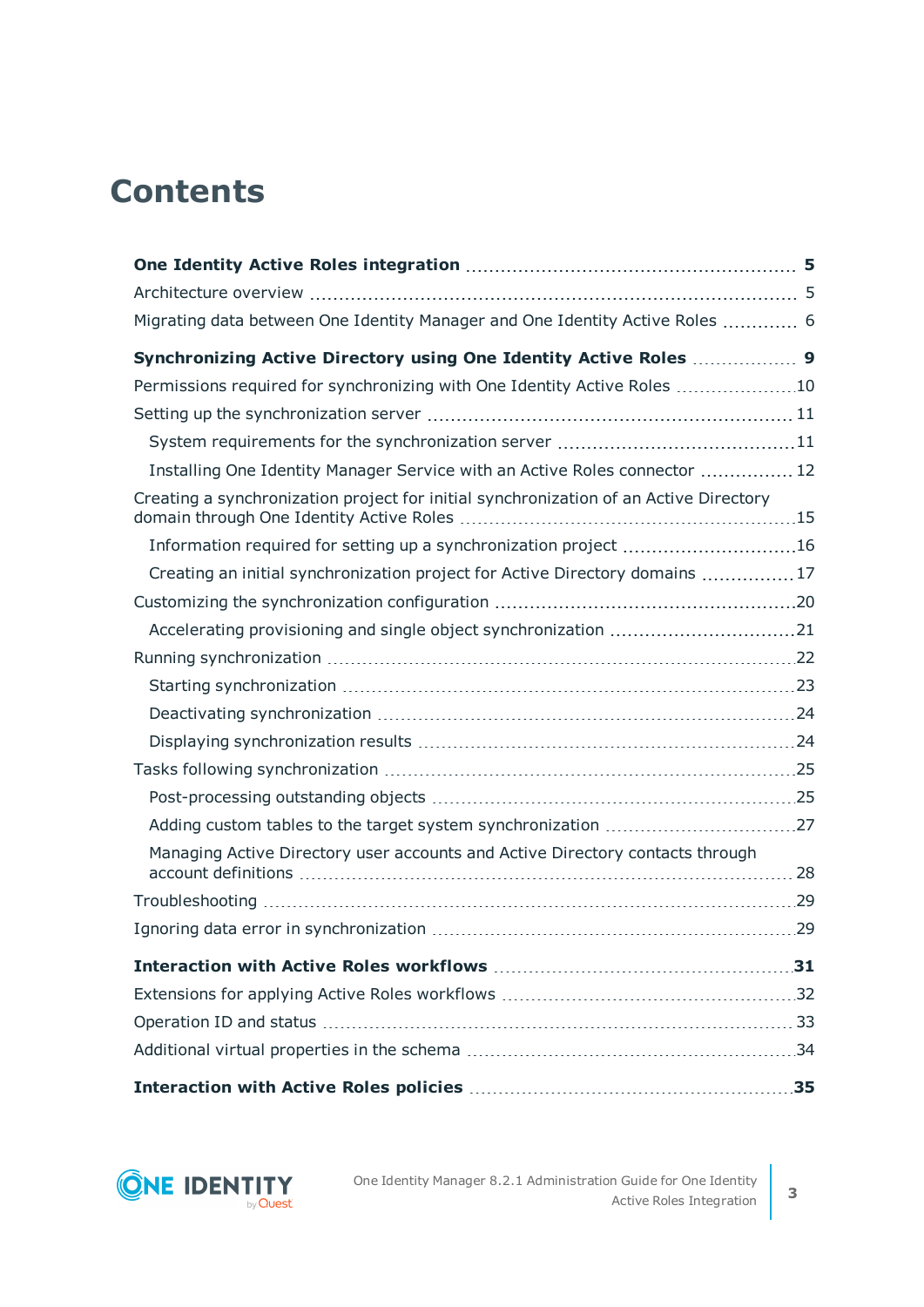| Adding Active Directory groups automatically to the IT Shop 36                     |     |
|------------------------------------------------------------------------------------|-----|
|                                                                                    |     |
|                                                                                    |     |
| Deprovisioning Active Directory user account and Active Directory groups 41        |     |
|                                                                                    |     |
|                                                                                    |     |
| Displaying information about deprovisioning Active Directory user accounts and     |     |
| Restoring deprovisioned Active Directory user accounts and Active Directory groups |     |
| Deprovisioning Active Directory user accounts and Active Directory groups 45       |     |
|                                                                                    |     |
| Appendix: Configuration parameters for managing an Active Directory                | 47  |
| Appendix: Default project template for One Identity Active Roles 53                |     |
|                                                                                    |     |
|                                                                                    |     |
|                                                                                    |     |
|                                                                                    |     |
|                                                                                    | .57 |

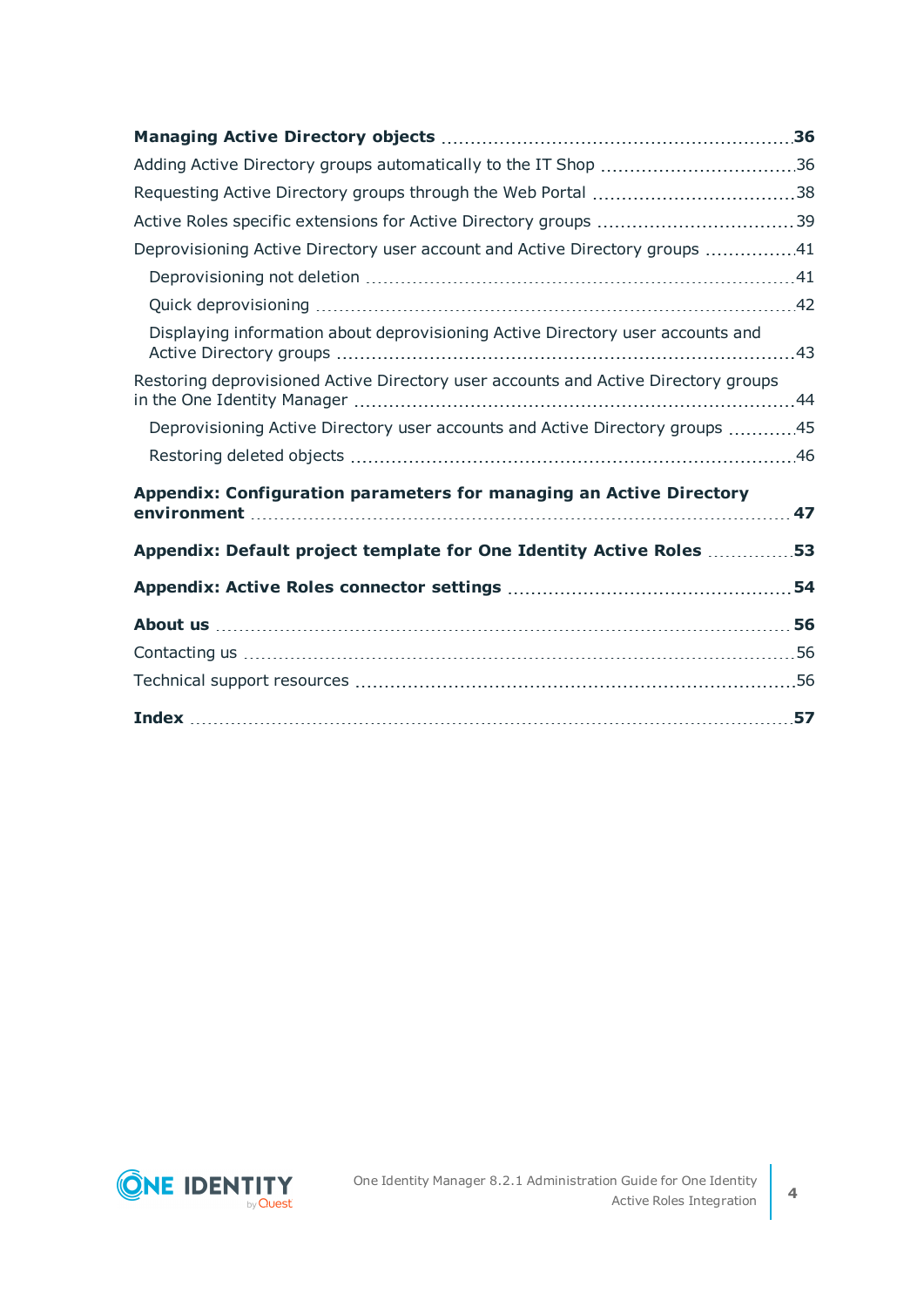# **One Identity Active Roles integration**

<span id="page-4-0"></span>One Identity Manager supports the connection of Active Directory systems through an integrated Active Roles connector. Additional Active Directory relevant functionality, for example, Microsoft Exchange, Office Communication Services or Active Directory Lightweight Directory Service (AD LDS), is not supported through this connector.

One Identity Manager is assumed to be the primary system in the default configuration of processes and synchronization behavior and is allowed to bypass Active Roles workflows. Default behavior requires an administrative account. Active Roles workflows can still be controlled by the integrated Active Roles connector. You may need to define custom processes in One Identity Manager in order to use this functionality.

NOTE: The Active Directory Module and the Active Roles Module must be installed as a prerequisite for managing Active Directory in One Identity Manager. For more information about installing, see the *One Identity Manager Installation Guide*.

NOTE: This guide only goes into specific features of using the Active Roles Connector. For more information about managing Active Directory with One Identity Manager, see the *One Identity Manager Administration Guide for Connecting to Active Directory*.

For more information about applying, managing, and configuring an Active Roles server, see your *One Identity Active Roles* documentation.

### <span id="page-4-1"></span>**Architecture overview**

The following servers are used for managing an Active Directory environment with One Identity Manager and Active Roles:

• Active Roles server

Active Roles server that establishes the connection to the Active Directory domain controller. The synchronization server connects to this Active Roles server.

• Synchronization server

Communication of the One Identity Manager Service with Active Roles is run from the synchronization server. The One Identity Manager Service with the Active Roles

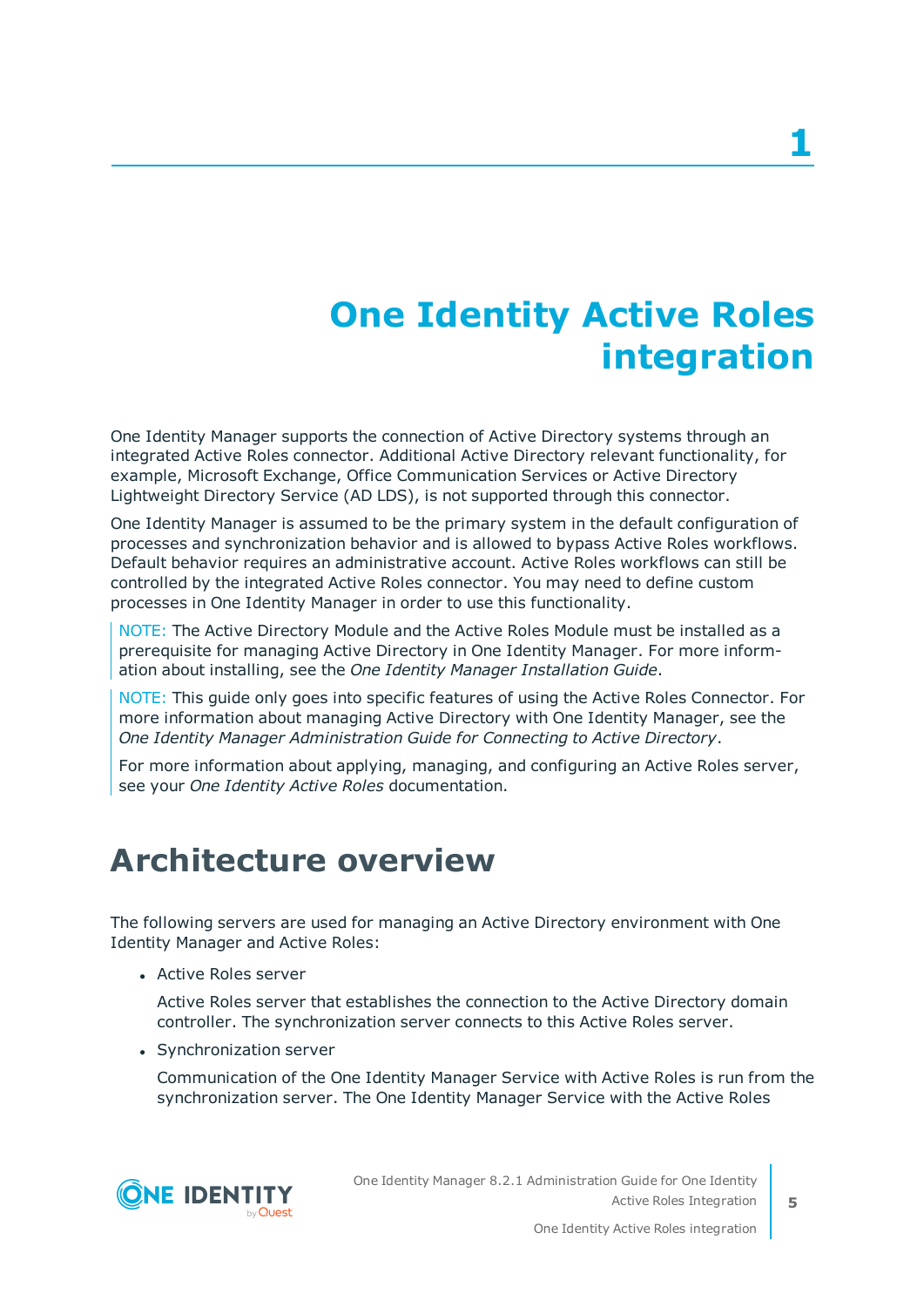connector is installed on this server. Data entries required for synchronization and administration with the One Identity Manager database are processed by the synchronization server. The synchronization server connects to the Active Roles server.

The One Identity Manager's Active Roles connector uses the Active Roles ADSI interface for communicating with an Active Roles instance. The Active Roles connector is used for synchronization and provisioning Active Directory. The Active Roles connector connects to an Active Roles instance, which then connects to the Active Directory domain controller.





## <span id="page-5-0"></span>**Migrating data between One Identity Manager and One Identity Active Roles**

#### **Scenario**

You want to manage an Active Directory domain, currently managed by Active Roles, with One Identity Manager. Active Roles Self-Service Manager is not implemented.

Select one of the following editions modules when you install the One Identity Manager database:

- One Identity Manager Active Directory Edition
- One Identity Manager

Initial synchronization of Active Directory domains with One Identity Manager must be carried out by the Active Roles connector. All other synchronization is also carried out by the Active Roles connector.



One Identity Manager 8.2.1 Administration Guide for One Identity Active Roles Integration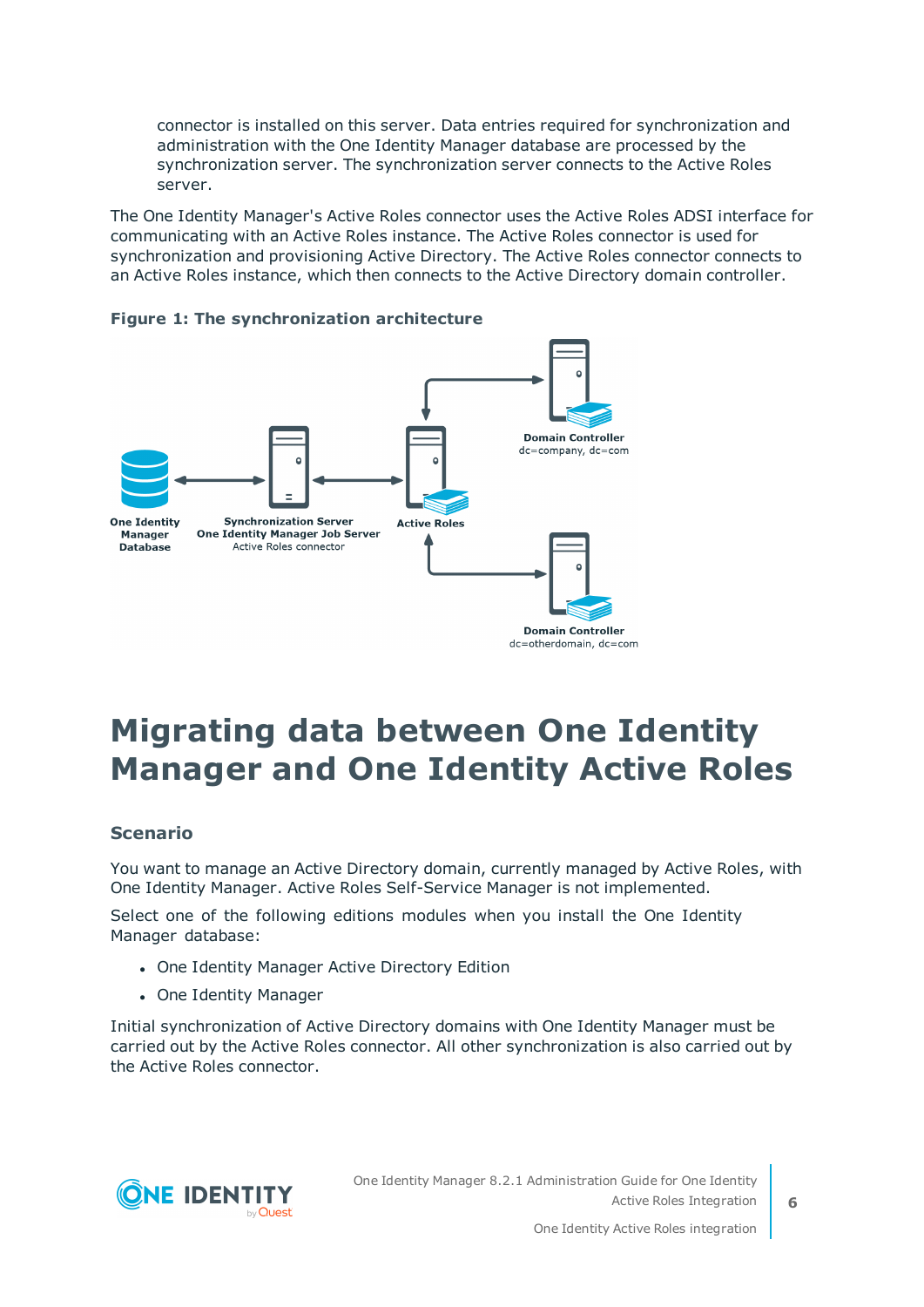• Create a synchronization project with the Synchronization Editor by using the default project template for Active Roles.

#### **Scenario**

You want to manage an Active Directory domain, currently managed by Active Roles, with One Identity Manager. Active Roles Self-Service Manager is implemented. The functionality should be transferred to the One Identity Manager's IT Shop.

Select one of the following editions modules when you install the One Identity Manager database:

- One Identity Manager Active Directory Edition
- One Identity Manager

In the **One Identity Manager Active Directory Edition** there is direct support for transferring Active Roles Self-Service Manager functionality to the IT Shop One Identity Manager.

If you are using the **One Identity Manager Edition**, run the following steps before initial synchronization:

- 1. In the Designer, set the **QER | ITShop | AutoPublish | ADSGroup** configuration parameter.
- 2. In the Designer, set the **QER | ITShop | AutoPublish | ADSGroup | ExcludeList** configuration parameter and specify the Active Directory groups that are not to be added automatically to the IT Shop.
- 3. In the Designer, set the **TargetSystem | ADS | ARS\_SSM** configuration parameter
- 4. Compile the database.

Active Directory domain synchronization with One Identity Manager must be carried out by the Active Roles connector. All other synchronization is also carried out by the Active Roles connector.

• Create a synchronization project with the Synchronization Editor by using the default project template for Active Roles.

#### **Scenario**

You want to manage an Active Directory domain, currently managed by One Identity Manager, with Active Roles. Currently, Active Directory domain synchronization is carried out by the Active Directory connector.

#### *To manage the Active Directory domains with One Identity Active Roles*

- 1. In the Synchronization Editor, delete the existing synchronization project.
- 2. Create a synchronization project with the Synchronization Editor by using the default project template for Active Roles.

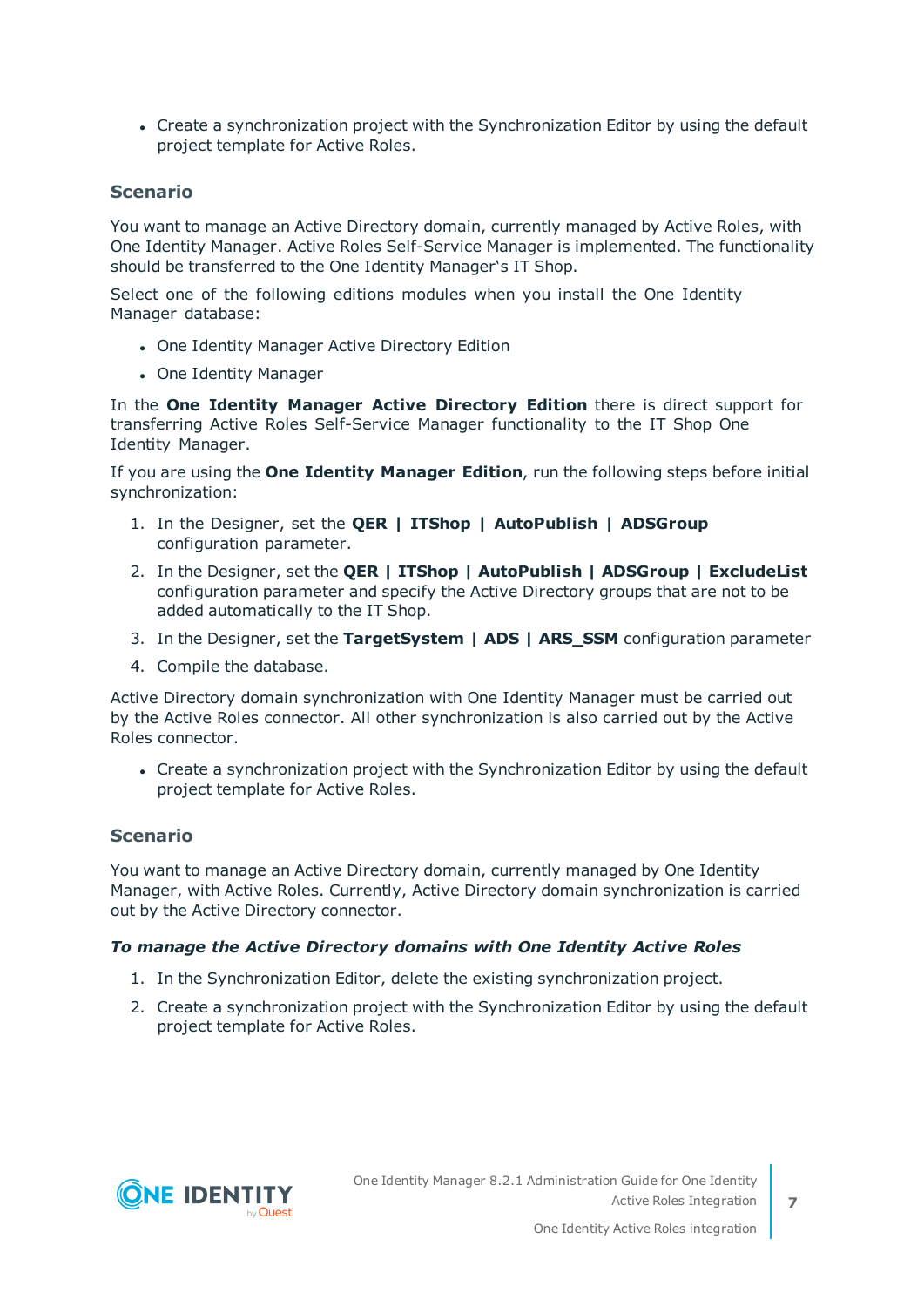#### **Detailed information about this topic**

- [Synchronizing](#page-8-0) Active Directory using One Identity Active Roles on page 9
- Adding Active Directory groups [automatically](#page-35-1) to the IT Shop on page 36



One Identity Manager 8.2.1 Administration Guide for One Identity Active Roles Integration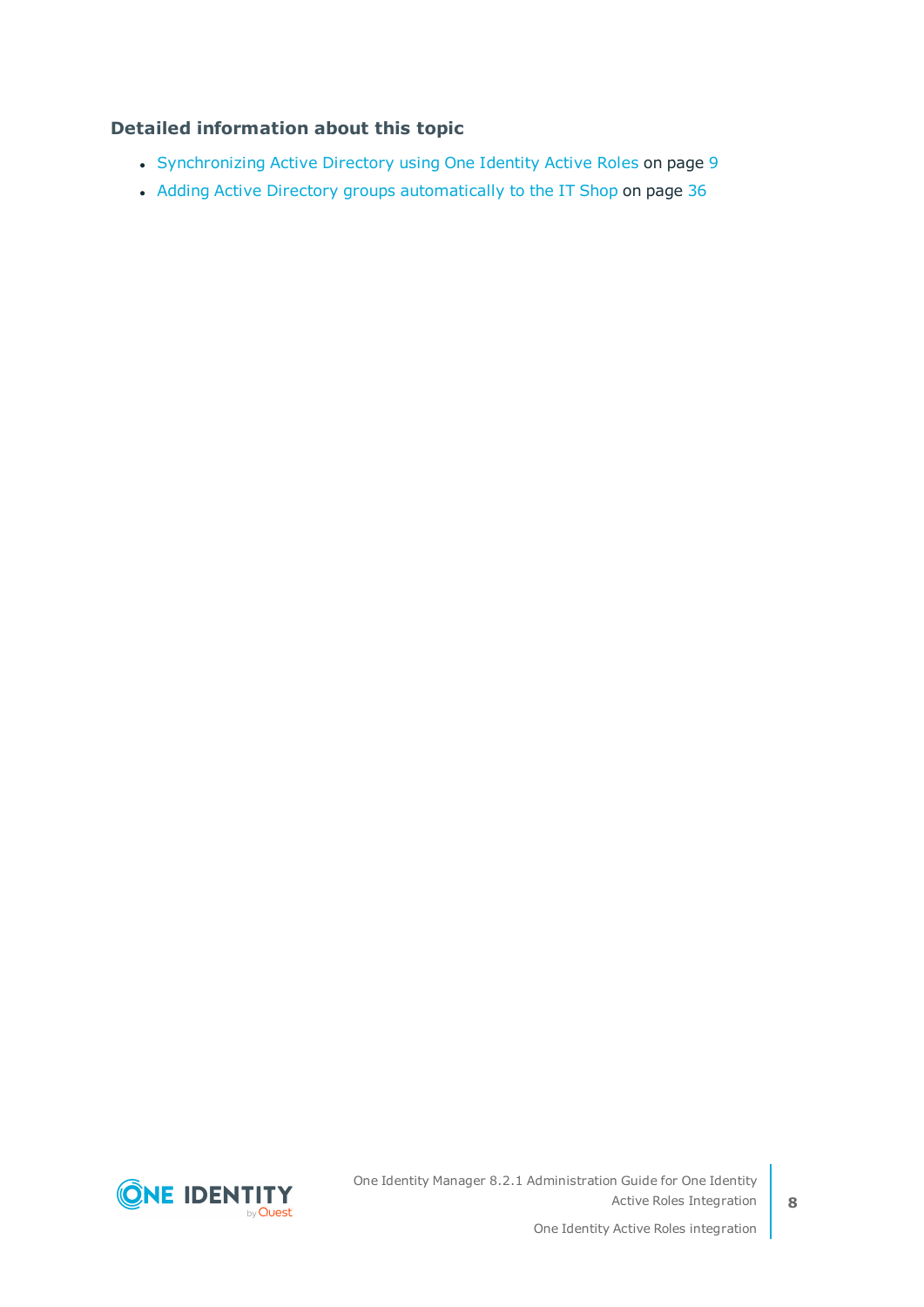# <span id="page-8-0"></span>**Synchronizing Active Directory using One Identity Active Roles**

The One Identity Manager supports synchronization with Active Roles in versions 7.4.1, 7.4.3, 7.4.4, 7.4.5, and 7.5.

#### *To load Active Directory objects into the One Identity Manager database for the first time*

- 1. Prepare a user account with sufficient permissions for synchronization.
- 2. One Identity Manager components for managing Active Directory environments are available if the **TargetSystem | ADS** configuration parameter is enabled. The components for managing Active Roles are available if the **TargetSystem | ADS | ARS** configuration parameter is set.
	- Check whether the configuration parameters are set in the Designer. Otherwise, set the configuration parameters and compile the database.

NOTE: If you disable the configuration parameter at a later date, model components and scripts that are not longer required, are disabled. SQL procedures and triggers are still carried out. For more information about the behavior of preprocessor relevant configuration parameters and conditional compiling, see the *One Identity Manager Configuration Guide*.

- Other configuration parameters are installed when the modules are installed. Check the configuration parameters and modify them as necessary to suit your requirements.
- 3. Install and configure a synchronization server and declare the server as a Job server in One Identity Manager.
- 4. In the **One Identity Manager Active Directory Edition** there is direct support for transferring Active Roles Self-Service Manager functionality to the One Identity Manager IT Shop.

If you are using the **One Identity Manager Edition**, run the following steps before initial synchronization:

a. In the Designer, set the **QER | ITShop | AutoPublish | ADSGroup** configuration parameter.

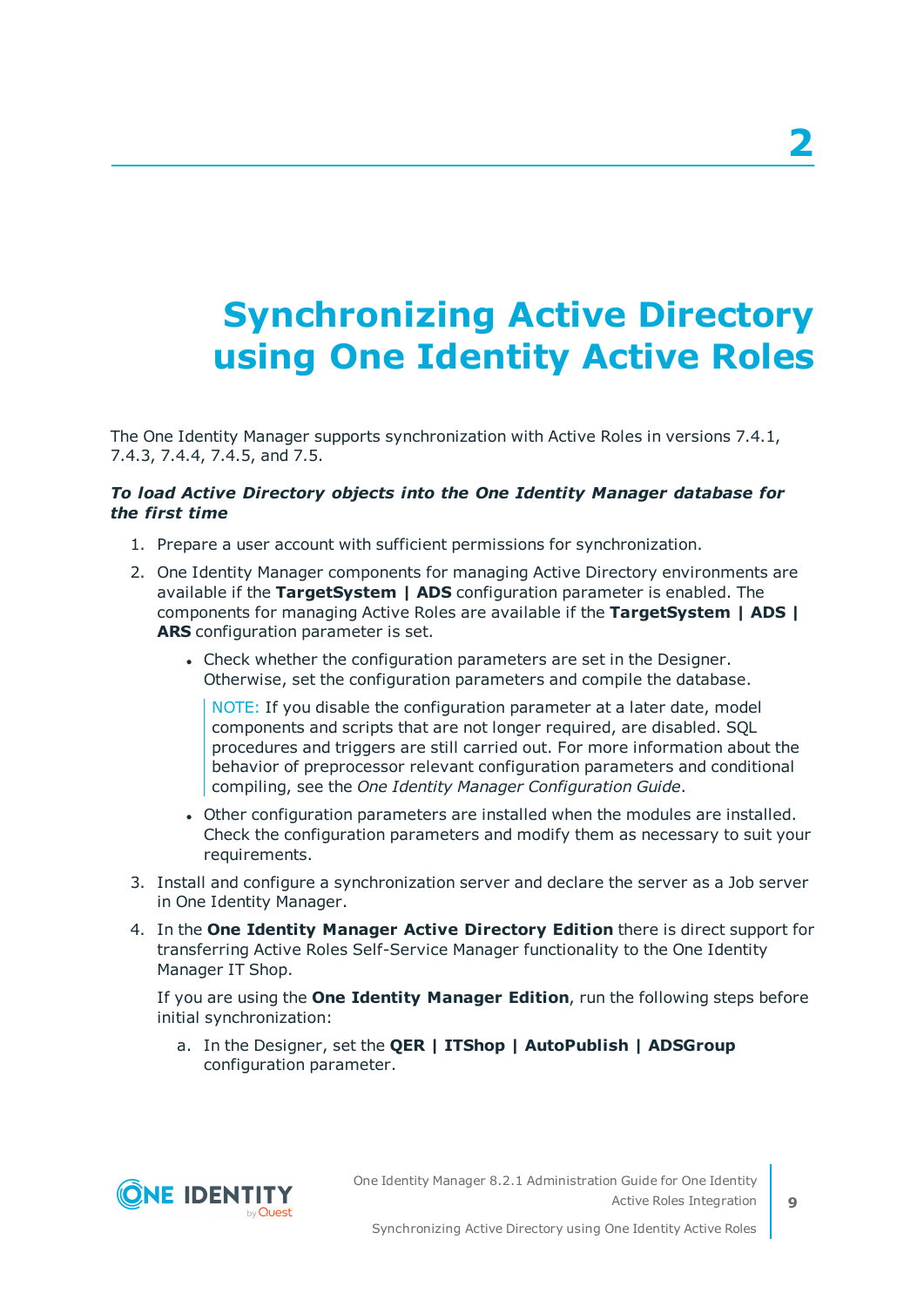NOTE: If you disable the configuration parameter at a later date, model components and scripts that are not longer required, are disabled. SQL procedures and triggers are still carried out. For more information about the behavior of preprocessor relevant configuration parameters and conditional compiling, see the *One Identity Manager Configuration Guide*.

b. In the Designer, set the **QER | ITShop | AutoPublish | ADSGroup | ExcludeList** configuration parameter and specify the Active Directory groups that are not to be added automatically to the IT Shop.

Example:

- .\*Administrator.\*|Exchange.\*|.\*Admins|.\*Operators|IIS\_IUSRS
- c. In the Designer, set the **TargetSystem | ADS | ARS\_SSM** configuration parameter
- d. Compile the database.
- 5. Create a synchronization project with the Synchronization Editor.

TIP: Before you set up synchronization with an Active Directory domain, familiarize yourself with the Synchronization Editor. For more information about this tool, see the *One Identity Manager Target System Synchronization Reference Guide*.

#### **Detailed information about this topic**

- [Migrating](#page-5-0) data between One Identity Manager and One Identity Active Roles on [page](#page-5-0) 6
- Permissions required for [synchronizing](#page-9-0) with One Identity Active Roles on page 10
- $\bullet$  Setting up the [synchronization](#page-10-0) server on page 11
- Creating a [synchronization](#page-14-0) project for initial synchronization of an Active Directory domain through One [Identity](#page-14-0) Active Roles on page 15
- Running [synchronization](#page-21-0) on page 22
- Customizing the [synchronization](#page-19-0) configuration on page 20
- Tasks following [synchronization](#page-24-0) on page 25
- [Troubleshooting](#page-28-0) on page 29
- Adding Active Directory groups [automatically](#page-35-1) to the IT Shop on page 36
- <span id="page-9-0"></span>• [Configuration](#page-46-0) parameters for managing an Active Directory environment on page 47

### **Permissions required for synchronizing with One Identity Active Roles**

It is recommended to set up a separate user account to use for connecting to Active Directory through for Active Roles. Use Active Roles Access Templates for the configuration. By using access templates, you delegate administration-relevant

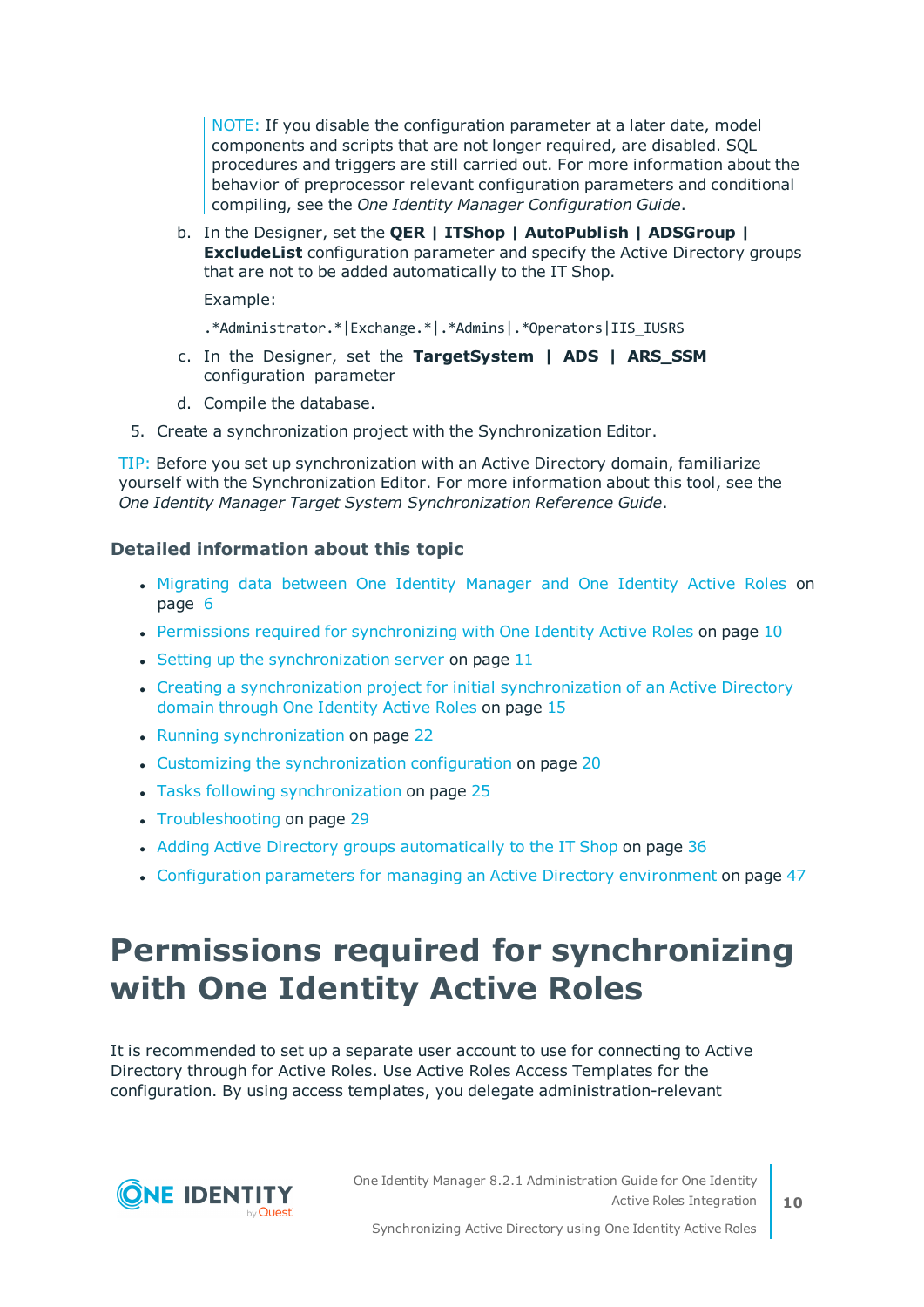permissions to an Active Directory user account but without issuing the permissions directly in Active Directory. For more information about Active Roles Access Templates, see your *One Identity Active Roles documentation*.

The following Access Templates are suggested for delegating permissions:

- All Objects Read All Properties
- All Objects Full Control

One Identity Manager works without controlling Active Roles workflows. To avoid any existing Active Roles workflows, you must add the user account to the **Active Roles administrators** group.

Edit the Active Roles admins in the Active Roles Configuration Center. If a user account is entered in the Active Roles Configuration Center as an Active Roles Admin, this is the user account that must be used. For more information about editing the group or the user account for administrative access, see your *One Identity Active Roles documentation*.

#### **Related topics**

<span id="page-10-0"></span> $\bullet$  [Interaction](#page-30-0) with Active Roles workflows on page 31

### **Setting up the synchronization server**

All One Identity Manager Service actions are run against the target system environment on the synchronization server. Data entries required for synchronization and administration with the One Identity Manager database are processed by the synchronization server.

The One Identity Manager Service with the Active Roles connector must be installed on the synchronization server.

#### **Detailed information about this topic**

- System requirements for the [synchronization](#page-10-1) server on page 11
- Installing One Identity Manager Service with an Active Roles [connector](#page-11-0) on page 12

### <span id="page-10-1"></span>**System requirements for the synchronization server**

To set up synchronization with an Active Directory environment, a server with the following software installation must be available:

• Windows operating system

The following versions are supported:



Synchronizing Active Directory using One Identity Active Roles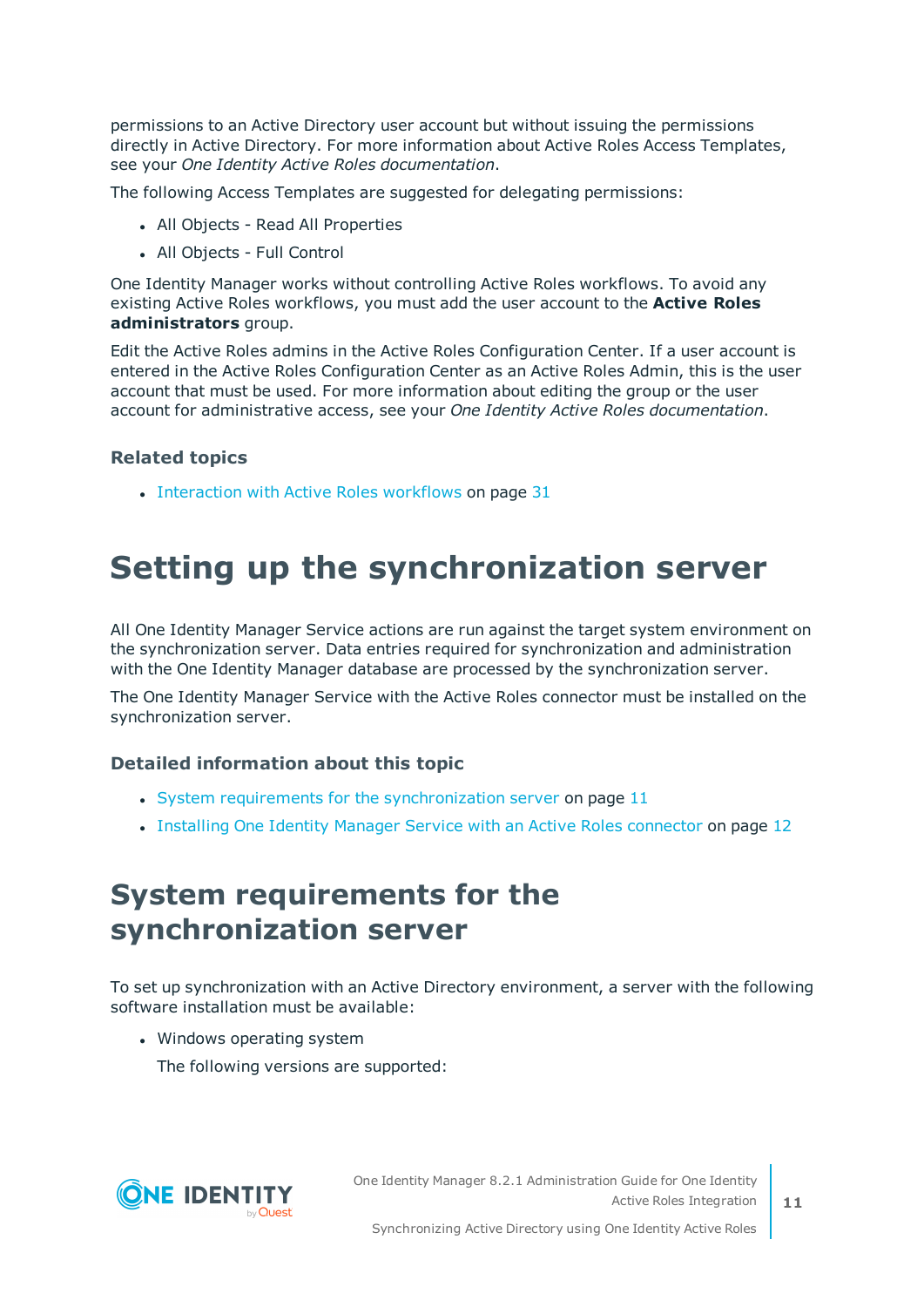- Windows Server 2022
- Windows Server 2019
- Windows Server 2016
- Windows Server 2012 R2
- Windows Server 2012
- Microsoft .NET Framework Version 4.7.2 or later

NOTE: Take the target system manufacturer's recommendations into account.

• One Identity Active Roles Management Shell for Active Directory (x64)

On 32-bit operating systems, use the Active Roles Management Shell for Active Directory (x86) package.

For installation instructions, refer to your *One Identity Active Roles documentation*.

• The following packages must be subsequently installed from the Active Roles installation medium:

On 32-bit systems:

- <source>\Redistributables\vc redist.x86.exe
- <sup>l</sup> <source>\Components\ActiveRoles ADSI Provider\ADSI\_x86.msi

On 64-bit systems:

- <sup>l</sup> <source>\Redistributables\vc\_redist.x64.exe
- <sup>l</sup> <source>\Components\ActiveRoles ADSI Provider\ADSI\_x64.msi

Furthermore, it is necessary that connections can be established from the Job server to the Active Roles server over the **15172** port. If necessary, a firewall rule must be set up on the Active Roles server.

### <span id="page-11-0"></span>**Installing One Identity Manager Service with an Active Roles connector**

NOTE: For existing Active Roles installations:

The One Identity Manager Service can be installed on a server with Active Roles.

The One Identity Manager Service must be installed on the synchronization server with the Active Roles connector. The synchronization server must be declared as a Job server in One Identity Manager.

| <b>Property</b> | Value                                  |
|-----------------|----------------------------------------|
| Server function | Active Roles connector                 |
| Machine role    | Server   Job server   Active Directory |

#### **Table 1: Properties of the Job server**



One Identity Manager 8.2.1 Administration Guide for One Identity Active Roles Integration

**12**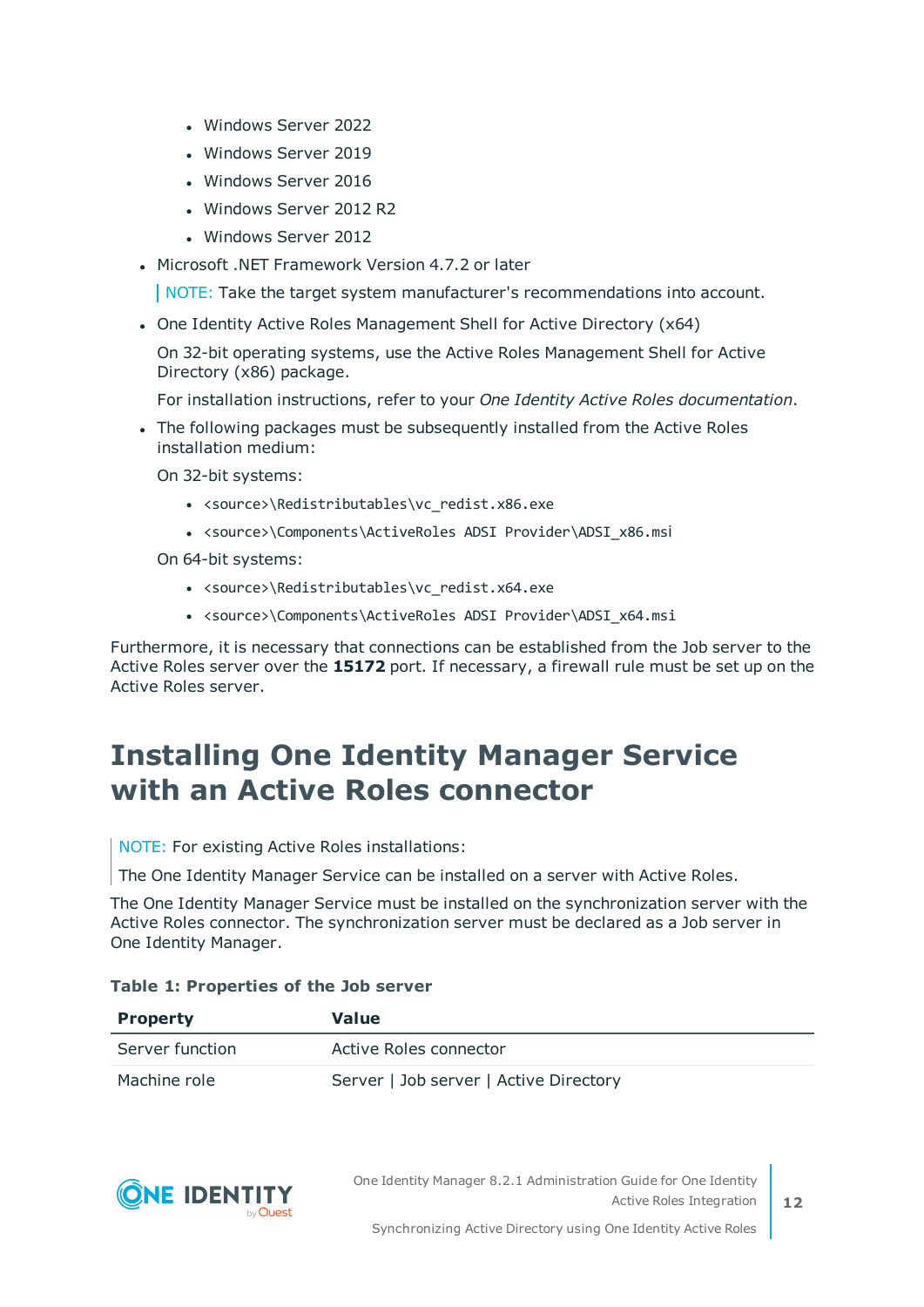NOTE: If several target system environments of the same type are synchronized under the same synchronization server, it is recommended that you set up a Job server for each target system for performance reasons. This avoids unnecessary swapping of connections to target systems because a Job server only has to process tasks of the same type (re-use of existing connections).

Use the One Identity Manager Service to install the Server Installer. The program runs the following steps:

- Sets up a Job server.
- Specifies machine roles and server function for the Job server.
- Remotely installs One Identity Manager Service components corresponding to the machine roles.
- Configures the One Identity Manager Service.
- Starts the One Identity Manager Service.

NOTE: The program performs a remote installation of the One Identity Manager Service. Local installation of the service is not possible with this program.

To remotely install the One Identity Manager Service, you must have an administrative workstation on which the One Identity Manager components are installed. For detailed information about installing a workstation, see the *One Identity Manager Installation Guide*.

NOTE: To generate processes for the Job server, you need the provider, connection parameters, and the authentication data. By default, this information is determined from the database connection data. If the Job server runs through an application server, you must configure extra connection data in the Designer. For detailed information about setting up Job servers, see the *One Identity Manager Configuration Guide*.

#### *To remotely install and configure One Identity Manager Service on a server*

- 1. Start the Server Installer program on your administrative workstation.
- 2. On the **Database connection** page, enter the valid connection credentials for the One Identity Manager database.
- 3. On the **Server properties** page, specify the server on which you want to install the One Identity Manager Service.
	- a. Select a Job server from the **Server** menu.

 $- OR -$ 

To create a new Job server, click **Add**.

- b. Enter the following data for the Job server.
	- **Server:** Name of the Job server.
	- <sup>l</sup> **Queue**: Name of the queue to handle the process steps. Each Job server within the network must have a unique queue identifier. The process steps are requested by the Job queue using this exact queue name. The queue identifier is entered in the One Identity Manager Service

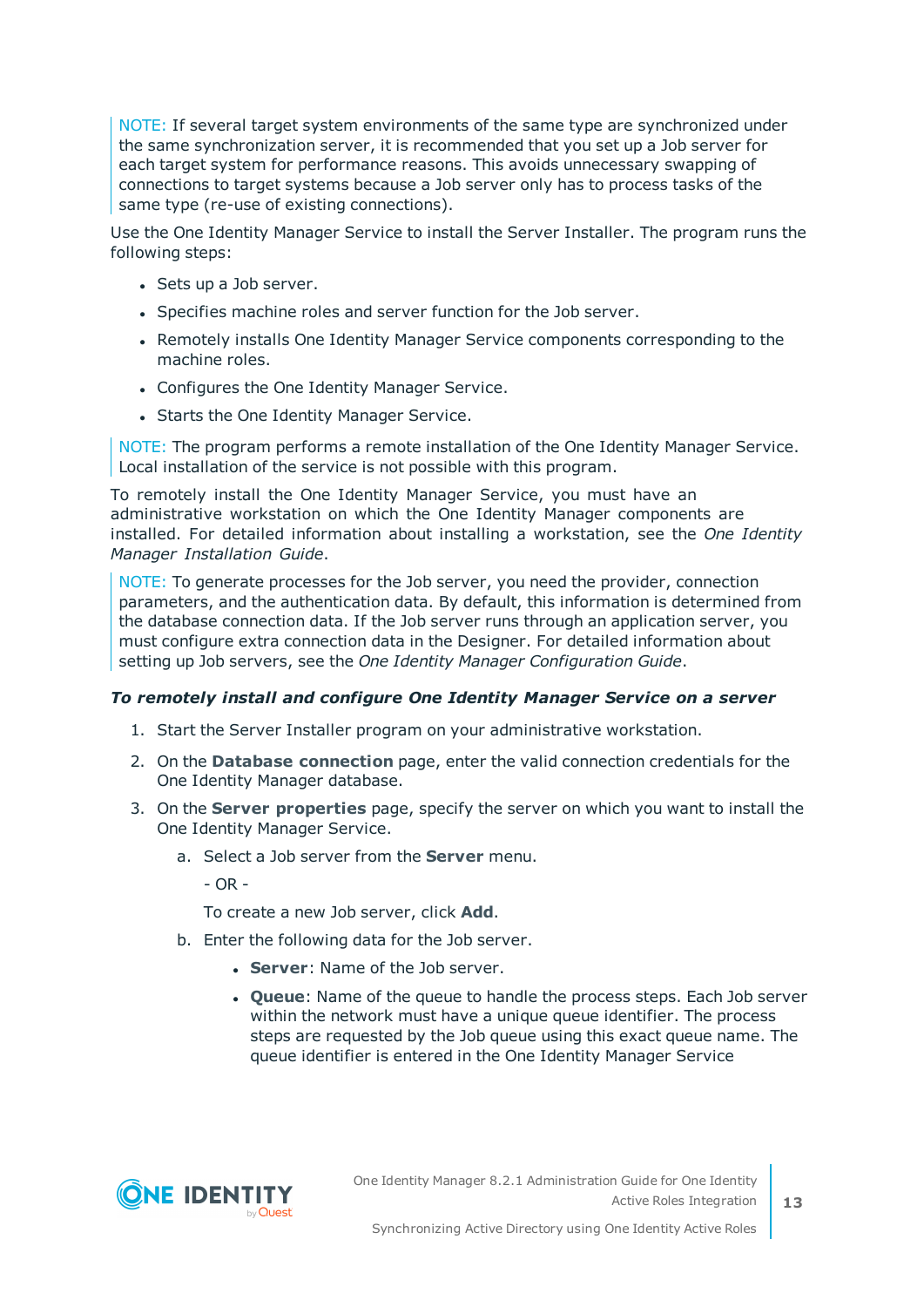configuration file.

<sup>l</sup> **Full server name**: Full server name in accordance with DNS syntax.

Syntax:

<Name of servers>.<Fully qualified domain name>

NOTE: You can use the **Extended** option to make changes to other properties for the Job server. You can also edit the properties later with the Designer.

- 4. On the **Machine roles** page, select **Active Directory**.
- 5. On the **Server functions** page, select **Active Roles connector**.
- 6. On the **Service Settings** page, enter the connection data and check the One Identity Manager Service configuration.

NOTE: The initial service configuration is predefined. If further changes need to be made to the configuration, you can do this later with the Designer. For detailed information about configuring the service, see the *One Identity Manager Configuration Guide*.

- For a direct connection to the database:
	- 1. Select **Process collection > sqlprovider**.
	- 2. Click the **Connection parameter** entry, then click the **Edit** button.
	- 3. Enter the connection data for the One Identity Manager database.
- For a connection to the application server:
	- 1. Select **Process collection**, click the **Insert** button and select **AppServerJobProvider**.
	- 2. Click the **Connection parameter** entry, then click the **Edit** button.
	- 3. Enter the connection data for the application server.
	- 4. Click the **Authentication data** entry and click the **Edit** button.
	- 5. Select the authentication module. Depending on the authentication module, other data may be required, such as user and password. For detailed information about One Identity Manager authentication modules, see the *One Identity Manager Authorization and Authentication Guide*.
- 7. To configure remote installations, click **Next**.
- 8. Confirm the security prompt with **Yes**.
- 9. On the **Select installation source** page, select the directory with the install files. Change the directory if necessary.
- 10. If the database is encrypted, on the **Select private key file** page, select the file with the private key.
- 11. On the **Service access** page, enter the service's installation data.
	- **Computer**: Enter the name or IP address of the server that the service is installed and started on.



**14**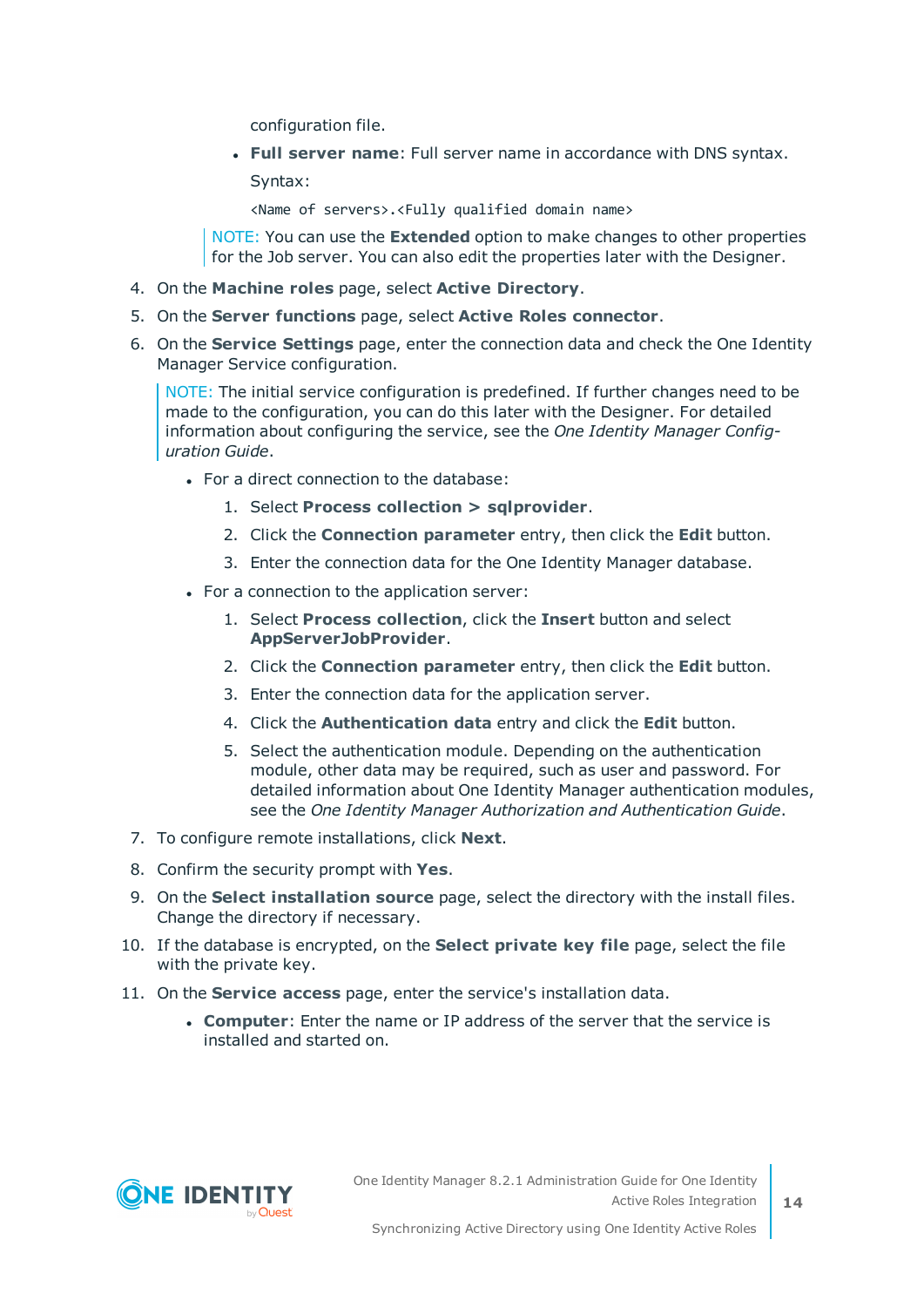**. Service account:** Enter the details of the user account that the One Identity Manager Service is running under. Enter the user account, the user account's password and password confirmation.

The service is installed using the user account with which you are logged in to the administrative workstation. If you want to use another user account for installing the service, you can enter it in the advanced options. You can also change the One Identity Manager Service details, such as the installation directory, name, display name, and the One Identity Manager Service description, using the advanced options.

- 12. Click **Next** to start installing the service. Installation of the service occurs automatically and may take some time.
- 13. Click **Finish** on the last page of the Server Installer.

NOTE: In a default installation, the service is entered in the server's service management with the name **One Identity Manager Service**.

### <span id="page-14-0"></span>**Creating a synchronization project for initial synchronization of an Active Directory domain through One Identity Active Roles**

Use the Synchronization Editor to configure synchronization between the One Identity Manager database and Active Directory environment. The following describes the steps for initial configuration of a synchronization project. For more information about setting up synchronization, see the *One Identity Manager Target System Synchronization Reference Guide*.

After the initial configuration, you can customize and configure workflows within the synchronization project. Use the workflow wizard in the Synchronization Editor for this. The Synchronization Editor also provides different configuration options for a synchronization project.

#### **Related topics**

- Information required for setting up a [synchronization](#page-15-0) project on page 16
- Creating an initial [synchronization](#page-16-0) project for Active Directory domains on page 17

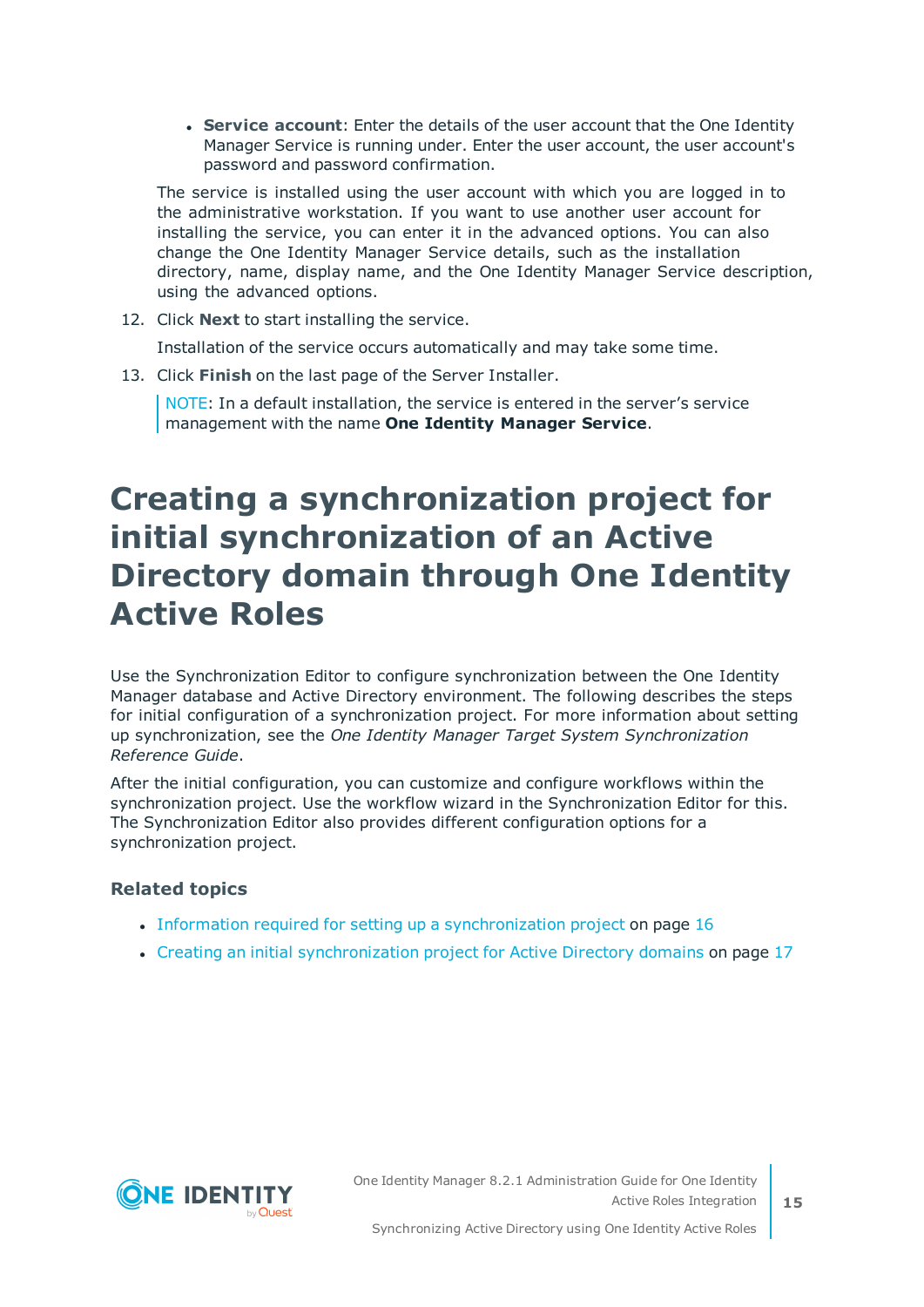### <span id="page-15-0"></span>**Information required for setting up a synchronization project**

Have the following information available for setting up a synchronization project.

| Data                                                               | <b>Explanation</b>                                                                                                                                                                                                                                                                                                                                                                                                                                                                                                                                                                                              |
|--------------------------------------------------------------------|-----------------------------------------------------------------------------------------------------------------------------------------------------------------------------------------------------------------------------------------------------------------------------------------------------------------------------------------------------------------------------------------------------------------------------------------------------------------------------------------------------------------------------------------------------------------------------------------------------------------|
| Distinguished<br>name of the<br>domain.                            | Distinguished LDAP domain name                                                                                                                                                                                                                                                                                                                                                                                                                                                                                                                                                                                  |
| User account<br>and password<br>for logging into<br>Active Roles.  | User account and password for logging into Active Roles. Make a user<br>account available with sufficient permissions. For more information,<br>see Permissions required for synchronizing with One Identity Active<br>Roles on page 10.                                                                                                                                                                                                                                                                                                                                                                        |
| DNS name or IP<br>address of the<br><b>Active Roles</b><br>server. | DNS name or IP address of the Active Roles server that connects<br>against the synchronization server.<br>Example:<br><name of="" servers="">.<fully domain="" name="" qualified=""></fully></name>                                                                                                                                                                                                                                                                                                                                                                                                             |
| Synchronization<br>server for<br>Active<br>Directory               | All One Identity Manager Service actions are run against the target<br>system environment on the synchronization server. Data entries<br>required for synchronization and administration with the One Identity<br>Manager database are processed by the synchronization server.<br>The One Identity Manager Service must be installed on the<br>synchronization server with the Active Roles connector.<br>The synchronization server must be declared as a Job server in One<br>Identity Manager. Use the following properties when you set up the Job<br>server.<br>• Server function: Active Roles connector |
|                                                                    | • Machine role: Server   Jobserver   Active Directory<br>For more information, see System requirements for the                                                                                                                                                                                                                                                                                                                                                                                                                                                                                                  |
| One Identity<br>Manager<br>database<br>connection data             | synchronization server on page 11.<br>• Database server<br>• Database name<br>• SQL Server login and password<br>• Specifies whether integrated Windows authentication is used<br>Use of the integrated Windows authentication is not<br>recommended. If you decide to use it anyway, ensure that your<br>environment supports Windows authentication.                                                                                                                                                                                                                                                          |

**Table 2: Information required for setting up a synchronization project**



**16**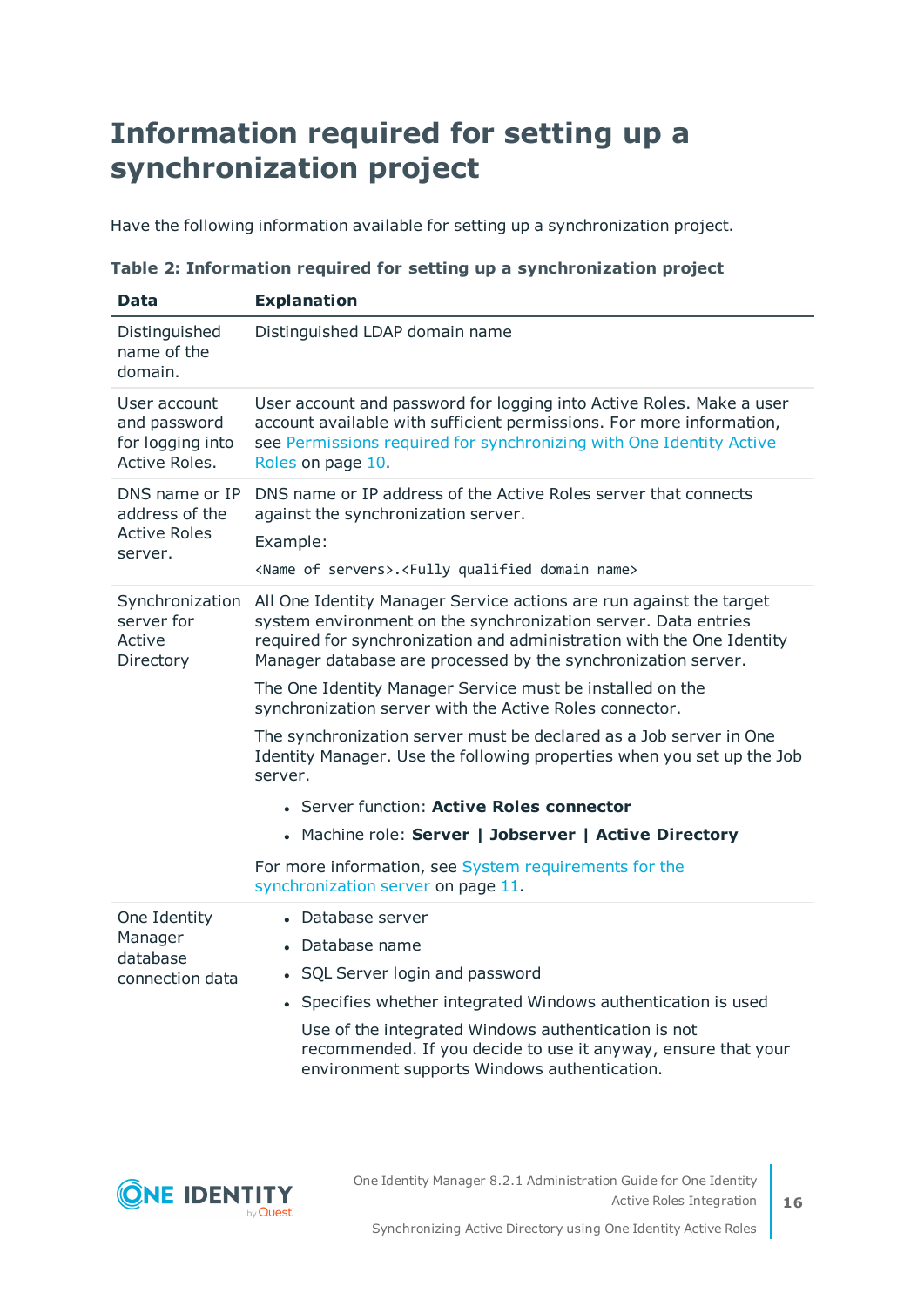| <b>Data</b>                   | <b>Explanation</b>                                                                                                                                                                                                                                                                                                                                                                                                                                                                                                                                                         |
|-------------------------------|----------------------------------------------------------------------------------------------------------------------------------------------------------------------------------------------------------------------------------------------------------------------------------------------------------------------------------------------------------------------------------------------------------------------------------------------------------------------------------------------------------------------------------------------------------------------------|
| Remote connec-<br>tion server | To configure synchronization with a target system, One Identity<br>Manager must load the data from the target system. One Identity<br>Manager communicates directly with the target system to do this.<br>Sometimes direct access from the workstation, on which the<br>Synchronization Editor is installed, is not possible. For example,<br>because of the firewall configuration or the workstation does not fulfill<br>the necessary hardware and software requirements. If direct access is<br>not possible from the workstation, you can set up a remote connection. |
|                               | The remote connection server and the workstation must be in the same<br>Active Directory domain.                                                                                                                                                                                                                                                                                                                                                                                                                                                                           |
|                               | Remote connection server configuration:                                                                                                                                                                                                                                                                                                                                                                                                                                                                                                                                    |
|                               | • One Identity Manager Service is started                                                                                                                                                                                                                                                                                                                                                                                                                                                                                                                                  |
|                               | • RemoteConnectPlugin is installed                                                                                                                                                                                                                                                                                                                                                                                                                                                                                                                                         |
|                               | • Active Roles connector is installed                                                                                                                                                                                                                                                                                                                                                                                                                                                                                                                                      |
|                               | The remote connection server must be declared as a Job server in One<br>Identity Manager. The Job server name is required.                                                                                                                                                                                                                                                                                                                                                                                                                                                 |
|                               | TIP: The remote connection server requires the same configuration<br>as the synchronization server (with regard to the installed software<br>and entitlements). Use the synchronization as remote connection<br>server at the same time, by simply installing the RemoteCon-<br>nectPlugin as well.                                                                                                                                                                                                                                                                        |

For more detailed information about setting up a remote connection, see the *One Identity Manager Target System Synchronization Reference Guide*.

### <span id="page-16-0"></span>**Creating an initial synchronization project for Active Directory domains**

NOTE: The following sequence describes how to configure a synchronization project if the Synchronization Editor is both:

- $\cdot$  Run in default mode
- Started from the Launchpad

If you run the project wizard in expert mode or directly from the Synchronization Editor, additional configuration settings can be made. Follow the project wizard instructions through these steps.

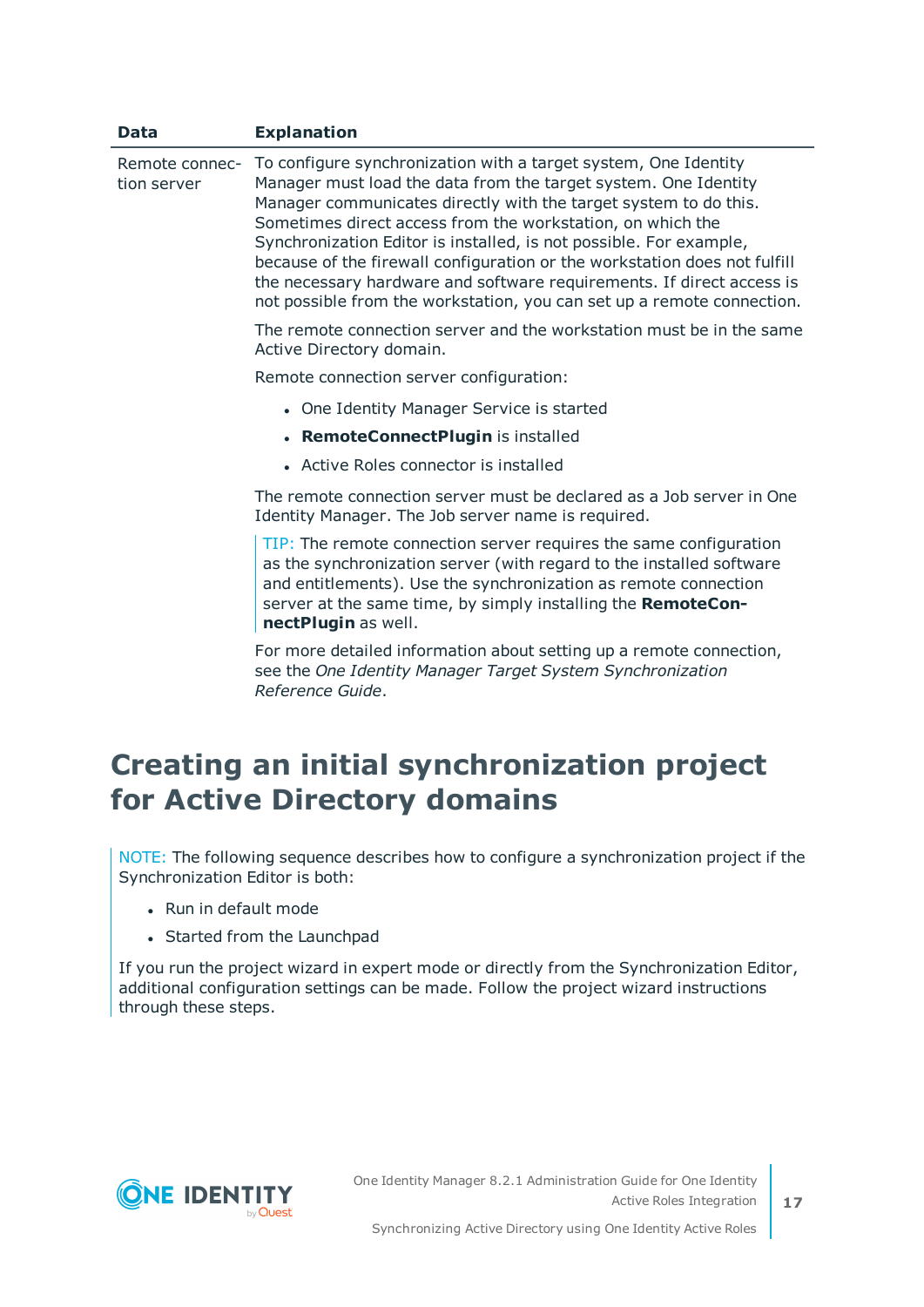#### *To set up an initial synchronization project for an Active Directory domain using Active Roles.*

- 1. Start the Synchronization Editor and log into the One Identity Manager database.
- 2. Select the start page. Click **Start a new synchronization project**.
	- This starts the project wizard.
- 3. Click **Next** on the welcome page.
- 4. On the **Choose target system** page, select the **Active Roles connector**.
- 5. On the **System access** page, specify how One Identity Manager can access the target system.
	- If access is possible from the workstation on which you started the Synchronization Editor, do not change any settings.
	- If access is not possible from the workstation on which you started the Synchronization Editor, you can set up a remote connection.

Enable the **Connect using remote connection server** option and select the server to be used for the connection under **Job server**.

- 6. On the **Target server** page, enter the Active Roles server to which you want to connect. If possible, servers are determined automatically.
	- <sup>l</sup> In the **Host name/IP address** menu, select a target server.
	- <sup>l</sup> If the server cannot be found automatically, in the **Host name/IP address** field, enter the DNS name or the IP address.
- 7. On the **Credentials** page, enter the user account for accessing Active Roles.
	- <sup>l</sup> To use the user account of the currently logged in user, enable the **Use current credentials (current user/service account)** option. In the case of synchronization, this is the user account that the One Identity Manager Service is running under.
	- To use a specified user account, enter the user account and password for logging into the target system.

NOTE: If you do not enter a specified user account, the current user account is also used in the Synchronization Editor during configuration.

The user account used with the Synchronization Editor may differ from the One Identity Manager Service's user account. In this case, it is recommended you use the **RemoteConnectPlugin**. This ensures that the same user account is used during configuration with the Synchronization Editor as is used in the service context.

- 8. On the **Domain/root entry selection** page, select the domain you want to synchronize or enter the root entry's distinguished name.
- 9. On the **One Identity Manager Connection** tab, test the data for connecting to the One Identity Manager database. The data is loaded from the connected database. Reenter the password.

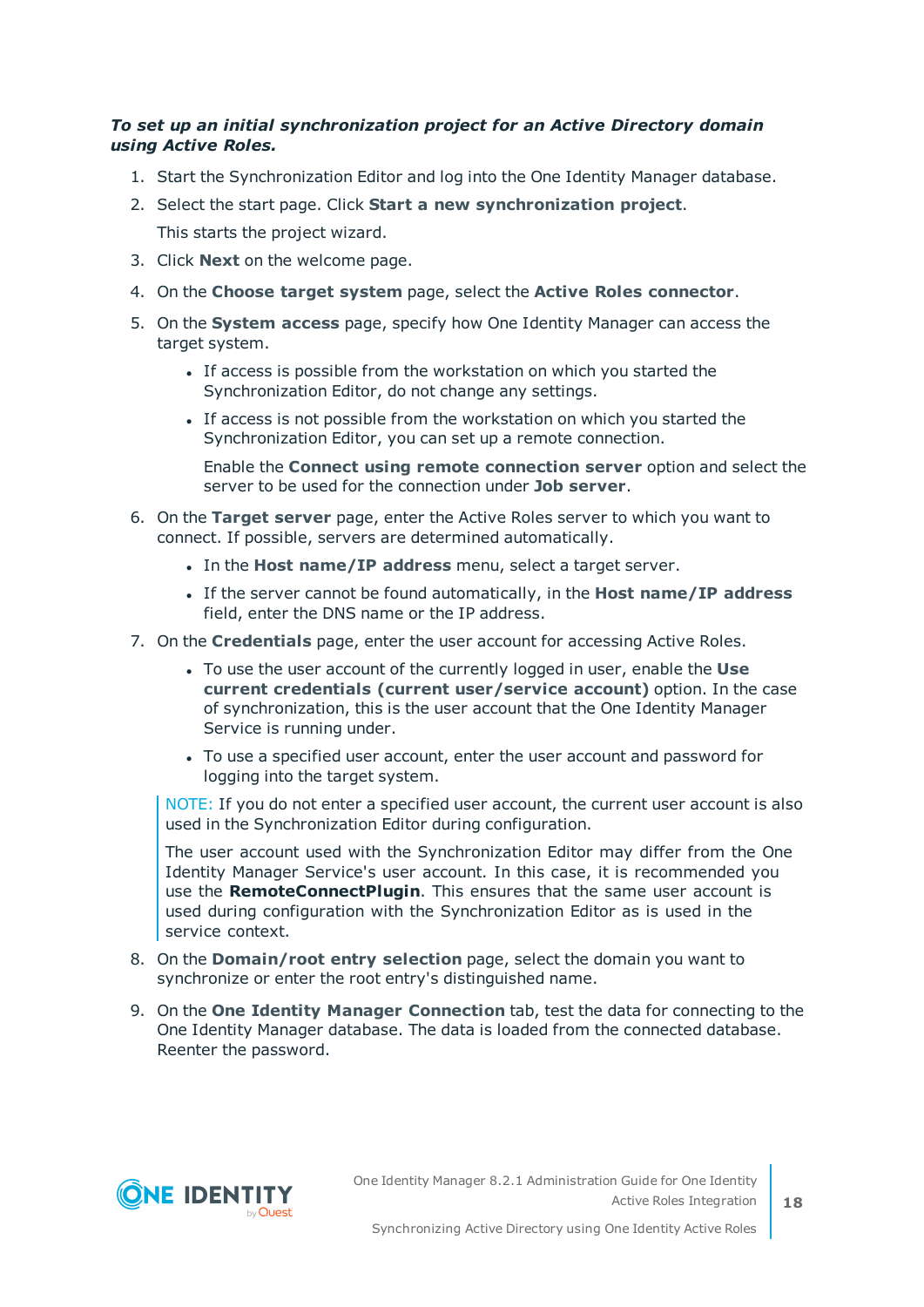#### NOTE:

- If you use an unencrypted One Identity Manager database and have not yet saved any synchronization projects to the database, you need to enter all connection data again.
- . This page is not shown if a synchronization project already exists.
- 10. The wizard loads the target system schema. This may take a few minutes depending on the type of target system access and the size of the target system.
- 11. On the **Restrict target system access** page, specify how system access should work. You have the following options:

| <b>Option</b>                                                     | <b>Meaning</b>                                                                                                                                            |
|-------------------------------------------------------------------|-----------------------------------------------------------------------------------------------------------------------------------------------------------|
|                                                                   | Specifies that a synchronization workflow is only to be set<br>up for the initial loading of the target system into the One<br>Identity Manager database. |
|                                                                   | The synchronization workflow has the following<br>characteristics:                                                                                        |
|                                                                   | • Synchronization is in the direction of <b>One Identity</b><br>Manager.                                                                                  |
|                                                                   | • Processing methods in the synchronization steps are<br>only defined for synchronization in the direction of<br><b>One Identity Manager.</b>             |
| Read/write access to<br>target system.<br>Provisioning available. | Specifies whether a provisioning workflow is set up in<br>addition to the synchronization workflow for the initial<br>loading of the target system.       |
|                                                                   | The provisioning workflow displays the following<br>characteristics:                                                                                      |
|                                                                   | • Synchronization is in the direction of the Target<br>system.                                                                                            |
|                                                                   | • Processing methods are only defined in the<br>synchronization steps for synchronization in the<br>direction of the Target system.                       |
|                                                                   | • Synchronization steps are only created for such<br>schema classes whose schema types have write<br>access.                                              |

#### **Table 3: Specify target system access**

12. On the **Synchronization server** page, select the synchronization server to run the synchronization.

If the synchronization server is not declared as a Job server in the One Identity Manager database yet, you can add a new Job server.



**19**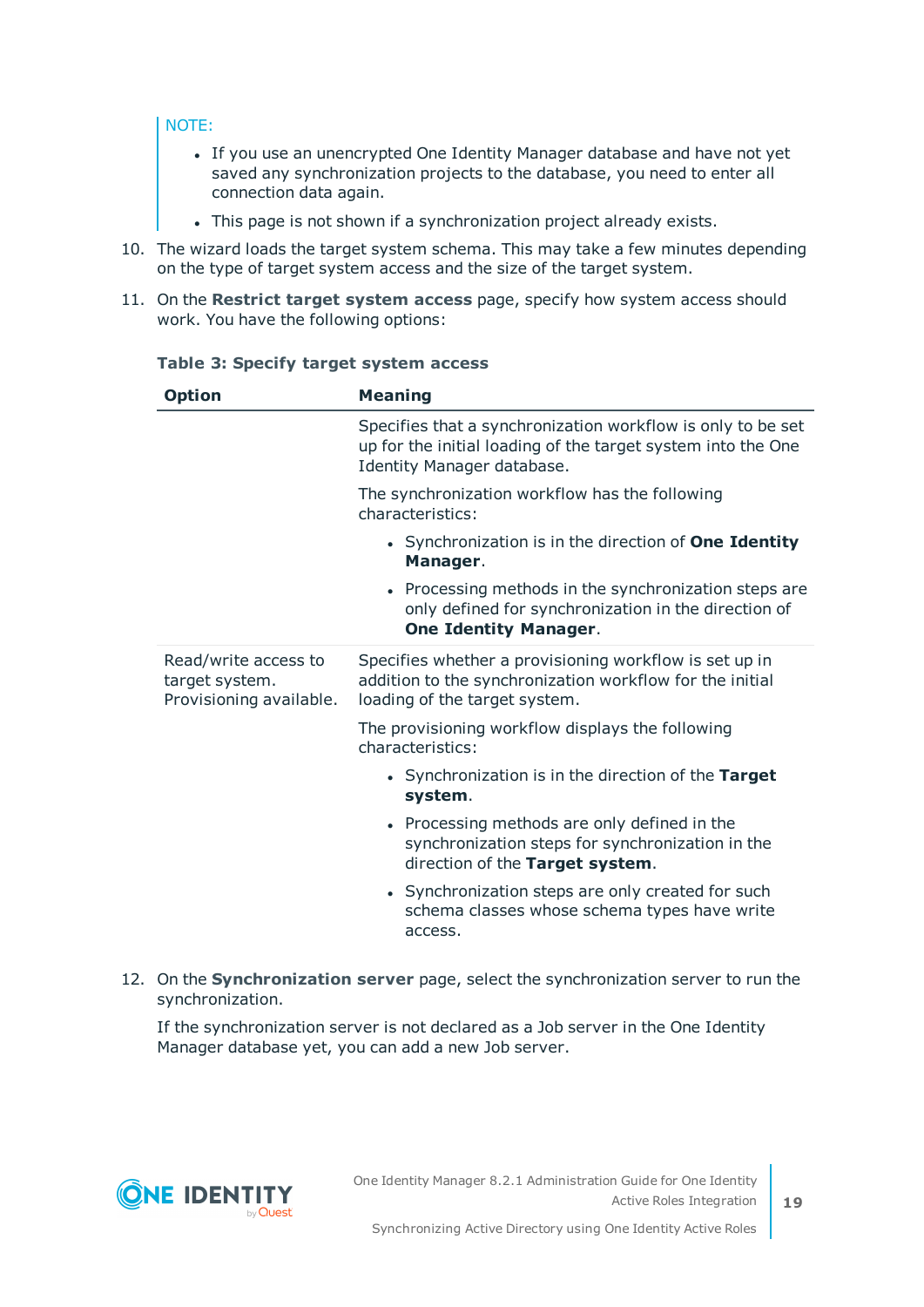- a. Click  $\mathbf{t}$  to add a new Job server.
- b. Enter a name for the Job server and the full server name conforming to DNS syntax.
- c. Click **OK**.

The synchronization server is declared as Job server for the target system in the One Identity Manager database.

- d. NOTE: After you save the synchronization project, ensure that this server is set up as a synchronization server.
- 13. To close the project wizard, click **Finish**.

This creates and allocates a default schedule for regular synchronization. Enable the schedule for regular synchronization.

This sets up, saves and immediately activates the synchronization project.

NOTE:

If enabled, a consistency check is carried out. If errors occur, a message appears. You can decide whether the synchronization project can remain activated or not.

Check the errors before you use the synchronization project. To do this, in the **General** view on the Synchronization Editor's start page, click **Verify project**.

- If you do not want the synchronization project to be activated immediately, disable the **Activate and save the new synchronization project automatically option**. In this case, save the synchronization project manually before closing the Synchronization Editor.
- The connection data for the target system is saved in a variable set and can be modified in the Synchronization Editor in the **Configuration > Variables** category.

#### **Related topics**

- Information required for setting up a [synchronization](#page-15-0) project on page 16
- Permissions required for [synchronizing](#page-9-0) with One Identity Active Roles on page 10
- System requirements for the [synchronization](#page-10-1) server on page  $11$
- Default project [template](#page-52-0) for One Identity Active Roles on page 53

### <span id="page-19-0"></span>**Customizing the synchronization configuration**

<span id="page-19-1"></span>For more information about customizing synchronization for an Active Directory environment, see the *One Identity Manager Administration Guide for Connecting to Active Directory*.

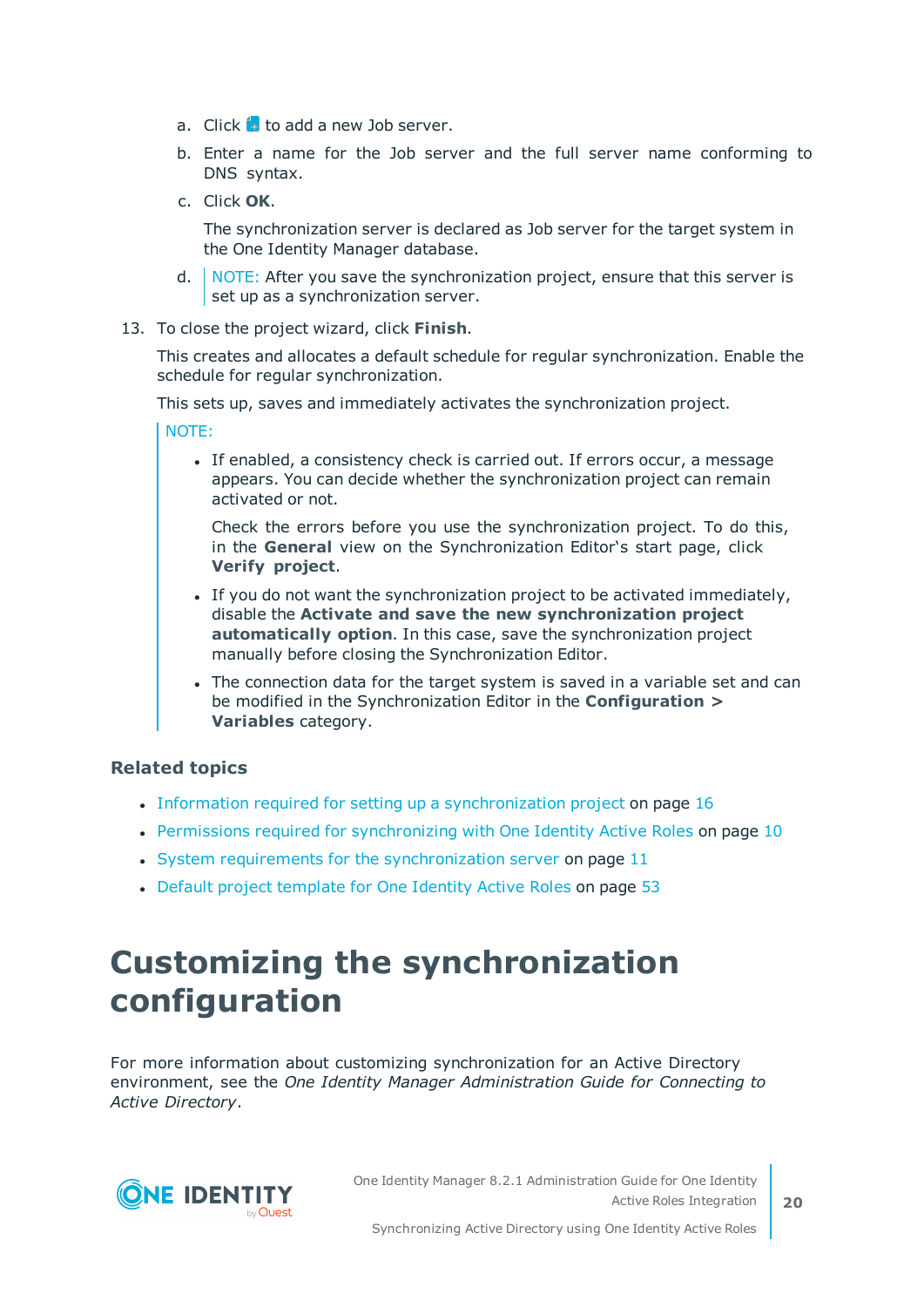Having used the Synchronization Editor to set up a synchronization project for initial synchronization of an Active Directory domain, you can use the synchronization project to load Active Directory objects into the One Identity Manager database. If you manage user accounts and their authorizations with One Identity Manager, changes are provisioned in the Active Directory environment.

You must customize the synchronization configuration to be able to regularly compare the database with the Active Directory environment and to synchronize changes.

- To use One Identity Manager as the primary system during synchronization, create a workflow with synchronization in the direction of the **Target system**.
- You can use variables to create generally applicable synchronization configurations that contain the necessary information about the synchronization objects when synchronization starts. Variables can be implemented in base objects, schema classes, or processing method, for example.
- Use variables to set up a synchronization project for synchronizing different domains. Store a connection parameter as a variable for logging in to the domain.
- To specify which Active Directory objects and database objects are included in synchronization, edit the scope of the target system connection and the One Identity Manager database connection. To prevent data inconsistencies, define the same scope in both systems. If no scope is defined, all objects will be synchronized.
- Update the schema in the synchronization project if the One Identity Manager schema or target system schema has changed. Then you can add the changes to the mapping.
- To synchronize additional schema properties, update the schema in the synchronization project. Include the schema extensions in the mapping.

For more information about configuring synchronization, see the *One Identity Manager Target System Synchronization Reference Guide*.

#### **Related topics**

• Accelerating provisioning and single object [synchronization](#page-20-0) on page 21

### <span id="page-20-0"></span>**Accelerating provisioning and single object synchronization**

To smooth out spikes in data traffic, handling of processes for provisioning and single object synchronization can be distributed over several Job servers. This will also accelerate these processes.

NOTE: You should not implement load balancing for provisioning or single object synchronization on a permanent basis. Parallel processing of objects might result in dependencies not being resolved because referenced objects from another Job server have not been completely processed.

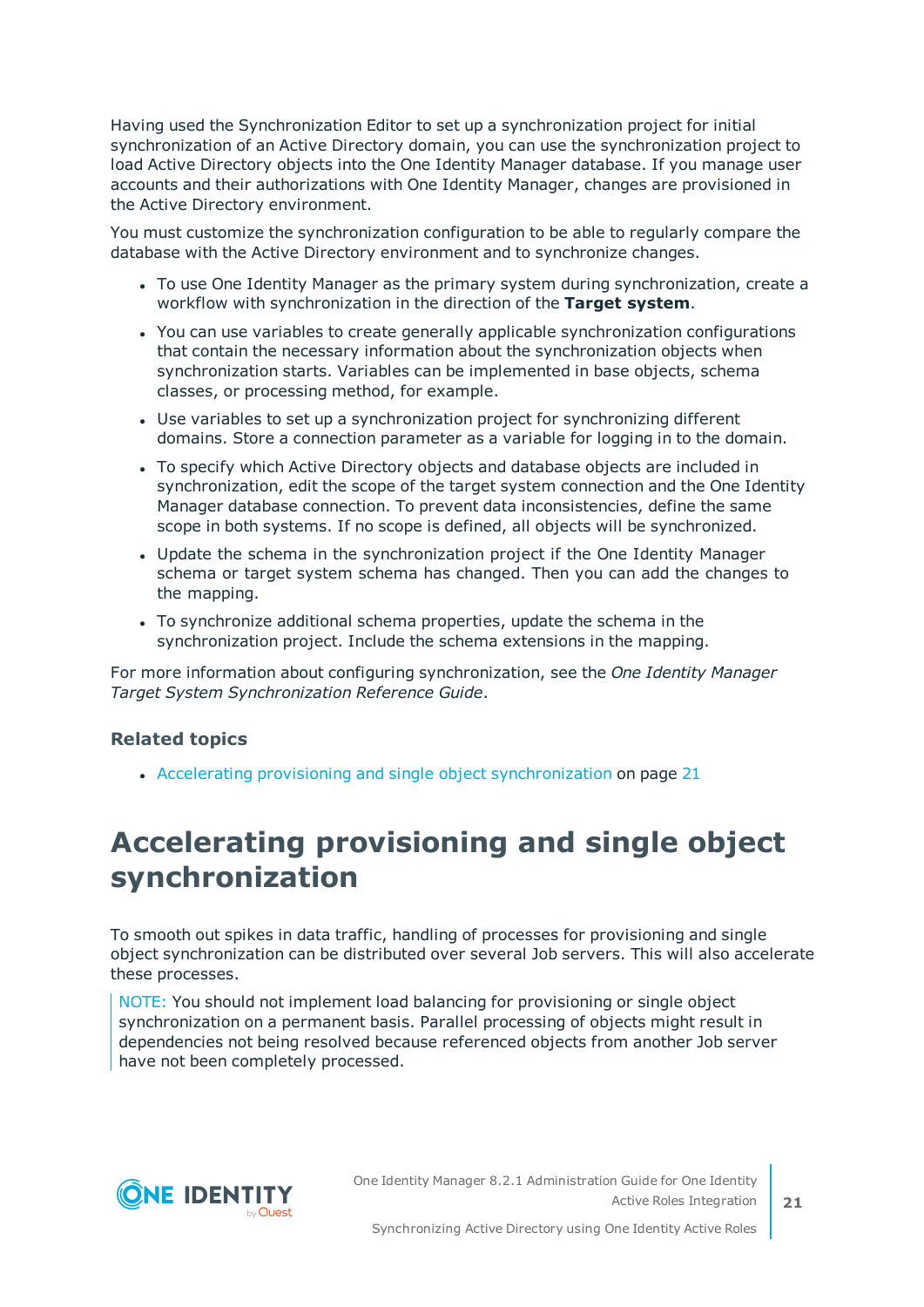Once load balancing is no longer required, ensure that the synchronization server runs the provisioning processes and single object synchronization.

#### *To configure load balancing*

- 1. Configure the server and declare it as a Job server in One Identity Manager.
	- <sup>l</sup> Job servers that share processing must have the **No process assignment** option enabled.
	- <sup>l</sup> Assign the **Active Roles connector** server function to the Job server.

All Job servers must access the same Active Directory domain as the synchronization server for the respective base object.

2. In the Synchronization Editor, assign a custom server function to the base object.

This server function is used to identify all the Job servers being used for load balancing.

If there is no custom server function for the base object, create a new one.

For more information about editing base objects, see the *One Identity Manager Target System Synchronization Reference Guide*.

3. In the Manager, assign this server function to all the Job servers that will be processing provisioning and single object synchronization for the base object.

Only select those Job servers that have the same configuration as the base object's synchronization server.

Once all the processes have been handled, the synchronization server takes over provisioning and single object synchronization again.

#### *To use the synchronization server without load balancing.*

• In the Synchronization Editor, remove the server function from the base object.

For detailed information about load balancing, see the *One Identity Manager Target System Synchronization Reference Guide*.

### <span id="page-21-0"></span>**Running synchronization**

Synchronization is started using scheduled process plans. It is possible to start synchronization manually in the Synchronization Editor. You can simulate synchronization beforehand to estimate synchronization results and discover errors in the synchronization configuration. If synchronization stopped unexpectedly, you must reset the start information to be able to restart synchronization.

If you want to specify the order in which target systems are synchronized, use the start up sequence to run synchronization. In a start up sequence, you can combine start up configurations from different synchronization projects and specify the order in which they are run. For more information about start up sequences, see the *One Identity Manager Target System Synchronization Reference Guide*.



Synchronizing Active Directory using One Identity Active Roles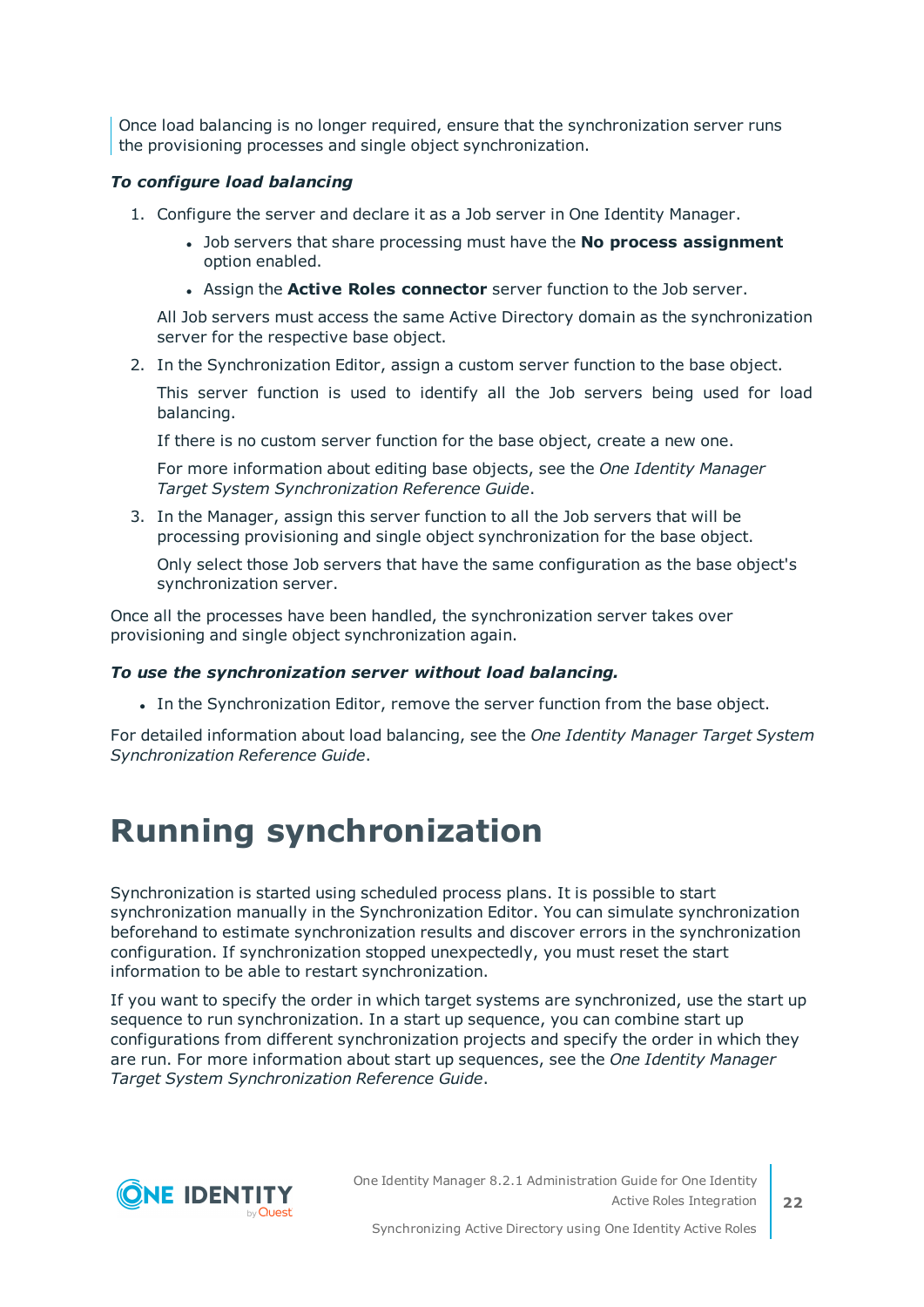#### **Detailed information about this topic**

- Starting [synchronization](#page-22-0) on page 23
- Deactivating [synchronization](#page-23-0) on page 24
- Displaying [synchronization](#page-23-1) results on page 24

### <span id="page-22-0"></span>**Starting synchronization**

When you set up the initial synchronization project using the Launchpad, a default schedule for regular synchronization is created and assigned. Activate this schedule to synchronize on a regular basis.

#### *To synchronize on a regular basis*

- 1. In the Synchronization Editor, open the synchronization project.
- 2. Select the **Configuration > Start up configurations** category.
- 3. Select a start up configuration in the document view and click **Edit schedule**.
- 4. Edit the schedule properties.
- 5. To enable the schedule, click **Activate**.
- 6. Click **OK**.

You can also start synchronization manually if there is no active schedule.

#### *To start initial synchronization manually*

- 1. In the Synchronization Editor, open the synchronization project.
- 2. Select the **Configuration > Start up configurations** category.
- 3. Select a start up configuration in the document view and click **Run**.
- 4. Confirm the security prompt with **Yes**.

IMPORTANT: As long as a synchronization process is running, you must not start another synchronization process for the same target system. This especially applies, if the same synchronization objects would be processed.

- If another synchronization process is started with the same start up configuration, the process is stopped and is assigned **Frozen** status. An error message is written to the One Identity Manager Service log file.
	- Ensure that start up configurations that are used in start up sequences are not started individually at the same time. Assign start up sequences and start up configurations different schedules.
- Starting another synchronization process with different start up configuration that addresses same target system may lead to synchronization errors or loss of data. Specify One Identity Manager behavior in this case, in the start up configuration.

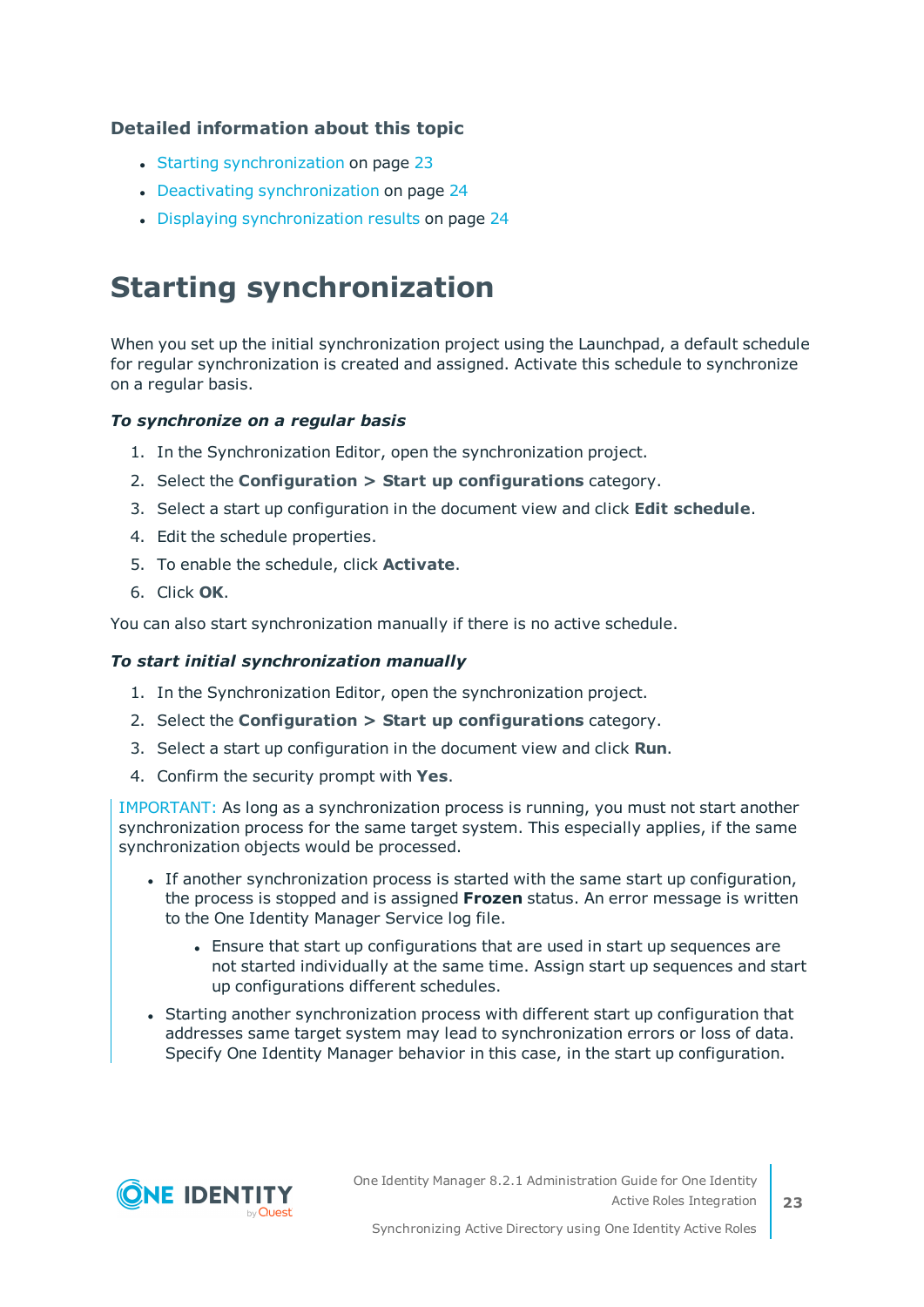- Use the schedule to ensure that the start up configurations are run in sequence.
- Group start up configurations with the same start up behavior.

### <span id="page-23-0"></span>**Deactivating synchronization**

Regular synchronization cannot be started until the synchronization project and the schedule are active.

#### *To prevent regular synchronization*

- 1. In the Synchronization Editor, open the synchronization project.
- 2. Select the start up configuration and deactivate the configured schedule.

Now you can only start synchronization manually.

An activated synchronization project can only be edited to a limited extend. The schema in the synchronization project must be updated if schema modifications are required. The synchronization project is deactivated in this case and can be edited again.

Furthermore, the synchronization project must be deactivated if synchronization should not be started by any means (not even manually).

#### *To deactivate the synchronization project*

- 1. In the Synchronization Editor, open the synchronization project.
- 2. Select the **General** view on the home page.
- 3. Click **Deactivate project**.

#### **Related topics**

• Creating a [synchronization](#page-14-0) project for initial synchronization of an Active Directory domain through One [Identity](#page-14-0) Active Roles on page 15

### <span id="page-23-1"></span>**Displaying synchronization results**

Synchronization results are summarized in the synchronization log. You can specify the extent of the synchronization log for each system connection individually. One Identity Manager provides several reports in which the synchronization results are organized under different criteria.

#### *To display a synchronization log*

- 1. In the Synchronization Editor, open the synchronization project.
- 2. Select the **Logs** category.

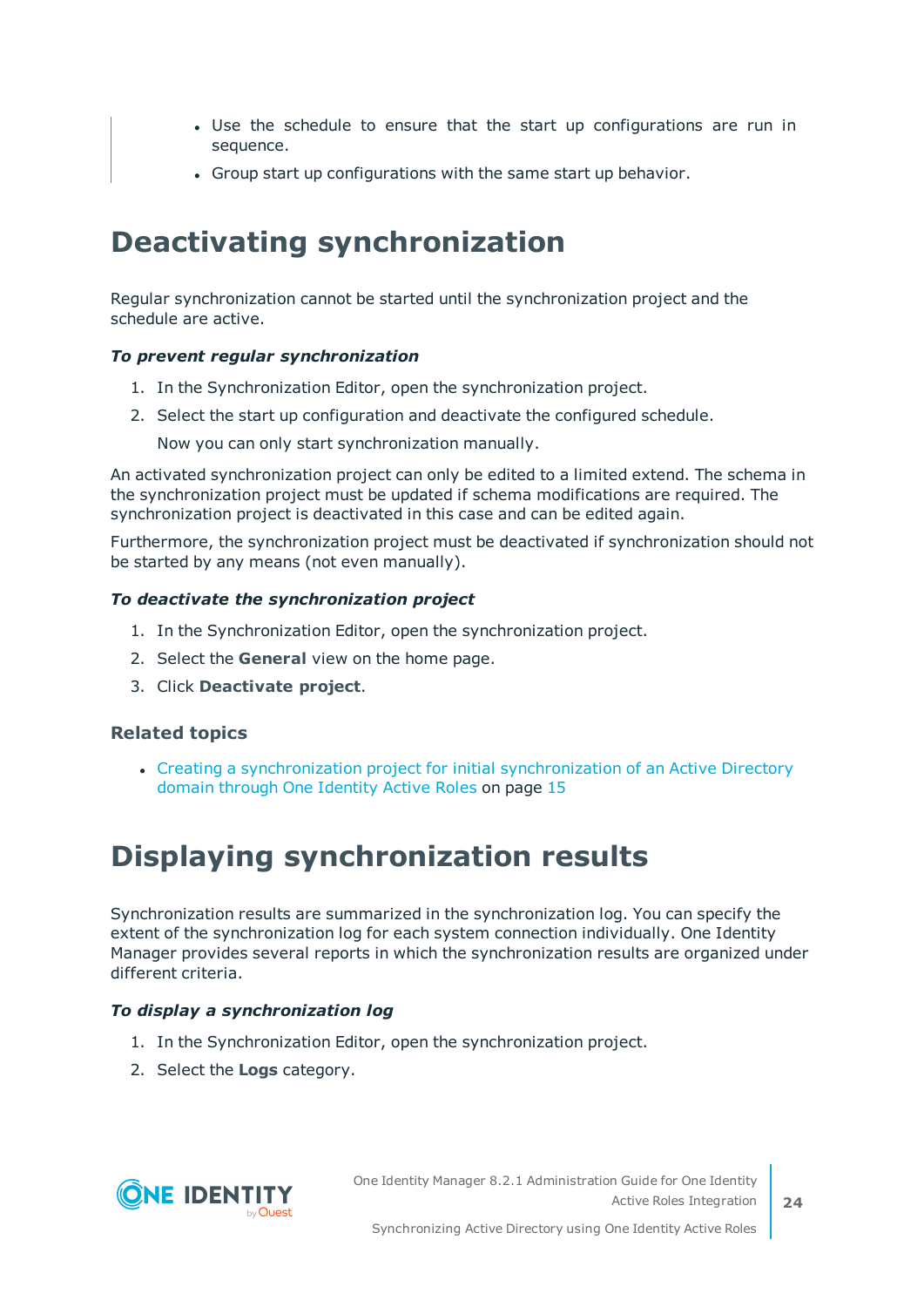- 3. Click  $\triangleright$  in the navigation view toolbar. Logs for all completed synchronization runs are displayed in the navigation view.
- 4. Select a log by double-clicking it. An analysis of the synchronization is shown as a report. You can save the report.

#### *To display a provisioning log*

- 1. In the Synchronization Editor, open the synchronization project.
- 2. Select the **Logs** category.
- 3. Click  $\overline{\smash{5}}$  in the navigation view toolbar.

Logs for all completed provisioning processes are displayed in the navigation view.

4. Select a log by double-clicking it.

An analysis of the provisioning is shown as a report. You can save the report.

The log is marked in color in the navigation view. This mark shows you the status of the synchronization/provisioning.

TIP: The logs are also displayed in the Manager under the **<target system> > synchronization log** category.

Synchronization logs are stored for a fixed length of time.

#### *To modify the retention period for synchronization logs*

<sup>l</sup> In the Designer, enable the **DPR | Journal | LifeTime** configuration parameter and enter the maximum retention period.

## <span id="page-24-0"></span>**Tasks following synchronization**

After the synchronization of data from the target system into the One Identity Manager database, rework may be necessary. Check the following tasks:

- [Post-processing](#page-24-1) outstanding objects on page 25
- Adding custom tables to the target system [synchronization](#page-26-0) on page 27
- [Managing](#page-27-0) Active Directory user accounts and Active Directory contacts through account [definitions](#page-27-0) on page 28

### <span id="page-24-1"></span>**Post-processing outstanding objects**

Objects, which do not exist in the target system, can be marked as outstanding in One Identity Manager by synchronizing. This prevents objects being deleted because of an incorrect data situation or an incorrect synchronization configuration.

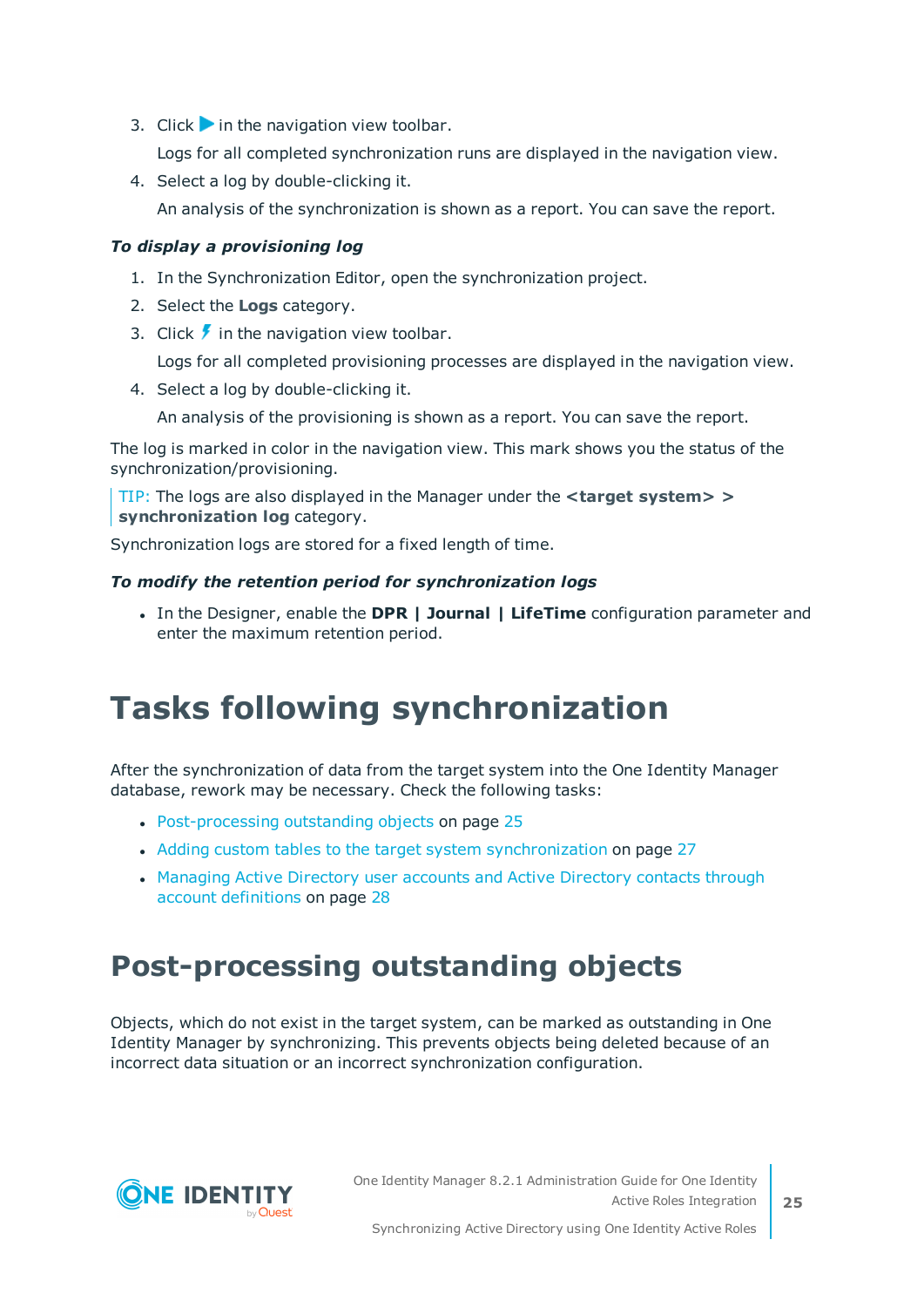Outstanding objects:

- Cannot be edited in One Identity Manager.
- Are ignored by subsequent synchronizations.
- Are ignored by inheritance calculations.

This means, all memberships and assignments remain intact until the outstanding objects have been processed.

Start target system synchronization to do this.

#### *To post-process outstanding objects*

1. In the Manager, select the **Active Directory > Target system synchronization: Active Directory** category.

The navigation view lists all the synchronization tables assigned to the **Active Directory** target system type.

2. On the **Target system synchronization** form, in the **Table / object** column, open the node of the table for which you want to post-process outstanding objects.

All objects that are marked as outstanding are shown. The **Last log entry** and **Last method run** columns display the time at which the last entry was made in the synchronization log and which processing method was run. The **No log available** entry can mean the following:

- The synchronization log has already been deleted.
	- $OR -$
- . An assignment from a member list has been deleted from the target system.

The base object of the assignment was updated during the synchronization. A corresponding entry appears in the synchronization log. The entry in the assignment table is marked as outstanding, but there is no entry in the synchronization log.

. An object that contains a member list has been deleted from the target system.

During synchronization, the object and all corresponding entries in the assignment tables are marked as outstanding. However, an entry in the synchronization log appears only for the deleted object.

TIP:

#### *To display object properties of an outstanding object*

- 1. Select the object on the target system synchronization form.
- 2. Open the context menu and click **Show object**.
- 3. Select the objects you want to rework. Multi-select is possible.
- 4. Click on one of the following icons in the form toolbar to run the respective method.

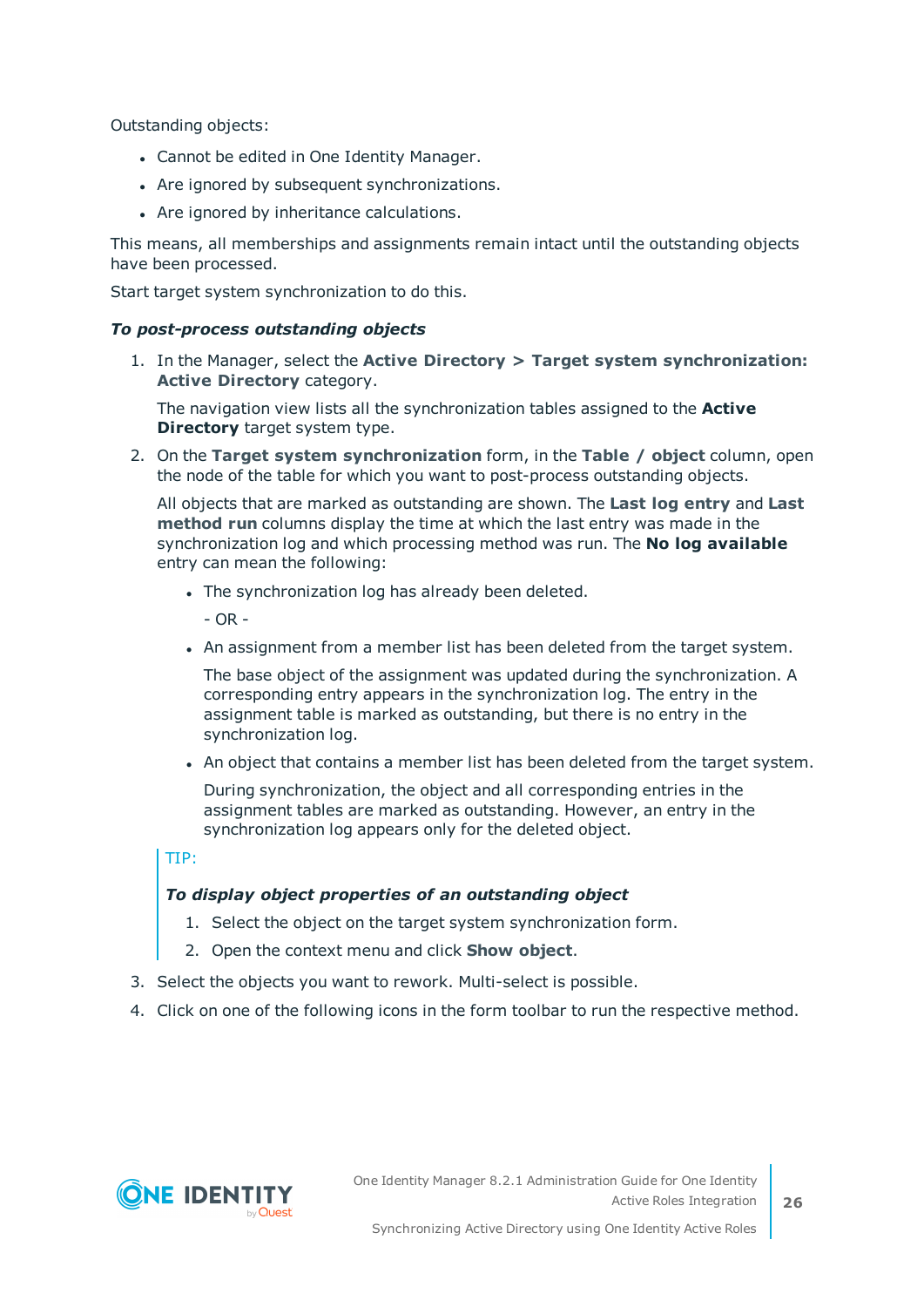#### **Table 4: Methods for handling outstanding objects**

|      |               | <b>Icon Method Description</b>                                                                                            |
|------|---------------|---------------------------------------------------------------------------------------------------------------------------|
| l xl | <b>Delete</b> | The object is immediately deleted from the One Identity Manager<br>database. Deferred deletion is not taken into account. |
|      |               | Indirect memberships cannot be deleted.                                                                                   |
| F    | Publish       | The object is added to the target system. The <b>Outstanding</b> label<br>is removed from the object.                     |
|      |               | This runs a target system specific process that triggers the provi-<br>sioning process for the object.                    |
|      |               | Prerequisites:                                                                                                            |
|      |               | • The table containing the object can be published.                                                                       |
|      |               | • The target system connector has write access to the target<br>system.                                                   |
| 51   | Reset         | The <b>Outstanding</b> label is removed for the object.                                                                   |

#### **Icon Method Description**

5. Confirm the security prompt with **Yes**.

NOTE: By default, the selected objects are processed in parallel, which speeds up the selected method. If an error occurs during processing, the action is stopped and all changes are discarded.

Bulk processing of objects must be disabled if errors are to be localized, which means the objects are processed sequentially. Failed objects are named in the error message. All changes that were made up until the error occurred are saved.

#### *To disable bulk processing*

Disable the  $\Box$  icon in the form's toolbar.

NOTE: The target system connector must have write access to the target system in order to publish outstanding objects that are being post-processed. That means, the **Connection is read-only** option must not be set for the target system connection.

### <span id="page-26-0"></span>**Adding custom tables to the target system synchronization**

You must customize your target system synchronization to synchronize custom tables.

#### *To add custom tables to target system synchronization*

- 1. In the Manager, select the **Active Directory > Basic configuration data > Target system types** category.
- 2. In the result list, select the **Active Directory** target system type.

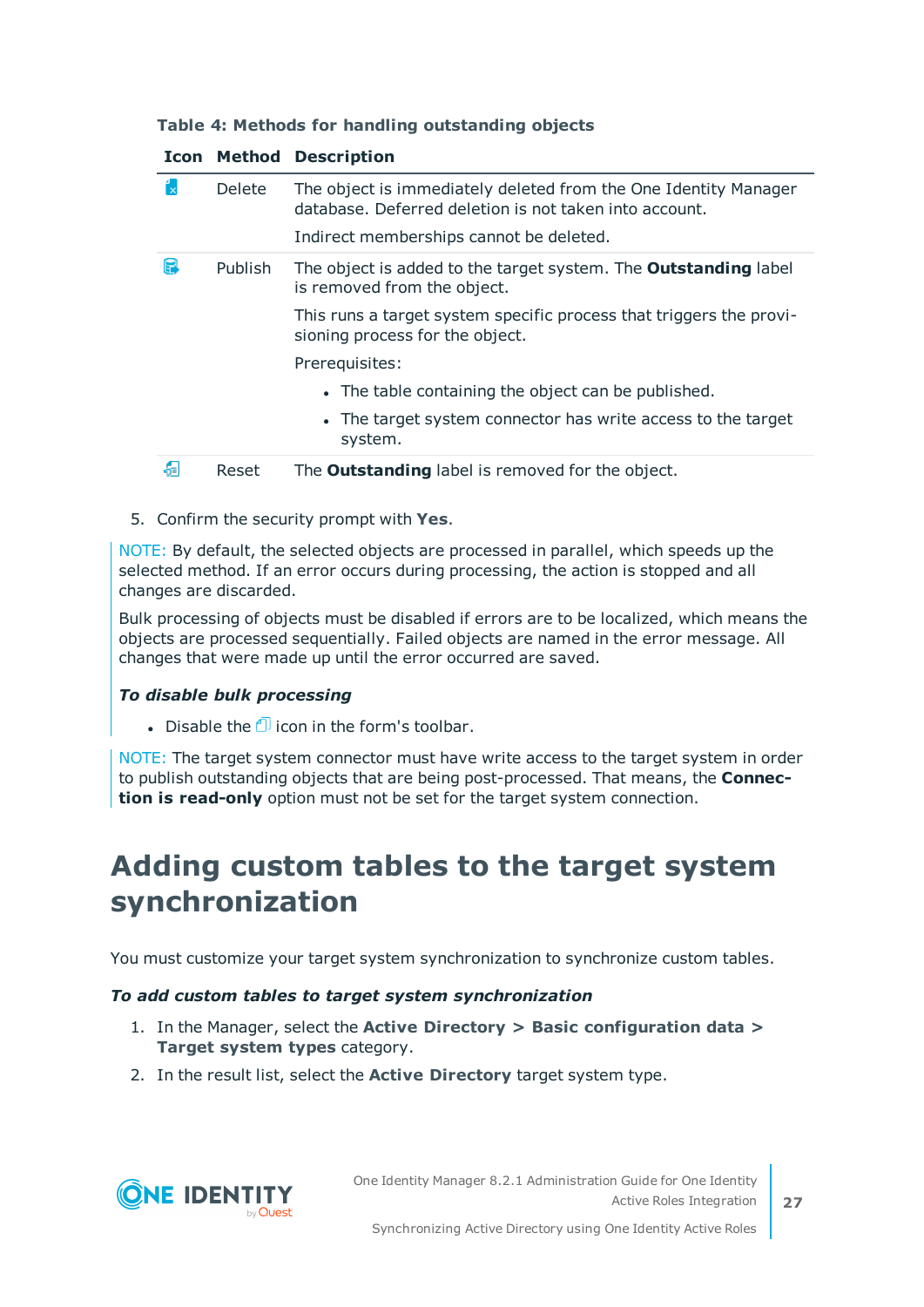- 3. Select the **Assign synchronization tables** task.
- 4. In the Add assignments pane, assign **custom** tables to the outstanding objects you want to handle.
- 5. Save the changes.
- 6. Select the **Configure tables for publishing** task.
- 7. Select the custom tables that contain the outstanding objects that can be published in the target system and set the **Publishable** option.
- 8. Save the changes.

#### **Related topics**

• [Post-processing](#page-24-1) outstanding objects on page 25

### <span id="page-27-0"></span>**Managing Active Directory user accounts and Active Directory contacts through account definitions**

In the default installation, after synchronizing, employees are automatically created for user accounts and contacts. If an account definition for the domain is not known at the time of synchronization, user accounts and contacts are linked to employees. However, account definitions are not assigned. The user accounts and contacts are therefore in a **Linked** state.

To manage the user accounts and contacts using account definitions, assign an account definition and a manage level to these user accounts and contacts.

#### *To manage user accounts and contacts through account definitions*

- 1. Create an account definition.
- 2. Assign an account definition to the domain.
- 3. Assign a user account in the **Linked** state to the account definition. The account definition's default manage level is applied to the user account.
	- a. In the Manager, select the **Active Directory > User accounts > Linked but not configured > Domain>** category.

 $- OR -$ 

In the Manager, select the **Active Directory > Contacts > Linked but not configured > Domain>** category.

- b. Select the **Assign account definition to linked accounts** task.
- c. In the **Account definition** menu, select the account definition.
- d. Select the user accounts that contain the account definition.
- e. Save the changes.

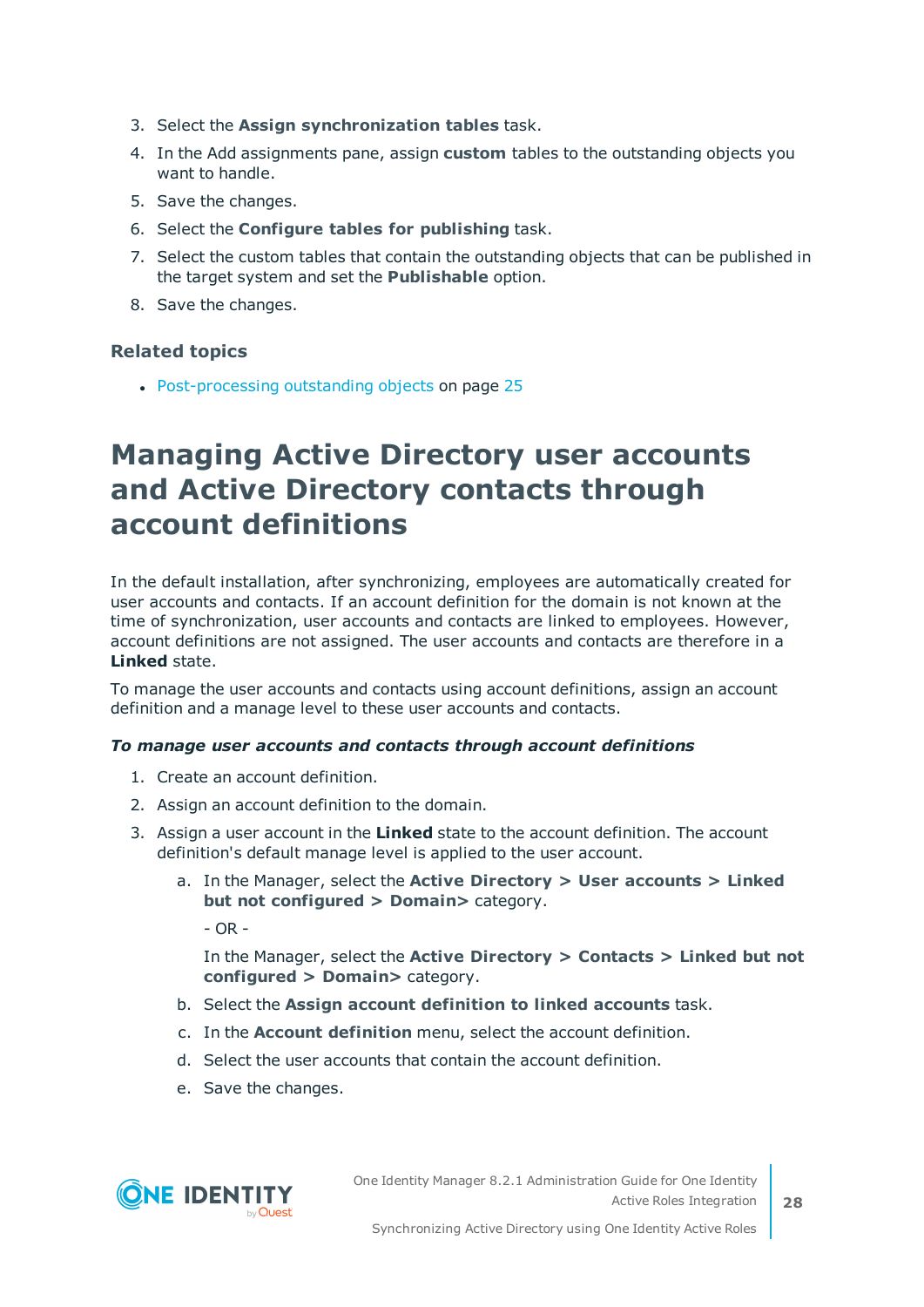For detailed information about account definitions for Active Directory user accounts and contacts, see the *One Identity Manager Administration Guide for Connecting to Active Directory*.

### <span id="page-28-0"></span>**Troubleshooting**

Synchronization Editor helps you to analyze and eliminate synchronization errors.

• Simulating synchronization

The simulation allows you to estimate the result of synchronization. This means you can, for example, recognize potential errors in the synchronization configuration.

• Analyzing synchronization

You can generate the synchronization analysis report for analyzing problems which occur during synchronization, for example, insufficient performance.

• Logging messages

One Identity Manager offers different options for logging errors. These include the synchronization log, the log file for One Identity Manager Service, the logging of messages with NLOG, and similar.

• Reset start information

If synchronization stopped unexpectedly, for example, because a server was not available, the start information must be reset manually. Only then can the synchronization be restarted.

For more information about these topics, see the *One Identity Manager Target System Synchronization Reference Guide*.

#### **Related topics**

<span id="page-28-1"></span>• Displaying [synchronization](#page-23-1) results on page 24

### **Ignoring data error in synchronization**

By default, objects with incorrect data are not synchronized. These objects can be synchronized once the data has been corrected. In certain situations, however, it might be necessary to synchronize objects like these and ignore the data properties that have errors. This synchronization behavior can be configured in One Identity Manager.

#### *To ignoring data errors during synchronization in One Identity Manager*

- 1. In the Synchronization Editor, open the synchronization project.
- 2. Select the **Configuration > One Identity Manager connection** category.

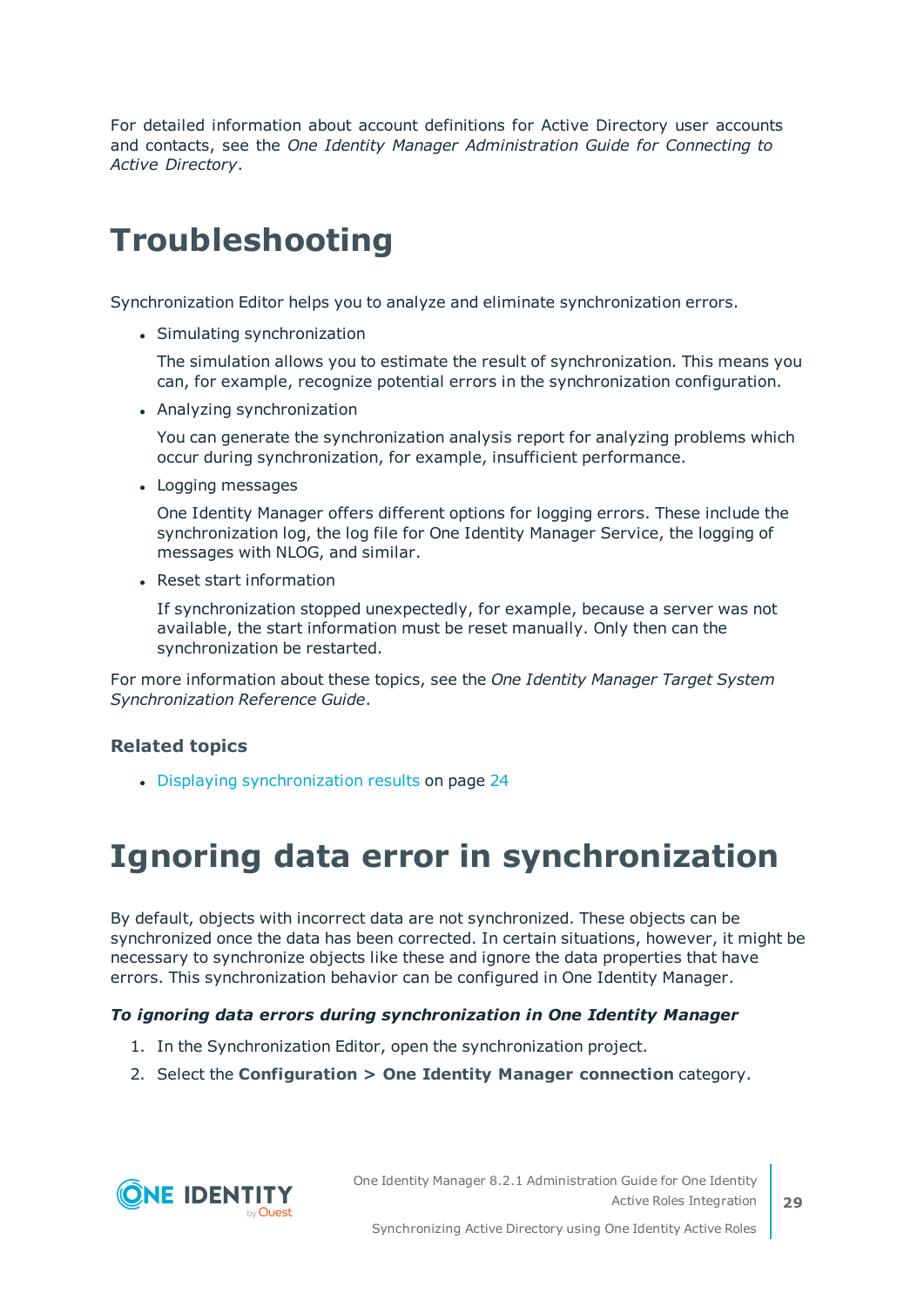3. In the **General** view, click **Edit connection**.

This starts the system connection wizard.

4. On the **Additional options** page, enable **Try to ignore data errors**.

This option is only effective if **Continue on error** is set in the synchronization workflow.

Default columns, such as primary keys, UID columns, or mandatory input columns cannot be ignored.

5. Save the changes.

IMPORTANT: If this option is set, One Identity Manager tries to ignore commit errors that could be related to data errors in a single column. This causes the data changed in the affected column to be discarded and the object is subsequently saved again. This effects performance and leads to loss of data.

Only set this option in the exceptional circumstance of not being able to correct the data before synchronization.

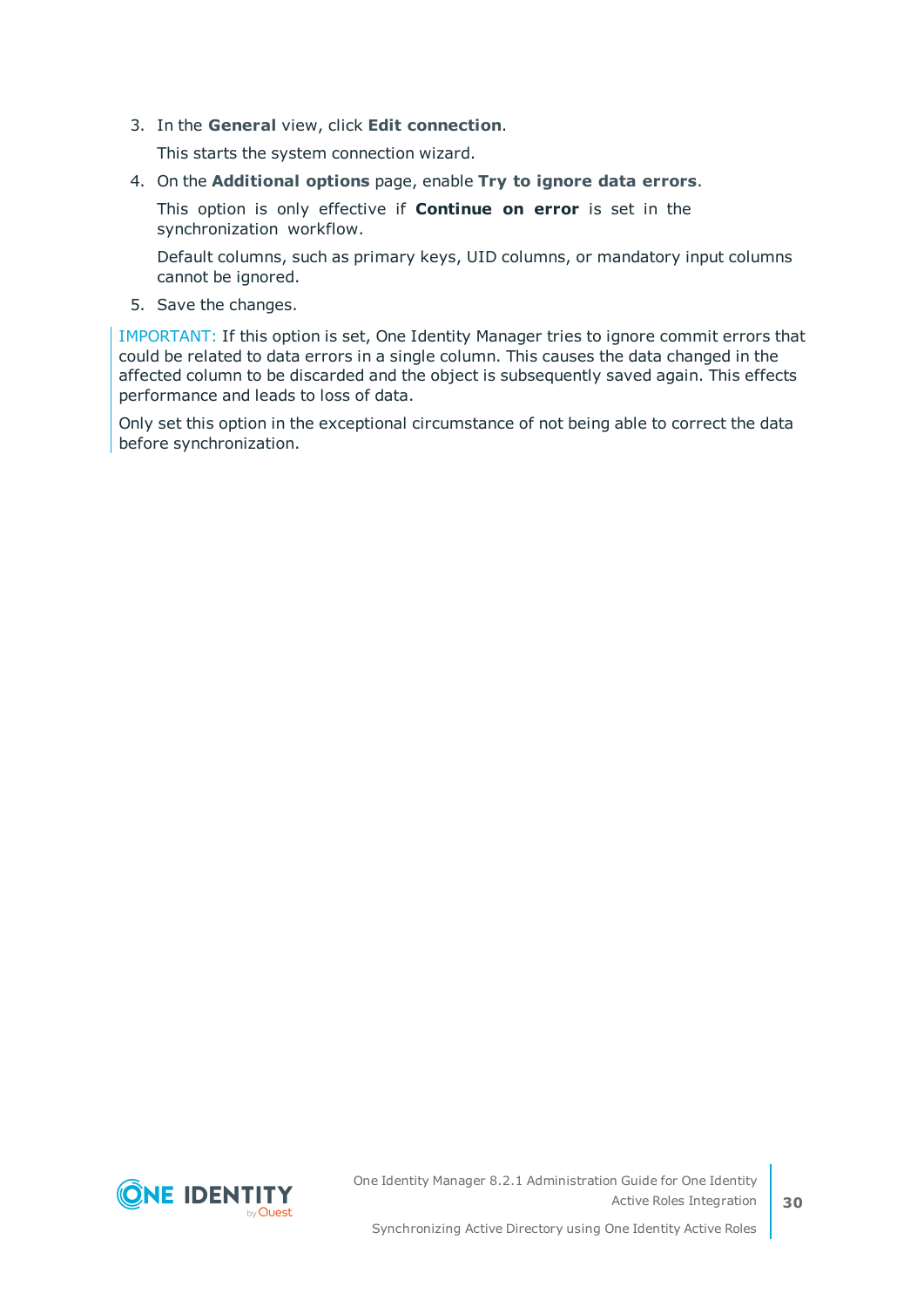## <span id="page-30-0"></span>**Interaction with Active Roles workflows**

In the default configuration of processes and synchronization behavior, the integrated Active Roles connector works without input from Active Roles workflows. Changes are published immediately in Active Directory. An administrative user account. which is member in the Active Roles group is required for default behavior.

The One Identity Manager connector integrated in Active Roles does, however, allow Active Roles workflows to be controlled. That means, every operation in the Active Roles that is linked to a workflow starts that workflow.

If the Active Roles connector is supposed to trigger workflows, you may have to customize processes so that they wait for the workflows to run and the changes to be made in Active Directory. This is necessary because the One Identity Manager processes defined in the Active Directory are run synchronously. The Active Roles connector is provided with additional functions to support you when querying the status of workflows.

The domain configuration and One Identity Manager Service user account permissions determine whether workflows are triggered.

NOTE: If the One Identity Manager Service's user account is a member in the Active Roles administrators group, workflows are always bypassed irrespective of the option setting.

For more information about Active Roles workflows, see your *One Identity Active Roles documentation*.

The following table show the correlation.

#### **Table 5: Correlation to Active Roles workflow control**

| <b>User Account</b><br>Member of the<br><b>Active Roles Admin-</b><br>istrators? | <b>Option "Run</b><br><b>Active Roles</b><br>workflows"<br>set? | <b>Operation Linked Result</b><br>with Active<br><b>Roles</b><br><b>Workflows?</b> |                                      |
|----------------------------------------------------------------------------------|-----------------------------------------------------------------|------------------------------------------------------------------------------------|--------------------------------------|
| Yes                                                                              | Yes                                                             | No.                                                                                | The operation is run<br>immediately. |
| Yes                                                                              | No                                                              | No.                                                                                | The operation is run                 |



One Identity Manager 8.2.1 Administration Guide for One Identity Active Roles Integration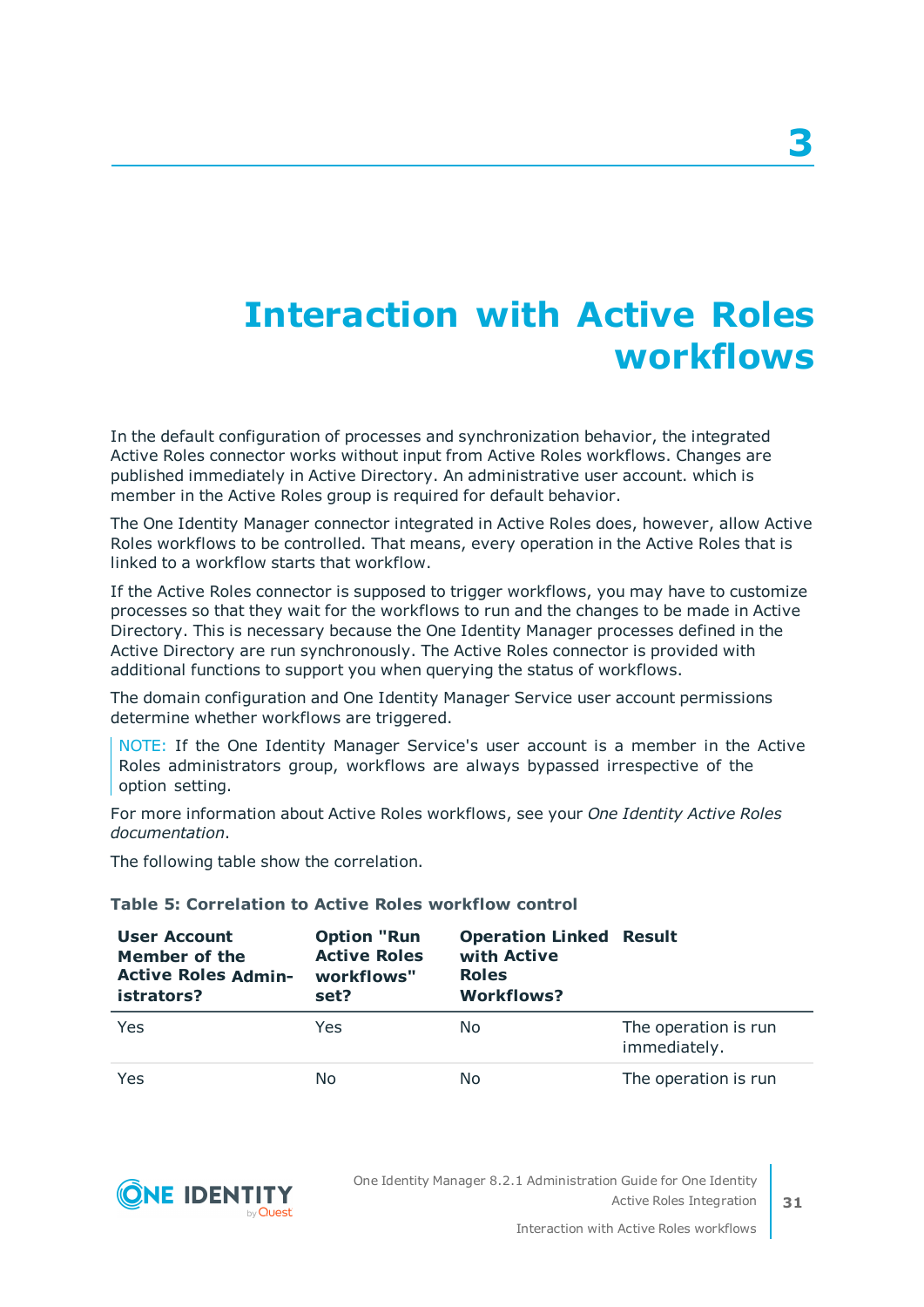| <b>User Account</b><br><b>Member of the</b><br><b>Active Roles Admin-</b><br>istrators? | <b>Option "Run</b><br><b>Active Roles</b><br>workflows"<br>set? | <b>Operation Linked Result</b><br>with Active<br><b>Roles</b><br><b>Workflows?</b> |                                                                         |
|-----------------------------------------------------------------------------------------|-----------------------------------------------------------------|------------------------------------------------------------------------------------|-------------------------------------------------------------------------|
|                                                                                         |                                                                 |                                                                                    | immediately.                                                            |
| Yes                                                                                     | Yes                                                             | Yes                                                                                | The operation is run<br>immediately without<br>input from workflows.    |
| Yes                                                                                     | No                                                              | Yes                                                                                | The operation is run<br>immediately without<br>input from workflows.    |
| No                                                                                      | Yes                                                             | No                                                                                 | The operation is run<br>immediately.                                    |
| No                                                                                      | No                                                              | No                                                                                 | The operation is run<br>immediately.                                    |
| No                                                                                      | Yes                                                             | Yes                                                                                | The Operation triggers<br>workflows and depends<br>on the final status. |
| No                                                                                      | <b>No</b>                                                       | Yes                                                                                | The operation quits<br>with an error message.                           |

#### **Related topics**

- [Extensions](#page-31-0) for applying Active Roles workflows on page 32
- [Operation](#page-32-0) ID and status on page 33
- Additional virtual [properties](#page-33-0) in the schema on page 34
- Permissions required for [synchronizing](#page-9-0) with One Identity Active Roles on page 10

## <span id="page-31-0"></span>**Extensions for applying Active Roles workflows**

NOTE: One Identity Manager sets up the domains in the Synchronization Editor database.

#### *To edit main data of an Active Directory domain*

- 1. In the Manager, select the **Active Directory > Domains** category.
- 2. Select the domain in the result list and run the **Change main data** task.

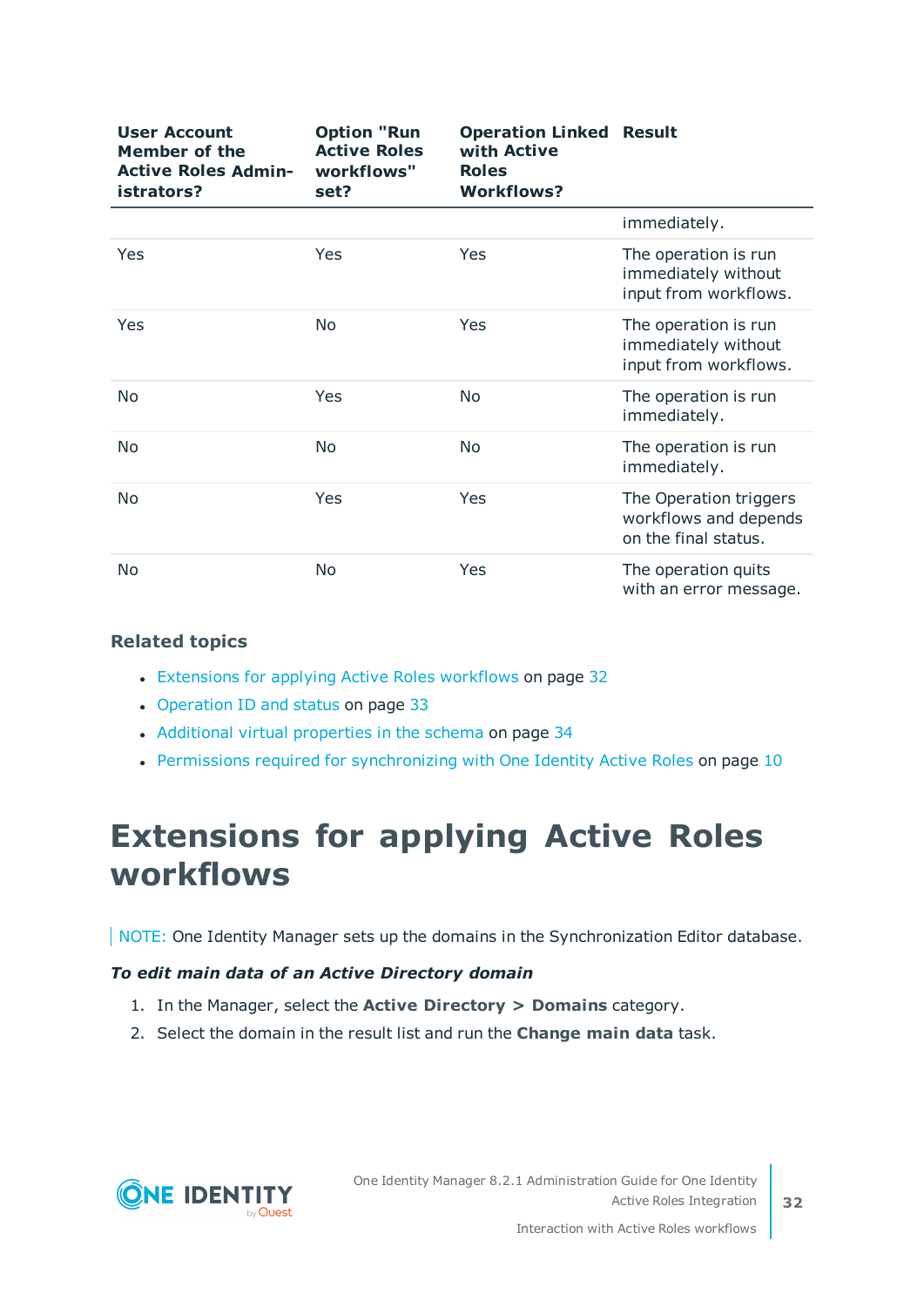3. On the **Active Roles** tab, enter the following data for utilizing workflows.

|  |  |  |  |  |  |  | Table 6: Extended properties for applying Active Roles workflows |
|--|--|--|--|--|--|--|------------------------------------------------------------------|
|--|--|--|--|--|--|--|------------------------------------------------------------------|

| <b>Property</b>                                                | <b>Description</b>                                                                                                                                                                                         |
|----------------------------------------------------------------|------------------------------------------------------------------------------------------------------------------------------------------------------------------------------------------------------------|
| Run<br>Active<br>Roles                                         | Specifies whether to run Active Roles workflows. For more information<br>about Active Roles workflows, see your One Identity Active Roles<br>documentation.                                                |
| workflows                                                      | If this option is set, Active Roles workflows can be controlled by the<br>integrated Active Roles connector. You may need to define custom<br>processes in One Identity Manager to use this functionality. |
|                                                                | If this option is not set, One Identity Manager works without input from<br>Active Roles workflows (default configuration). Default behavior<br>requires an administrative account.                        |
|                                                                | NOTE: If the One Identity Manager Service user account is a member<br>in the Active Roles administrators group, Active Roles workflows are<br>always bypassed independent of the option.                   |
| User<br>accounts<br>deleted<br>by Active<br>Roles<br>workflows | Specifies whether user accounts are deleted in Active Roles through<br>deprovisioning workflows.                                                                                                           |
| Groups<br>deleted<br>by Active<br>Roles<br>workflows           | Specifies whether groups are deleted in Active Roles through<br>deprovisioning workflows.                                                                                                                  |

4. Save the changes.

#### **Related topics**

- Permissions required for [synchronizing](#page-9-0) with One Identity Active Roles on page 10
- $\bullet$  [Interaction](#page-30-0) with Active Roles workflows on page 31
- [Deprovisioning](#page-40-0) Active Directory user account and Active Directory groups on [page](#page-40-0) 41

### <span id="page-32-0"></span>**Operation ID and status**

The ID found by the Active Roles connector is returned in the LastOperationID output parameter of each change operation in Active Directory. The operation status passed from Active Roles is returned in the LastOperationStatus parameter. If no workflow is triggered

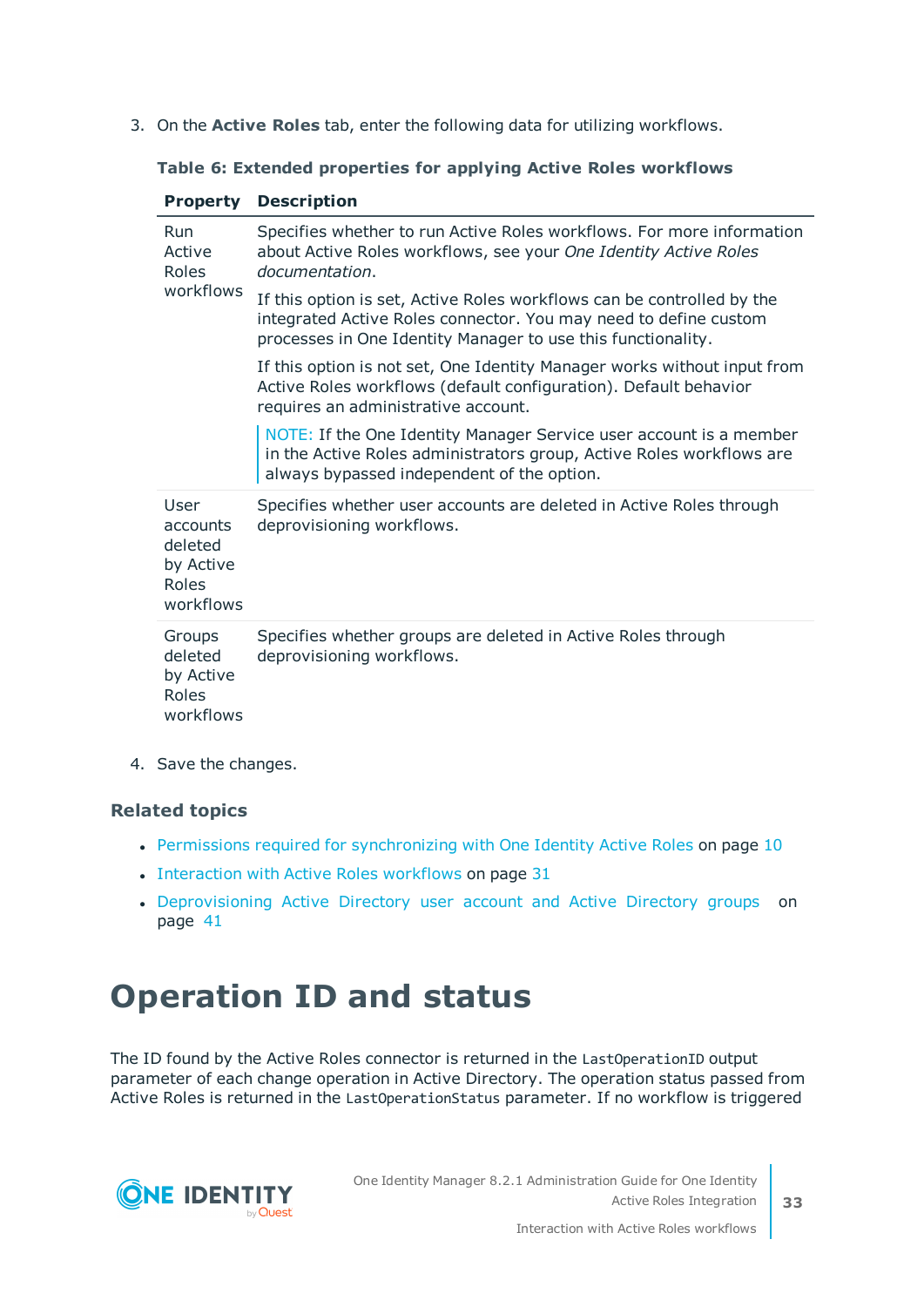and the operation is successful, the status **Completed** is returned. If a workflow is triggered, then the status **Pending** is returned. You can use these task parameters in follow-up processes to wait for the workflows to be run.

### <span id="page-33-0"></span>**Additional virtual properties in the schema**

The Active Roles schema is provided with additional virtual properties for querying the current status of workflows.

NOTE:Virtual properties do not require any extension to the Active Directory schema. Active Roles behaves as though these properties really exist.

These virtual properties are defined as read-only and exist for all objects but are not mapped in the default project template. To use this functionality, you must adapt the custom mapping.

When the properties are read, the Active Roles connector runs an OperationSearchRequest call to Active Roles. To limit the impact on performance, the result of the queries is held for 30 seconds in cache.

| <b>Property</b>    | <b>Description</b>                                                                                                                                            |
|--------------------|---------------------------------------------------------------------------------------------------------------------------------------------------------------|
| vrtLastOperationID | ID of the last operation in Active Roles.                                                                                                                     |
|                    | vrtLastOperationStatus Status of the last operation in Active Roles. Possible statuses are<br>Unknown, Pending, Completed, Rejected, Failed, and<br>Canceled. |

#### **Table 7: Virtual properties for the Active Roles connector**

For more information, see your *One Identity Active Roles documentation*.

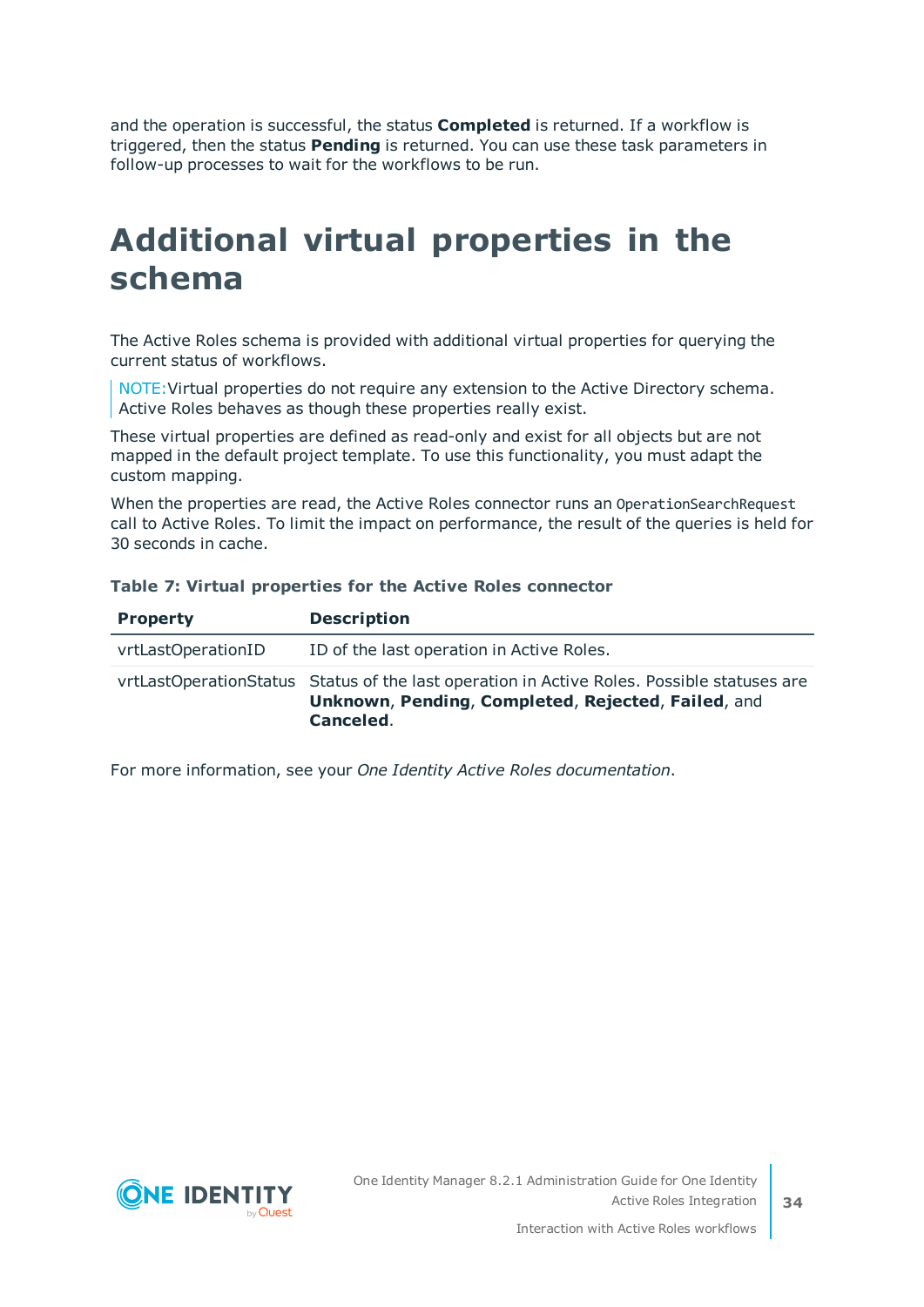## <span id="page-34-0"></span>**Interaction with Active Roles policies**

When you are defining templates in One Identity Manager, you need to take the policies defined in Active Roles into account. Values generated in One Identity Manager are passed to the Active Roles connector without checking adherence to the Active Roles policies. If the values that are passed violate the Active Roles policies, the entire process fails. To prevent this, you need to customize the One Identity Manager templates for Active Roles.

For more information about Active Roles policies, see your *One Identity Active Roles documentation*.

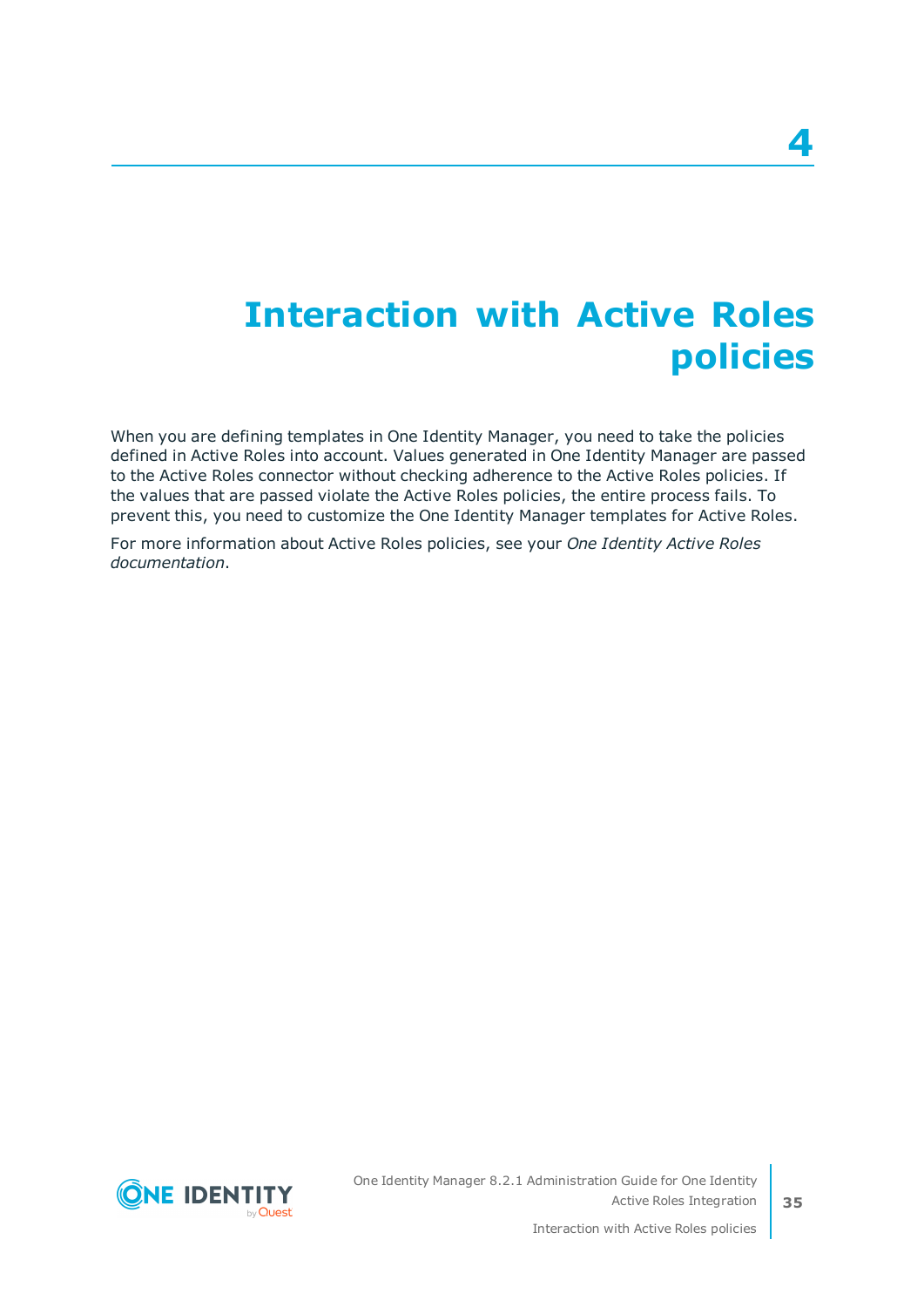## <span id="page-35-0"></span>**Managing Active Directory objects**

You can set up organizational units in a hierarchical container structure in One Identity Manager. Organizational units (divisions or departments) are used to logically organize Active Directory objects like user accounts and groups, thus simplifying administration.

NOTE: In the following, you are provided with details about the special features of managing Active Directory objects using Active Roles. For more information about managing Active Directory with One Identity Manager, see the *One Identity Manager Administration Guide for Connecting to Active Directory*.

#### **Detailed information about this topic**

- Adding Active Directory groups [automatically](#page-35-1) to the IT Shop on page 36
- [Requesting](#page-37-0) Active Directory groups through the Web Portal on page 38
- Active Roles specific [extensions](#page-38-0) for Active Directory groups on page 39
- [Deprovisioning](#page-40-0) Active Directory user account and Active Directory groups on [page](#page-40-0) 41
- Restoring [deprovisioned](#page-43-0) Active Directory user accounts and Active Directory groups in the One Identity [Manager](#page-43-0) on page 44

### <span id="page-35-1"></span>**Adding Active Directory groups automatically to the IT Shop**

In the **One Identity Manager Active Directory Edition** there is direct support for transferring Active Roles Self-Service Manager functionality to the One Identity Manager IT Shop.

If you are using the **One Identity Manager Edition**, run the following steps before initial synchronization.

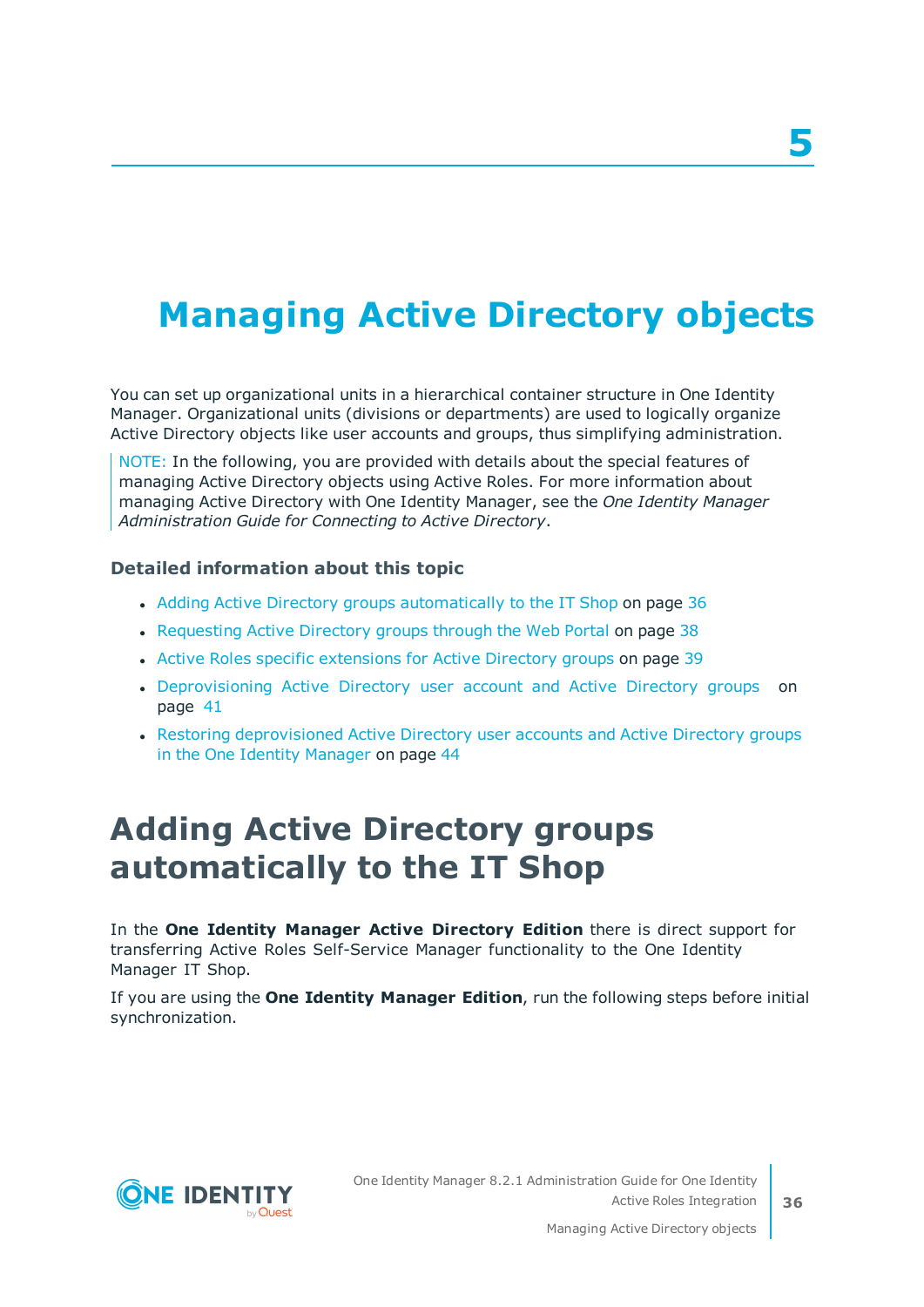#### *To add groups automatically to the IT Shop*

- 1. In the Designer, set the **QER | ITShop | AutoPublish | ADSGroup** configuration parameter.
- 2. In the Designer, set the **QER | ITShop | AutoPublish | ADSGroup | ExcludeList** configuration parameter and specify the Active Directory groups that are not to be added automatically to the IT Shop.

Example:

- .\*Administrator.\*|Exchange.\*|.\*Admins|.\*Operators|IIS\_IUSRS
- 3. In the Designer, set the **TargetSystem | ADS | ARS\_SSM** configuration parameter
- 4. (Optional) In the Designer, set the **QER | ITShop | AutoPublish | ADSGroup | AutoFillDisplayName** configuration parameter.

If the configuration parameter is set, a display name is be created for Active Directory groups if no display name exists yet. The display name of necessary to display the group in the Web Portal, for example. An Active Directory domain managed through Active Roles has its display name formatted only for groups that are published in Active Roles Self-Service Manager.

5. Compile the database.

The system entitlements are added automatically to the IT Shop from now on.

The following steps are run to add a group to the IT Shop.

1. A service item is determined for the system entitlement.

The service item is tested for each system entitlement and modified if required. The name of the service item corresponds to the name of the system entitlement.

- The service item is modified if the system entitlement has a service item.
- System entitlements without a service item are allocated a new service item.
- The service item is enabled or disabled depending on whether the system entitlement is published in Active Roles Self-Service Manager.
- 2. The service item is assigned to one of the default service categories.
- 3. An application role for product owners is determined and the service item is assigned.

Product owners can approve requests for membership in these system entitlements. By default, the account manager of a system entitlement is determined as the product owner.

NOTE: The application role for the product owner must be added under the **Request & Fulfillment | IT Shop | Product owner** application role.

If the account manager of the system entitlement is already a member of an application role for product owners, this application role is assigned to the service item. Therefore, all members of this application role become product owners of the system entitlement.

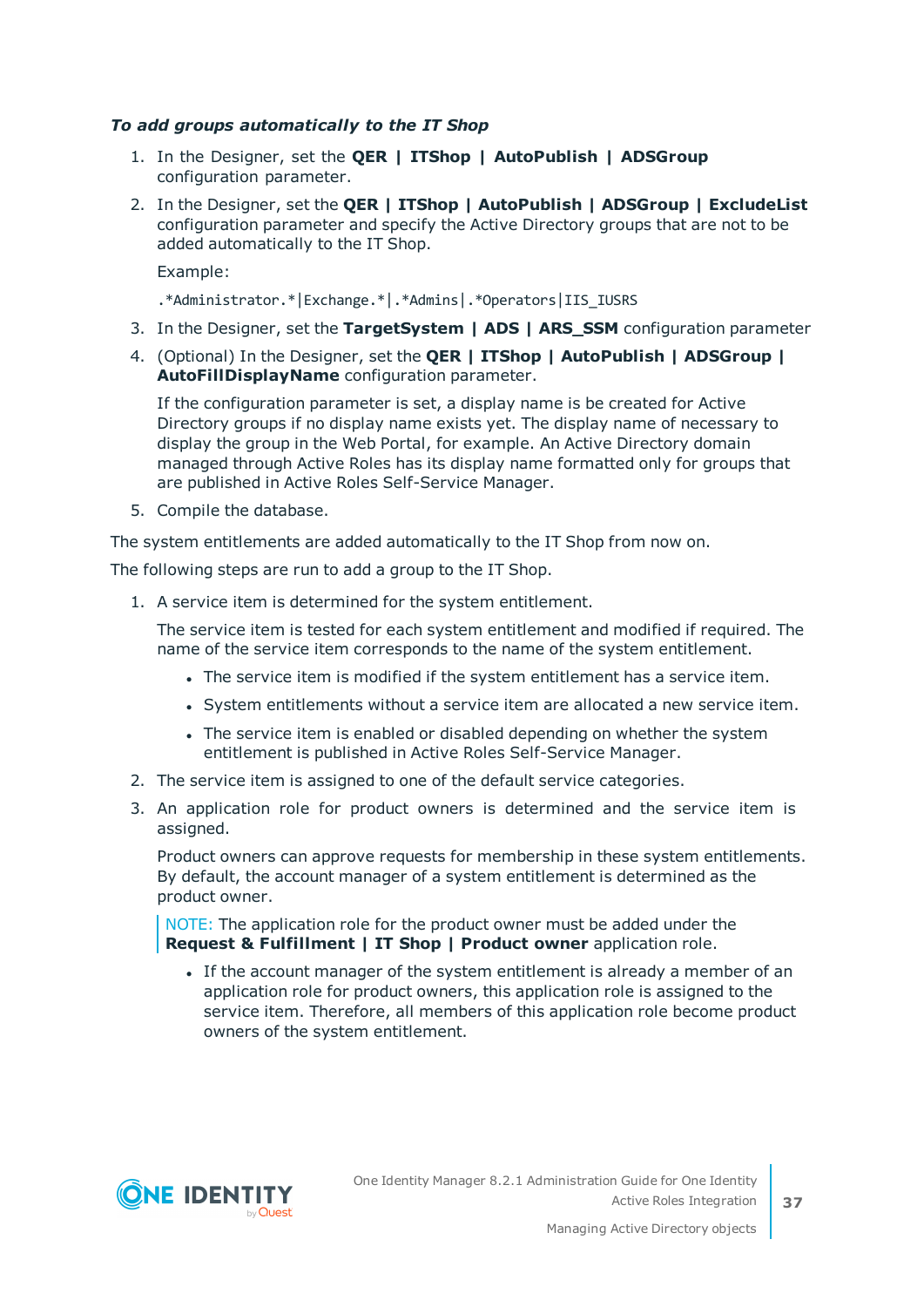- If the account manager of the system entitlement is not yet a member of an application role for product owners, a new application role is created. The name of the application role corresponds to the name of the account manager.
	- If the account manager is a user account or a contact, the user account's employee or the contact's employee is added to the application role.
	- If it is a group of account managers, the employees of all this group's user accounts are added to the application role.
- <sup>l</sup> If the system entitlement does not have an account manager, the **Request & Fulfillment | IT Shop | Product owner | Without owner in AD** default application role is used.
- 4. The system entitlement is labeled with the **IT Shop** option and assigned to the **Active Directory groups** IT Shop shelf in the **Identity & Access Lifecycle** shop.

Subsequently, the shop's customers can request memberships in system entitlement through the Web Portal.

NOTE: When a system entitlement is irrevocably deleted from the One Identity Manager database, the associated service item is also deleted.

#### **Related topics**

- [Requesting](#page-37-0) Active Directory groups through the Web Portal on page 38
- Active Roles specific [extensions](#page-38-0) for Active Directory groups on page 39

### <span id="page-37-0"></span>**Requesting Active Directory groups through the Web Portal**

NOTE: If you request group membership, **Approval of Active Directory group membership requests** in the default installation.

#### *To request a new Active Directory group*

- <sup>l</sup> In the Web Portal, in the **Service catalog > Requests** menu, select the service category **Active Directory groups**.
- <sup>l</sup> Request the Active Directory group using the **New Active Directory distribution list** or the **New Active Directory security group** product.

The following steps are automatically run when you request a new Active Directory groups:

- An entry is created for the Active Directory group in One Identity Manager.
- <sup>l</sup> The Active Directory group is labeled with the **Group is published to Self-Service Manager** option.
- **.** The Active Directory group is labeled with the **IT Shop** option.

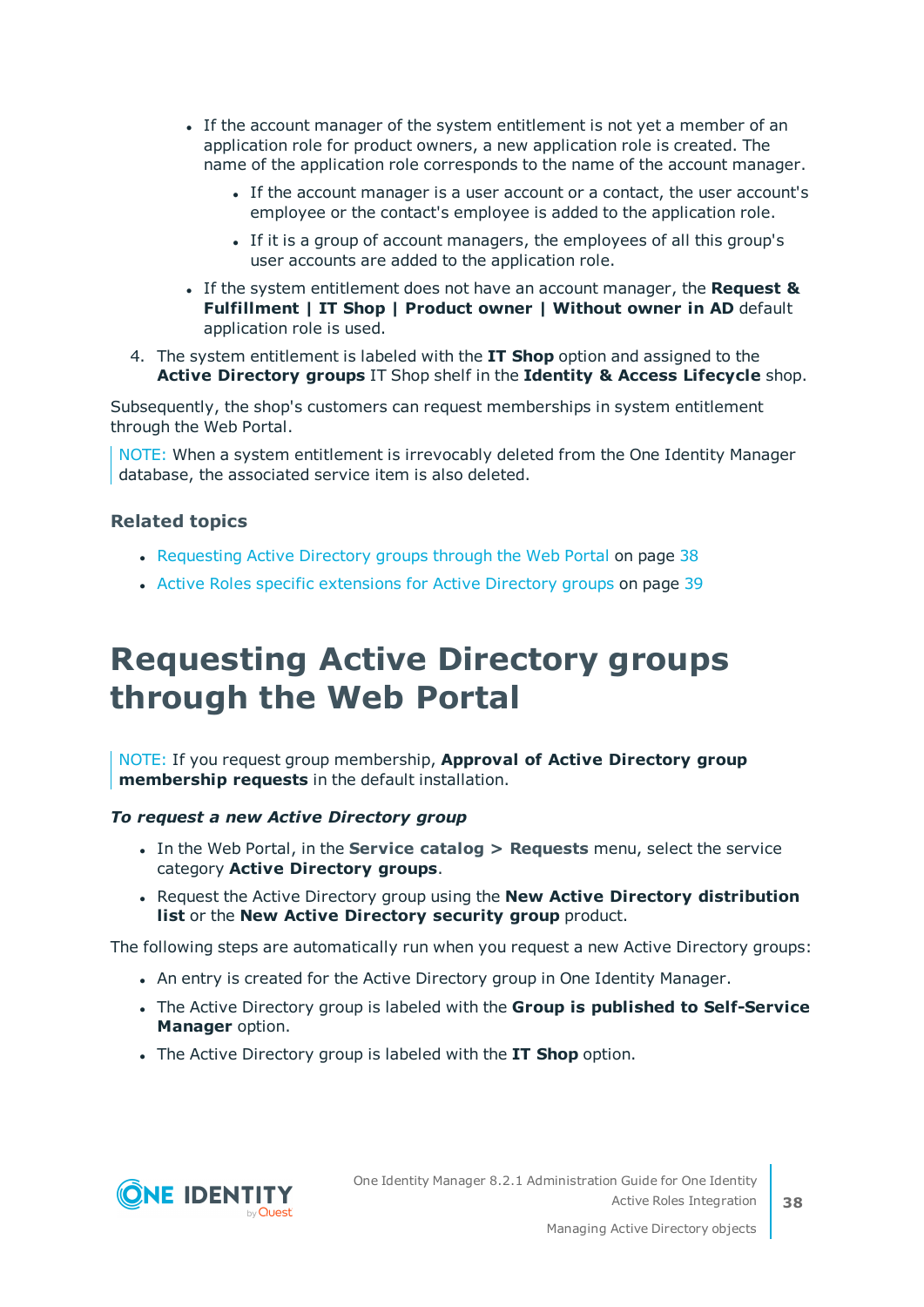The associated service item is created. A new application role is set up with the requester as member. The application role is entered as product owner in the service item.

Through this procedure, the Active Directory group requester has approval permissions for requesting memberships in this Active Directory group.

<sup>l</sup> The Active Directory group is assigned to the shelf **Active Directory groups** in the **Identity & Access Lifecycle** default shop.

Active Directory group membership can then be requested by customers of this shop through the Web Portal.

NOTE: If an Active Directory group is permanently deleted from the One Identity Manager database, the associated service item is also deleted.

#### **Related topics**

- Adding Active Directory groups [automatically](#page-35-1) to the IT Shop on page 36
- <span id="page-38-0"></span>• Active Roles specific [extensions](#page-38-0) for Active Directory groups on page 39

## **Active Roles specific extensions for Active Directory groups**

Additional Active Directory group main data is mapped for Active Roles. For more information about managing Active Directory groups in One Identity Manager, see the *One Identity Manager Administration Guide for Connecting to Active Directory*.

#### *To display Active Roles group data ascertained from Active Directory*

- 1. In the Manager, select the **Active Directory > Groups** category.
- 2. Select the group in the result list.
- 3. Select the **Change main data** task.
- 4. Select the **Active Roles** tab.

The following properties are displayed:

#### **Table 8: Active Roles specific properties of an Active Directory group**

| <b>Property</b>                                     | <b>Description</b>                                                                                                                                                                                                                                                                                                                                                                          |
|-----------------------------------------------------|---------------------------------------------------------------------------------------------------------------------------------------------------------------------------------------------------------------------------------------------------------------------------------------------------------------------------------------------------------------------------------------------|
| Group is<br>published to<br>Self-Service<br>Manager | If an Active Directory group is published, the Active Directory group can<br>be requested in the Web Portal immediately after successful<br>synchronization. The data is loaded from Active Roles on<br>synchronization. This information is published when an Active Directory<br>group is added through the Web Portal in order to start other workflows<br>in Active Roles if necessary. |

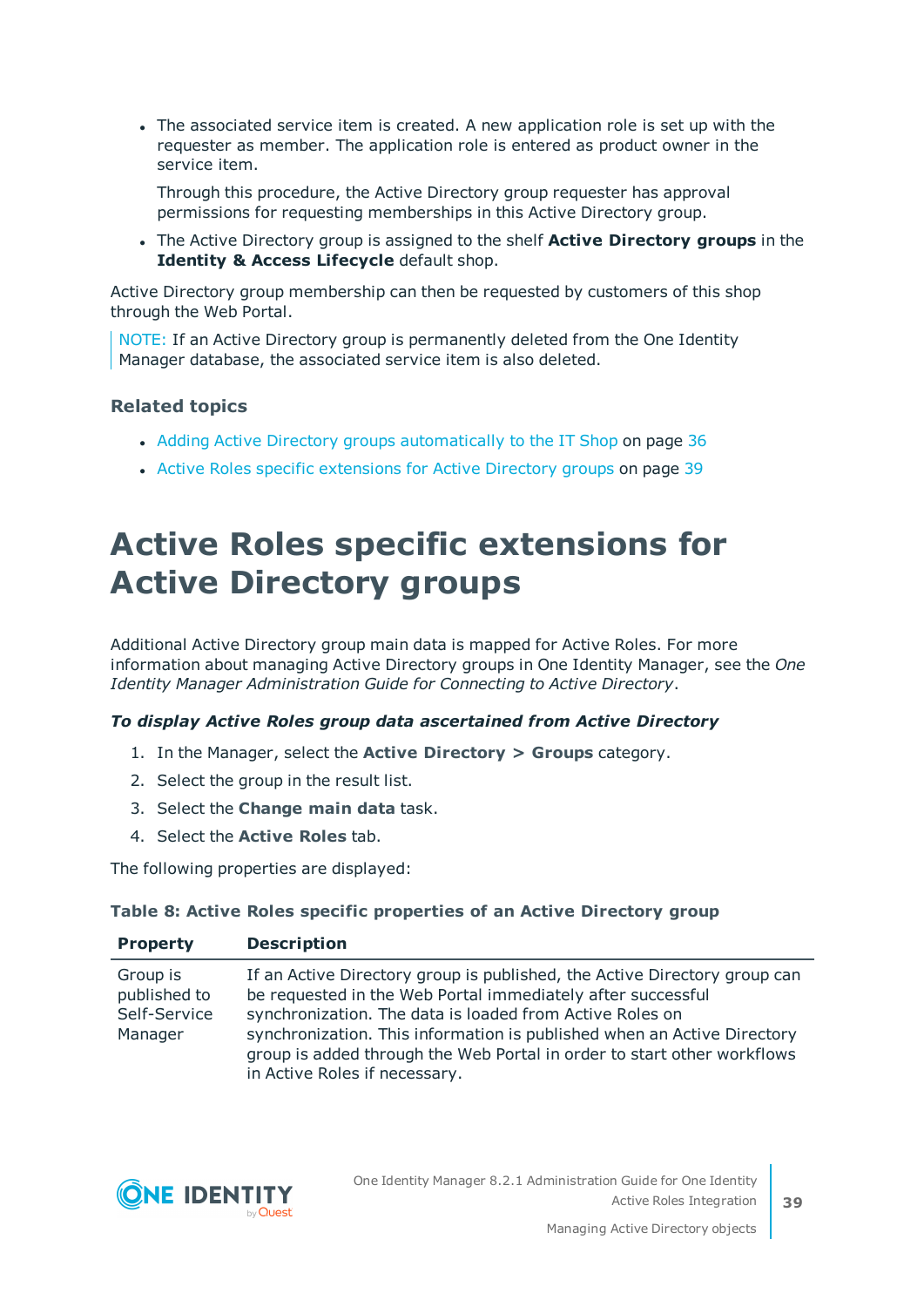| <b>Property</b>                                      | <b>Description</b>                                                                                                                                                                                                                                         |
|------------------------------------------------------|------------------------------------------------------------------------------------------------------------------------------------------------------------------------------------------------------------------------------------------------------------|
| Approval by<br>the group<br>owner                    | Specifies whether the Active Directory group owner (account manager)<br>must approve group membership. The information affects the approval<br>workflow in the IT Shop.                                                                                    |
| Approval by a<br>additional<br>owner of the<br>group | Specifies whether the additional Active Directory group owner must<br>approve group membership. The information affects the approval<br>workflow in the IT Shop.                                                                                           |
| Dynamic<br>group                                     | Specifies whether members in this group are determined dynamically in<br>Active Roles. Manual changes to memberships are not permitted.                                                                                                                    |
| Controlled<br>group                                  | Specifies whether the group is controlled by Active Roles. The group<br>belongs to a Group Family in Active Roles. Memberships are regulated<br>by the target system. Manual changes to memberships are not<br>permitted.                                  |
| <b>Group Family</b>                                  | Specifies whether this group represents a Group Family in Active Roles.<br>Group Family automatically creates groups and manages memberships<br>in accordance with configurable rules in Active Roles. Manual changes to<br>memberships are not permitted. |
| Additional<br>owners                                 | List of additional owners Active Directory groups or Active Directory<br>user accounts are permitted.                                                                                                                                                      |
| Deprovisioning<br>status                             | Status of deprovisioning sequence through Active Roles when an object<br>is deleted. The data is loaded from Active Roles on synchronization.                                                                                                              |
|                                                      | • No deprovisioning: The Active Directory object is active.                                                                                                                                                                                                |
|                                                      | <b>Deprovisioning successful:</b> The Active Directory object was<br>successfully deprovisioned.                                                                                                                                                           |
|                                                      | <b>Deprovisioning failed:</b> An error occurred while deprovisioning<br>the Active Directory object.                                                                                                                                                       |
| Deprovisioning<br>date                               | Status of deprovisioning sequence through an Active Roles when a object<br>is deleted. The information is loaded from the Active Roles during<br>synchronization.                                                                                          |

#### **Related topics**

- Adding Active Directory groups [automatically](#page-35-1) to the IT Shop on page 36
- [Requesting](#page-37-0) Active Directory groups through the Web Portal on page 38
- Displaying information about [deprovisioning](#page-42-0) Active Directory user accounts and Active [Directory](#page-42-0) groups on page 43

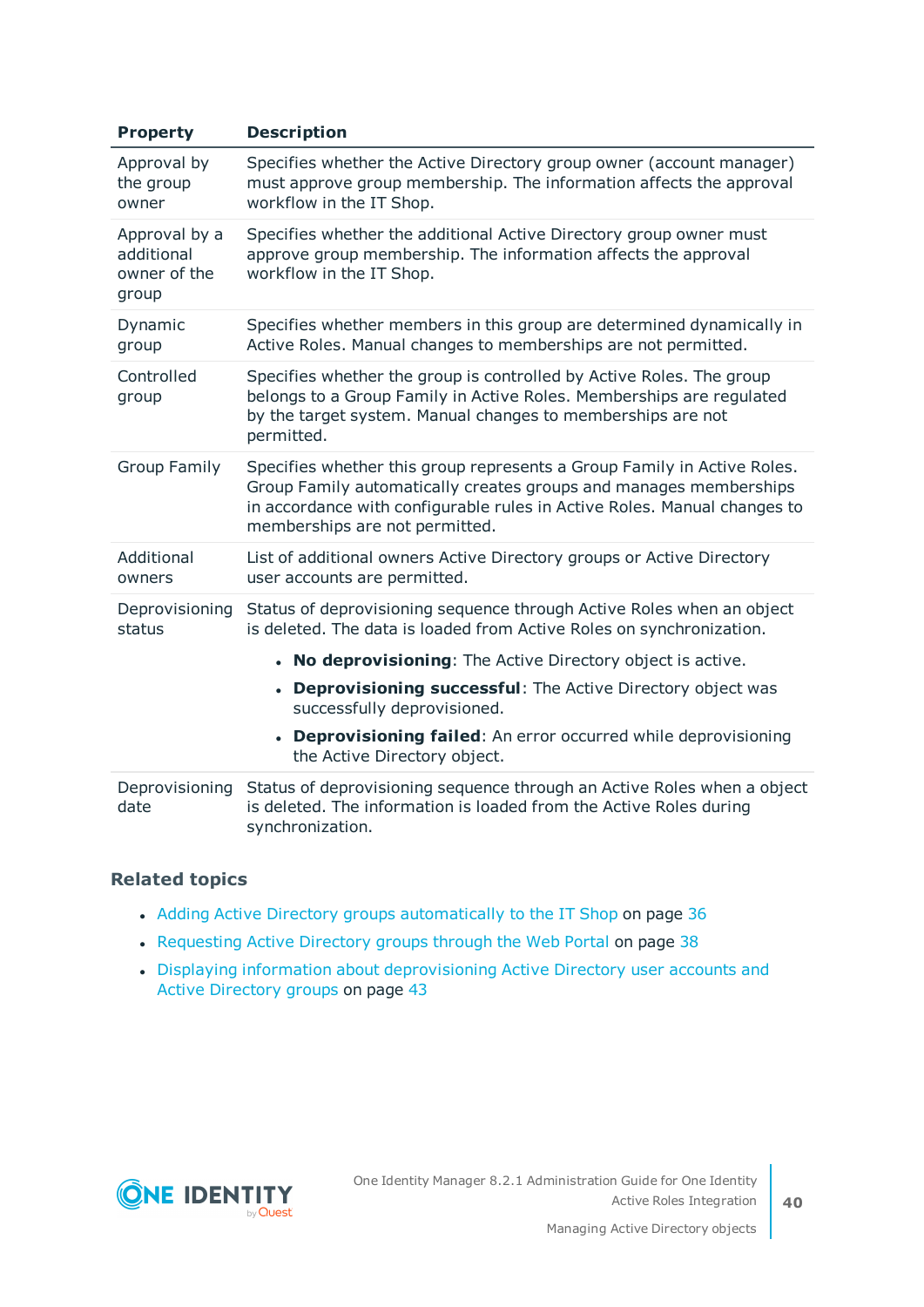## <span id="page-40-0"></span>**Deprovisioning Active Directory user account and Active Directory groups**

One Identity Manager supports deprovisioning through Active Roles. Based on deprovisioning policies configured in Active Roles, an Active Directory object is modified such that it is temporarily or permanently disabled and possibly is not deleted until a certain time period has expired. For more information about Active Roles deprovisioning, see your *One Identity Active Roles documentation*.

NOTE: The deprovisioning policy configuration in Active Roles may conflict with the default One Identity Manager configuration. In this case, make any appropriate adjustments to templates or processes, for example.

The following procedures are implemented for deprovisioning Active Directory user accounts and Active Directory groups with One Identity Manager:

- Deprovisioning not deletion
- Ouick deprovisioning

#### **Detailed information about this topic**

- $\bullet$  [Deprovisioning](#page-40-1) not deletion on page 41
- Quick [deprovisioning](#page-41-0) on page 42
- Displaying information about [deprovisioning](#page-42-0) Active Directory user accounts and Active [Directory](#page-42-0) groups on page 43
- Restoring [deprovisioned](#page-43-0) Active Directory user accounts and Active Directory groups in the One Identity [Manager](#page-43-0) on page 44
- [Interaction](#page-34-0) with Active Roles policies on page 35

### <span id="page-40-1"></span>**Deprovisioning not deletion**

#### *To implement this method*

<sup>l</sup> In the Manager, on the Active Directory domain, set the **User accounts deleted by Active Roles workflows** and **Groups deleted by Active Roles workflows** options.

If an Active Directory user account or an Active Directory group is deleted in One Identity Manager, a deprovisioning process is generated in Active Roles instead of the default deletion process. This process queues the Active Directory object for deprovisioning in Active Roles, sets a deprovisioned status, and checks the deprovisioning sequence. Active Directory objects continue to be processed in One Identity Manager depending this.



One Identity Manager 8.2.1 Administration Guide for One Identity Active Roles Integration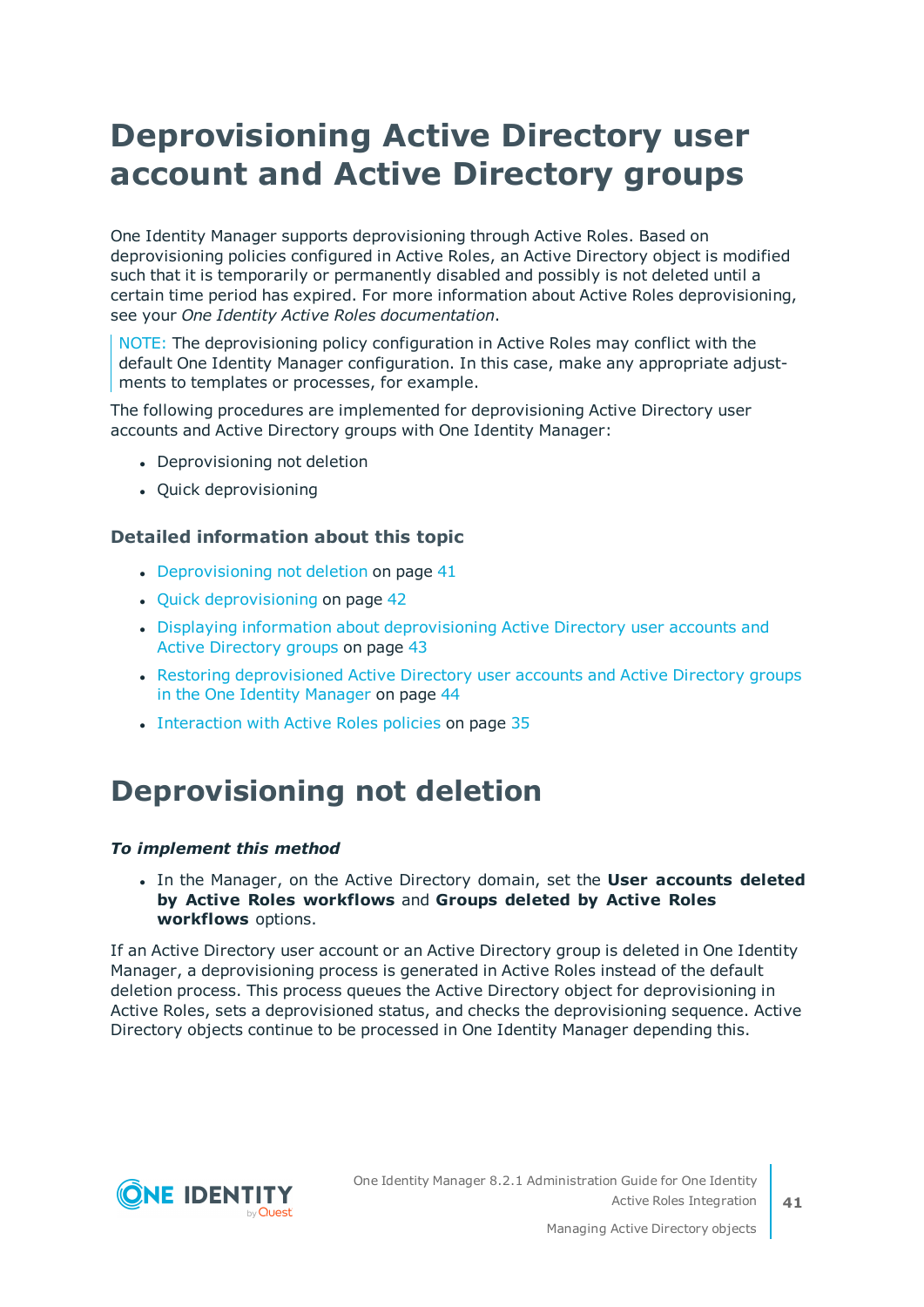- If the Active Directory object was deleted immediately in Active Roles, the Active Directory object is also deleted in One Identity Manager.
- If the Active Directory object in Active Roles was renamed or moved to another Active Directory container, this is done in One Identity Manager as well.

The Active Directory object remains in the One Identity Manager database with the status **deleted**.

NOTE: Active Directory user accounts and Active Directory groups that have the **Protected from accidental deletion** option set cannot be moved or deleted.

#### *To delete a user account*

- 1. In the Manager, select the **Active Directory > User accounts** category.
- 2. Select the user account in the result list.
- 3. Click  $\mathbf{\hat{x}}$  in the result list.
- 4. Confirm the security prompt with **Yes**.

#### *To delete an Active Directory group*

- 1. In the Manager, select the **Active Directory > Groups** category.
- 2. Select the group in the result list.
- 3. Click  $\frac{1}{2}$  in the result list.
- 4. Confirm the security prompt with **Yes**.

#### **Related topics**

- [Extensions](#page-31-0) for applying Active Roles workflows on page 32
- $\cdot$  Quick [deprovisioning](#page-41-0) on page 42
- Displaying information about [deprovisioning](#page-42-0) Active Directory user accounts and Active [Directory](#page-42-0) groups on page 43
- [Deprovisioning](#page-44-0) Active Directory user accounts and Active Directory groups on [page](#page-44-0) 45
- $\cdot$  [Restoring](#page-45-0) deleted objects on page 46

### <span id="page-41-0"></span>**Quick deprovisioning**

You can apply this method if the Active Directory domain is not marked for deprovisioning. The **Deprovision** task is provided on these objects for the deprovisioning of individual Active Directory user accounts or Active Directory groups.

A deprovisioning process is generated in Active Roles. This process queues the Active Directory object for deprovisioning in Active Roles, sets a deprovisioned status, and checks the deprovisioning sequence. Active Directory objects continue to be processed in One Identity Manager depending this.

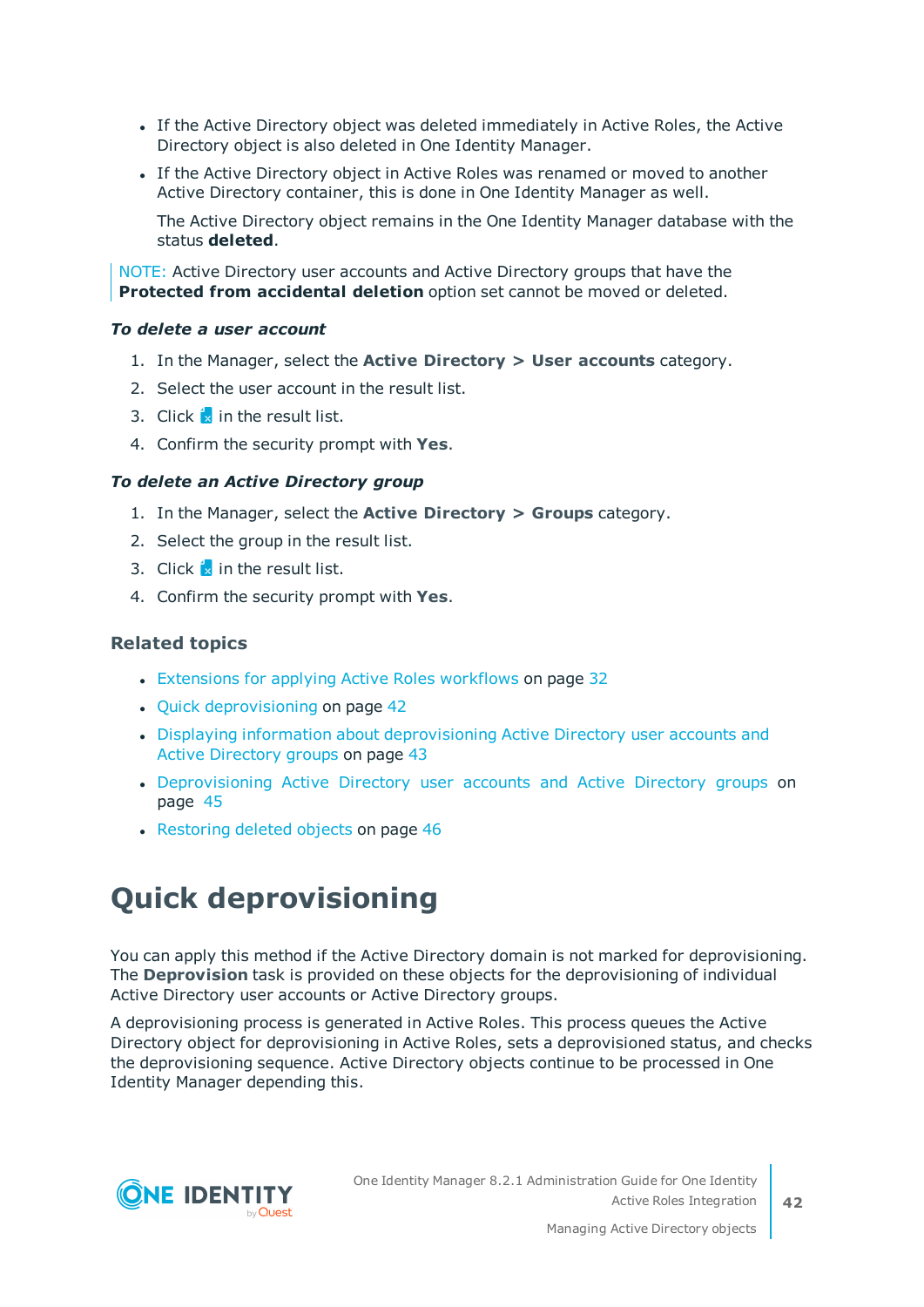- <sup>l</sup> If the Active Directory object was deleted immediately in Active Roles, the Active Directory object is also deleted in One Identity Manager.
- If the Active Directory object in Active Roles was renamed or moved to another Active Directory container, this is done in One Identity Manager as well.

The Active Directory object remains in the One Identity Manager database with the status **changed**. All the Active Directory object properties are loaded in the One Identity Manager database by the next synchronization and set to **published**.

NOTE: Active Directory user accounts and Active Directory groups that have the **Protected from accidental deletion** option set cannot be moved or deleted.

#### *To deprovision an Active Directory user account*

- 1. In the Manager, select the **Active Directory > User accounts** category.
- 2. Select the user account in the result list.
- 3. Select the **Deprovision** task.
- 4. Confirm the security prompt with **Yes**.
- 5. Confirm with **OK**.

#### *To deprovision an Active Directory group*

- 1. In the Manager, select the **Active Directory > Groups** category.
- 2. Select the group in the result list.
- 3. Select the **Deprovision** task.
- 4. Confirm the security prompt with **Yes**.
- 5. Confirm with **OK**.

#### **Related topics**

- $\bullet$  [Deprovisioning](#page-40-1) not deletion on page 41
- Displaying information about [deprovisioning](#page-42-0) Active Directory user accounts and Active [Directory](#page-42-0) groups on page 43
- [Deprovisioning](#page-44-0) Active Directory user accounts and Active Directory groups on [page](#page-44-0) 45

### <span id="page-42-0"></span>**Displaying information about deprovisioning Active Directory user accounts and Active Directory groups**

The following properties are displayed for deprovisioning Active Directory user accounts and Active Directory groups:

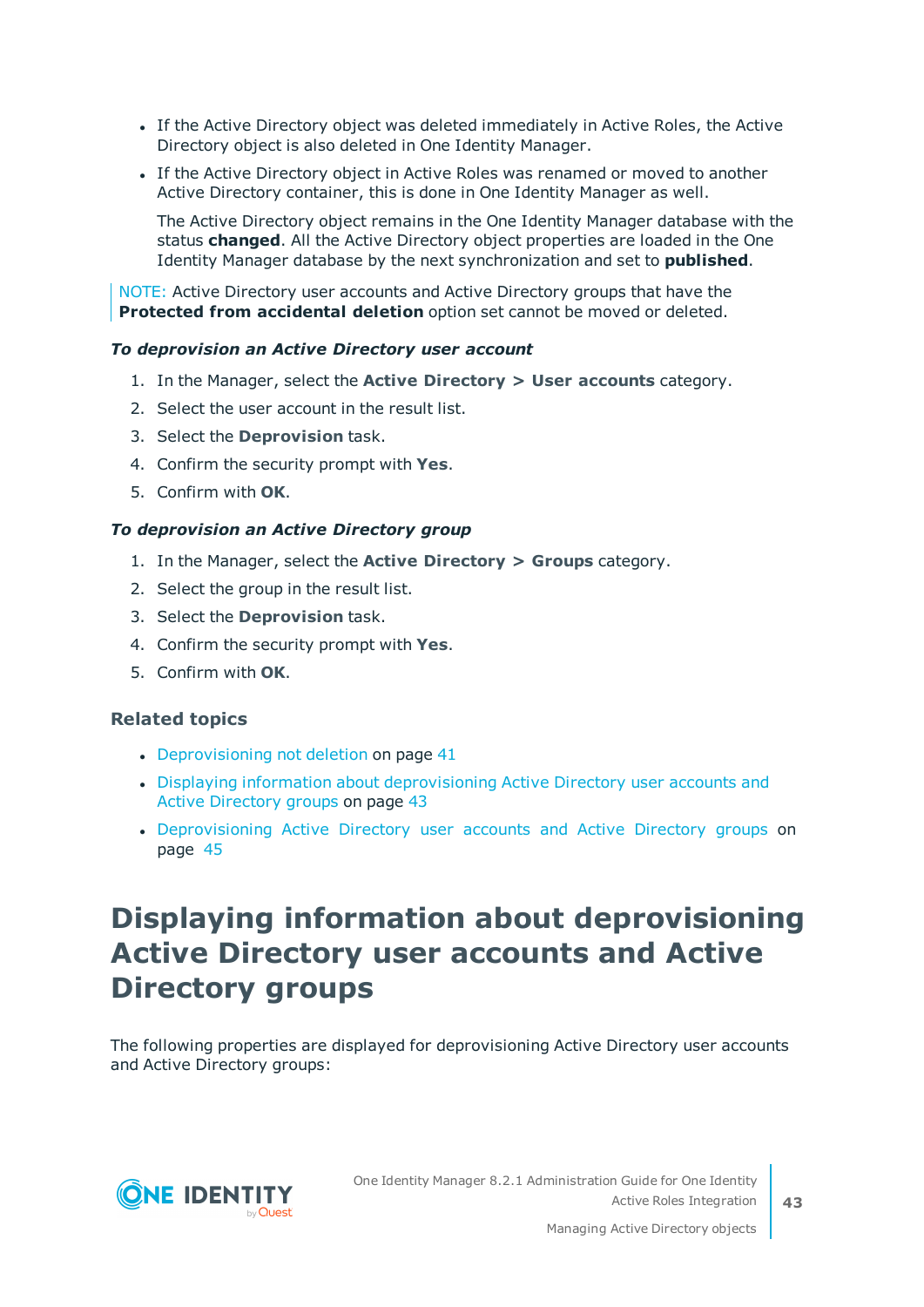#### **Table 9: Deprovisioning data**

| <b>Property</b>          | <b>Description</b>                                                                                                                                                |
|--------------------------|-------------------------------------------------------------------------------------------------------------------------------------------------------------------|
| Deprovisioning<br>status | Status of deprovisioning sequence through Active Roles when an object<br>is deleted. The data is loaded from Active Roles on synchronization.                     |
|                          | • No deprovisioning: The Active Directory object is active.                                                                                                       |
|                          | • Deprovisioning successful: The Active Directory object was<br>successfully deprovisioned.                                                                       |
|                          | • Deprovisioning failed: An error occurred while deprovisioning<br>the Active Directory object.                                                                   |
| Deprovisioning<br>date   | Status of deprovisioning sequence through an Active Roles when a object<br>is deleted. The information is loaded from the Active Roles during<br>synchronization. |

#### *To display main data of deprovisioning an Active Directory user account*

- 1. In the Manager, select the **Active Directory > User accounts** category.
- 2. Select the user account in the result list.
- 3. Select the **Change main data** task.
- 4. Select the **Active Roles** tab.

#### *To display main data of deprovisioning an Active Directory group*

- 1. In the Manager, select the **Active Directory > Groups** category.
- 2. Select the group in the result list.
- 3. Select the **Change main data** task.
- 4. Select the **Active Roles** tab.

#### **Related topics**

• Active Roles specific [extensions](#page-38-0) for Active Directory groups on page 39

### <span id="page-43-0"></span>**Restoring deprovisioned Active Directory user accounts and Active Directory groups in the One Identity Manager**

You can restore deprovisioned Active Directory user account and Active Directory groups using One Identity Manager if required. The following methods are used to do this:

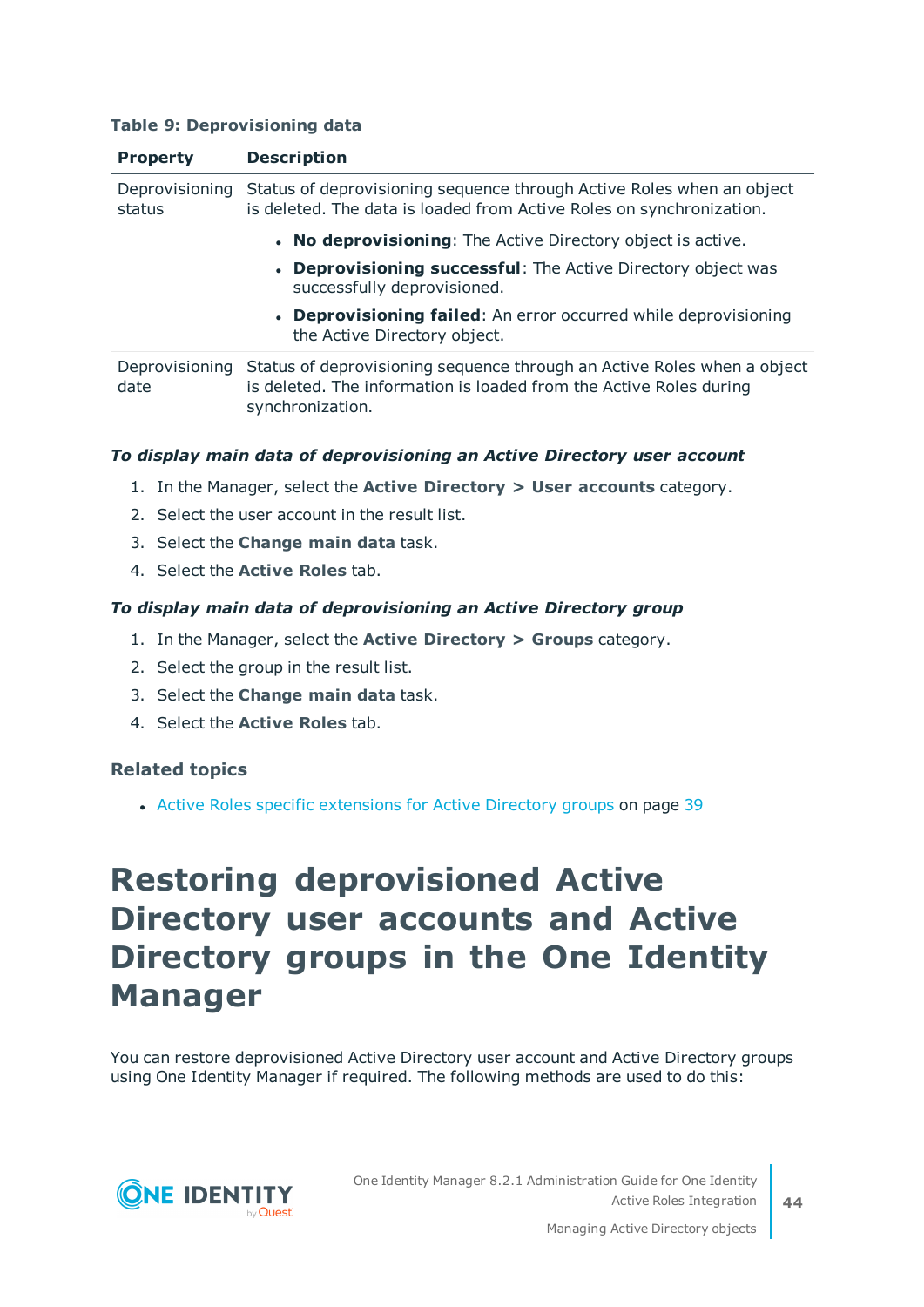- Undo deprovisioning
- Restoring deleted objects

Both methods initiate a process for deprovisioning Active Directory objects in Active Roles. The process finds the deprovisioning status, updates some of the Active Directory object properties, like the name and the Active Directory container and in the One Identity Manager database, and sets the Active Directory object status to **changed**. All the Active Directory object properties are loaded in the One Identity Manager database by the next synchronization and the status is changed to **published**.

#### **Detailed information about this topic**

- [Deprovisioning](#page-44-0) Active Directory user accounts and Active Directory groups on [page](#page-44-0) 45
- [Restoring](#page-45-0) deleted objects
- [Deprovisioning](#page-40-0) Active Directory user account and Active Directory groups on [page](#page-40-0) 41

### <span id="page-44-0"></span>**Deprovisioning Active Directory user accounts and Active Directory groups**

Use this method to undo Active Directory user account and Active Directory group deprovisioning. You can use this method independent of the deprovisioning method implemented.

#### *To undo Active Directory user account deprovisioning*

- 1. In the Manager, select the **Active Directory > User accounts > Deprovisioned accounts** category.
- 2. Select the user account in the result list.
- 3. Select the **Undo deprovisioning** task.
- 4. Confirm the security prompt with **Yes**.
- 5. Confirm with **OK**.

#### *To undo Active Directory group deprovisioning*

- 1. In the Manager, select the **Active Directory > User accounts > Deprovisioned groups** category.
- 2. Select the group in the result list.
- 3. Select the **Undo deprovisioning** task.
- 4. Confirm the security prompt with **Yes**.
- 5. Confirm with **OK**.

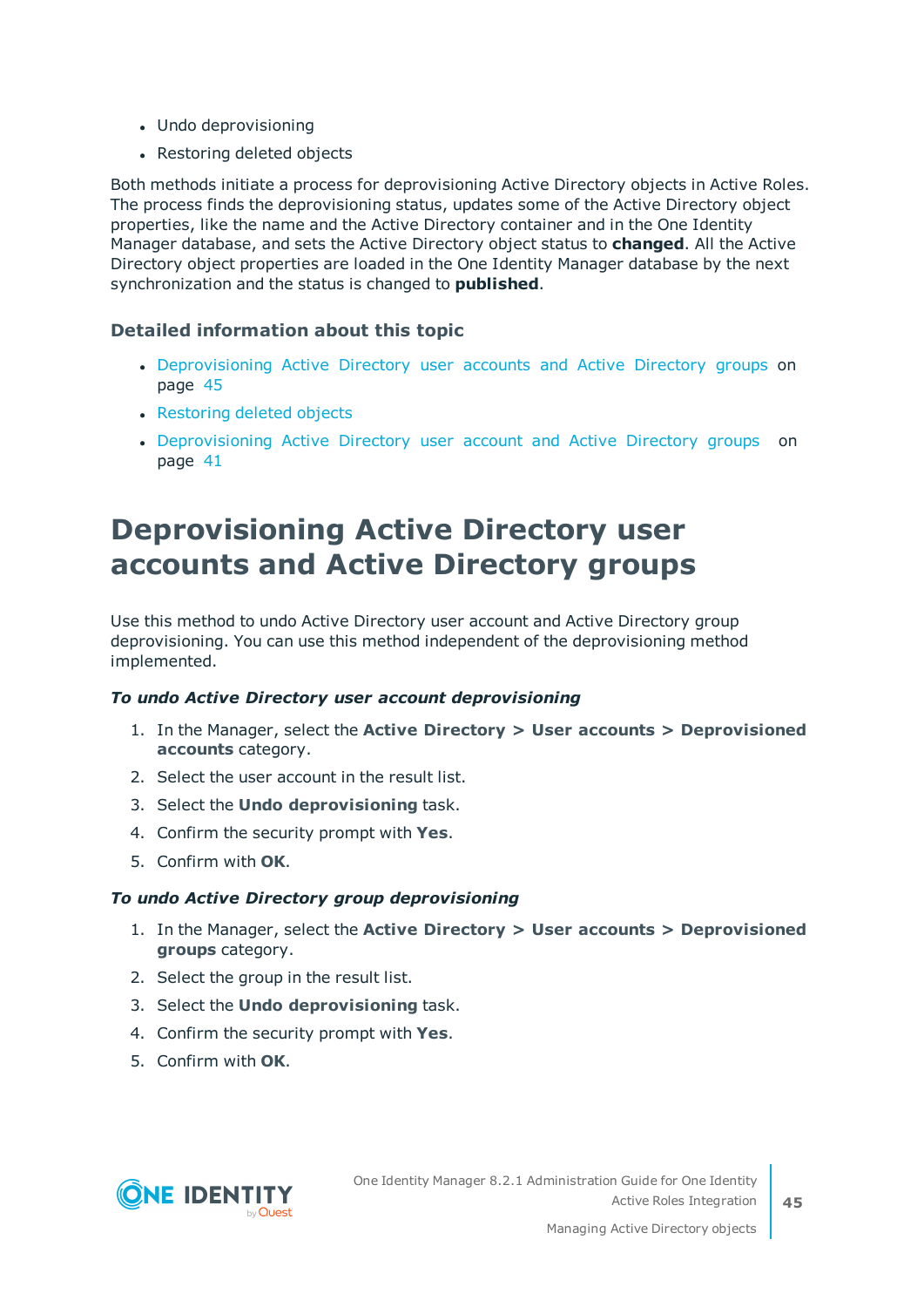#### **Related topics**

- $\cdot$  [Restoring](#page-45-0) deleted objects on page 46
- [Deprovisioning](#page-40-0) Active Directory user account and Active Directory groups on [page](#page-40-0) 41

### <span id="page-45-0"></span>**Restoring deleted objects**

You can use this method as an alternative for Active Directory user accounts and Active Directory groups you have deprovisioned using the method **Deprovision not delete**. You find the deprovisioned Active Directory object, in this case, in the One Identity Manager database with status **Deleted**.

#### *To restore a user account*

- 1. In the Manager, select the **Active Directory > User accounts** category.
- 2. Select the user account in the result list.
- 3. Click  $\frac{1}{2}$  in the result list.

#### *To restore a group*

- 1. In the Manager, select the **Active Directory > Groups** category.
- 2. Select the group in the result list.
- 3. Click **Undo delete** in the result list toolbar.

#### **Related topics**

- $\bullet$  [Deprovisioning](#page-40-1) not deletion on page 41
- [Deprovisioning](#page-40-0) Active Directory user account and Active Directory groups on [page](#page-40-0) 41
- [Deprovisioning](#page-44-0) Active Directory user accounts and Active Directory groups on [page](#page-44-0) 45

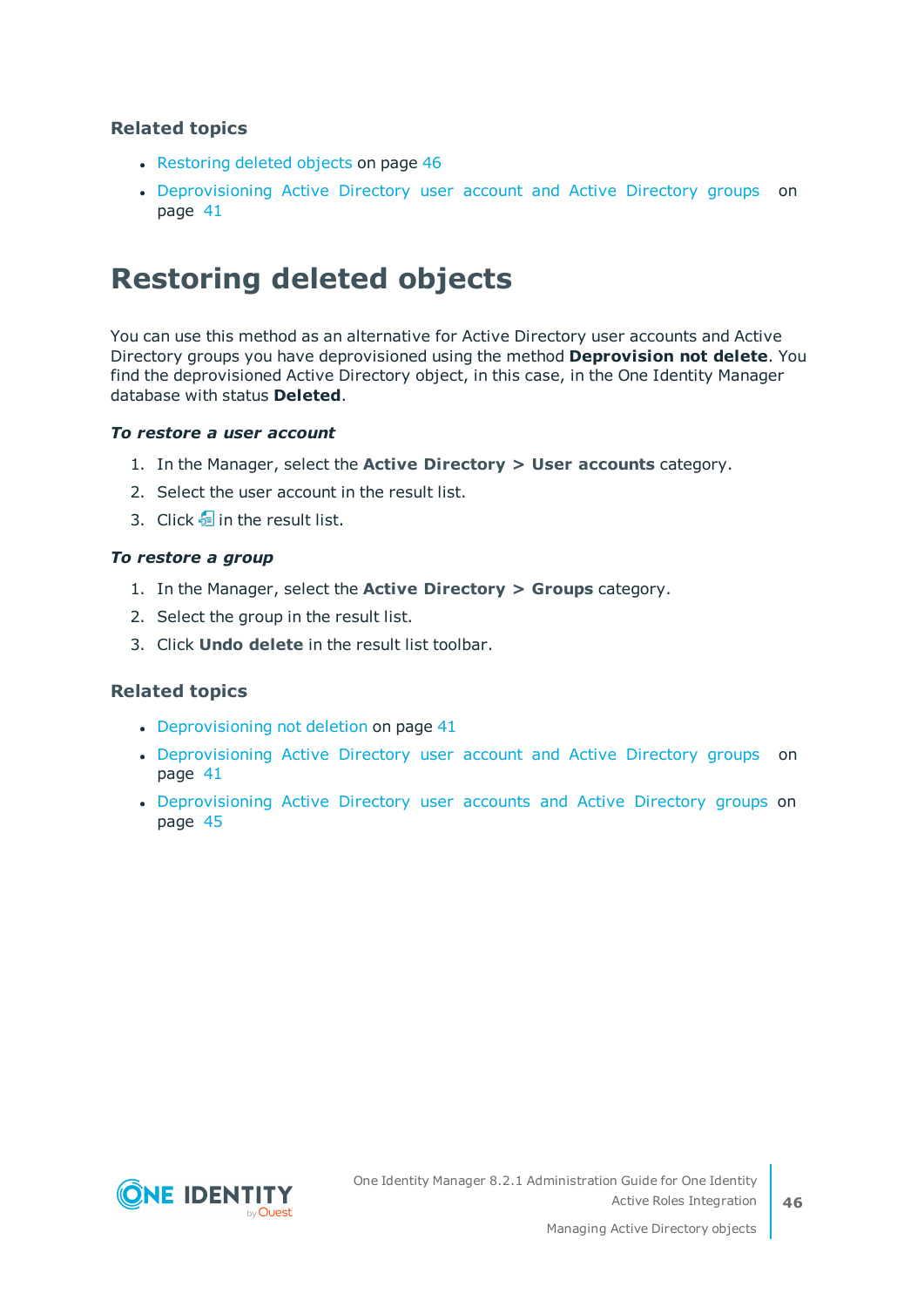# **Appendix A**

# <span id="page-46-0"></span>**Appendix:Configuration parameters for managing an Active Directory environment**

The following configuration parameters are available in One Identity Manager after the Active Directory Module and the Active Roles Module have been installed.

| Configuration<br>parameters                                         | <b>Description</b>                                                                                                                                                                                                                                                                                                                                                            |
|---------------------------------------------------------------------|-------------------------------------------------------------------------------------------------------------------------------------------------------------------------------------------------------------------------------------------------------------------------------------------------------------------------------------------------------------------------------|
| QER   ITShop  <br>AutoPublish   ADSGroup                            | Preprocessor relevant configuration parameter for<br>automatically adding Active Directory groups to the IT Shop. If<br>the parameter is set, all groups are automatically assigned as<br>products to the IT Shop. Changes to this parameter require the<br>database to be recompiled.                                                                                        |
|                                                                     | If you disable the configuration parameter at a later date,<br>model components and scripts that are not longer required, are<br>disabled. SQL procedures and triggers are still carried out. For<br>more information about the behavior of preprocessor relevant<br>configuration parameters and conditional compiling, see the<br>One Identity Manager Configuration Guide. |
| QER   ITShop   AutoPub-<br>lish   ADSGroup  <br>AutoFillDisplayName | The configuration parameter specifies whether the template<br>should be applied to the ADSGroup. DisplayName column.                                                                                                                                                                                                                                                          |
| QER   ITShop  <br>AutoPublish   ADSGroup<br>  ExcludeList           | List of all Active Directory groups that must not be<br>automatically assigned to the IT Shop. Each entry is part of a<br>regular search pattern and supports regular expression<br>notation.                                                                                                                                                                                 |
|                                                                     | Example:                                                                                                                                                                                                                                                                                                                                                                      |
|                                                                     | .*Administrator.* Exchange.* .*Admins .*Operators IIS_IUSRS                                                                                                                                                                                                                                                                                                                   |
| TargetSystem   ADS                                                  | Preprocessor relevant configuration parameter for controlling                                                                                                                                                                                                                                                                                                                 |

#### **Table 10: Configuration parameters**



One Identity Manager 8.2.1 Administration Guide for One Identity Active Roles Integration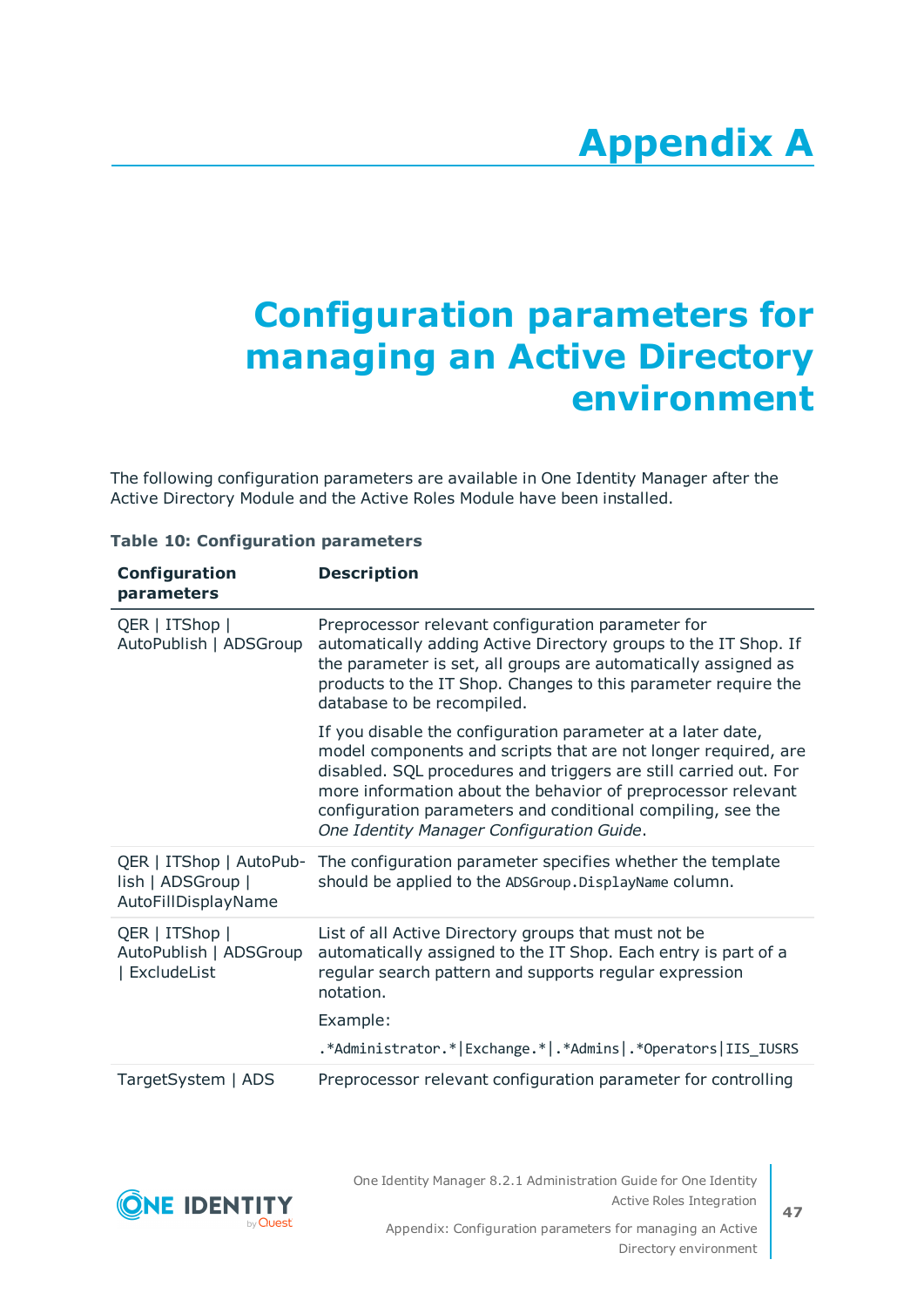| Configuration<br>parameters                                                                                     | <b>Description</b>                                                                                                                                                                                                                                                                                                                                                            |
|-----------------------------------------------------------------------------------------------------------------|-------------------------------------------------------------------------------------------------------------------------------------------------------------------------------------------------------------------------------------------------------------------------------------------------------------------------------------------------------------------------------|
|                                                                                                                 | database model components for Active Directory target system<br>administration. If the parameter is set, the target system<br>components are available. Changes to this parameter require<br>the database to be recompiled.                                                                                                                                                   |
|                                                                                                                 | If you disable the configuration parameter at a later date,<br>model components and scripts that are not longer required, are<br>disabled. SQL procedures and triggers are still carried out. For<br>more information about the behavior of preprocessor relevant<br>configuration parameters and conditional compiling, see the<br>One Identity Manager Configuration Guide. |
| TargetSystem   ADS  <br>Accounts                                                                                | Allows configuration of user account data.                                                                                                                                                                                                                                                                                                                                    |
| TargetSystem   ADS  <br>Accounts  <br><b>InitialRandomPassword</b>                                              | Specifies whether a random password is generated when a new<br>user account is added. The password must contain at least<br>those character sets that are defined in the password policy.                                                                                                                                                                                     |
| TargetSystem   ADS  <br>Accounts  <br><b>InitialRandomPassword</b><br>  SendTo                                  | Employee to receive an email with the random generated<br>password (manager cost center/department/location/business<br>role, employee's manager or XUserInserted). If no recipient<br>can be found, the password is sent to the address stored in the<br>configuration parameter TargetSystem   ADS  <br><b>DefaultAddress.</b>                                              |
| TargetSystem   ADS  <br>Accounts  <br><b>InitialRandomPassword</b><br>  SendTo  <br>MailTemplateAccountNa<br>me | Mail template name that is sent to supply users with the login<br>credentials for the user account. The Employee - new user<br>account created mail template is used.                                                                                                                                                                                                         |
| TargetSystem   ADS  <br>Accounts  <br><b>InitialRandomPassword</b><br>  SendTo  <br>MailTemplatePassword        | Mail template name that is sent to supply users with the initial<br>password. The Employee - initial password for new user<br>account mail template is used.                                                                                                                                                                                                                  |
| TargetSystem   ADS  <br>Accounts   MailTem-<br>plateDefaultValues                                               | Mail template used to send notifications about whether default<br>IT operating data mapping values are used for automatically<br>creating a user account. The Employee - new user account<br>with default properties created mail template is used.                                                                                                                           |
| TargetSystem   ADS  <br>Accounts  <br>NotRequirePassword                                                        | Specifies whether a password is required when creating new<br>Active Directory user accounts in One Identity Manager. If the<br>configuration parameter is not set, entry of a password that<br>meets the defined password guidelines is requested when a                                                                                                                     |

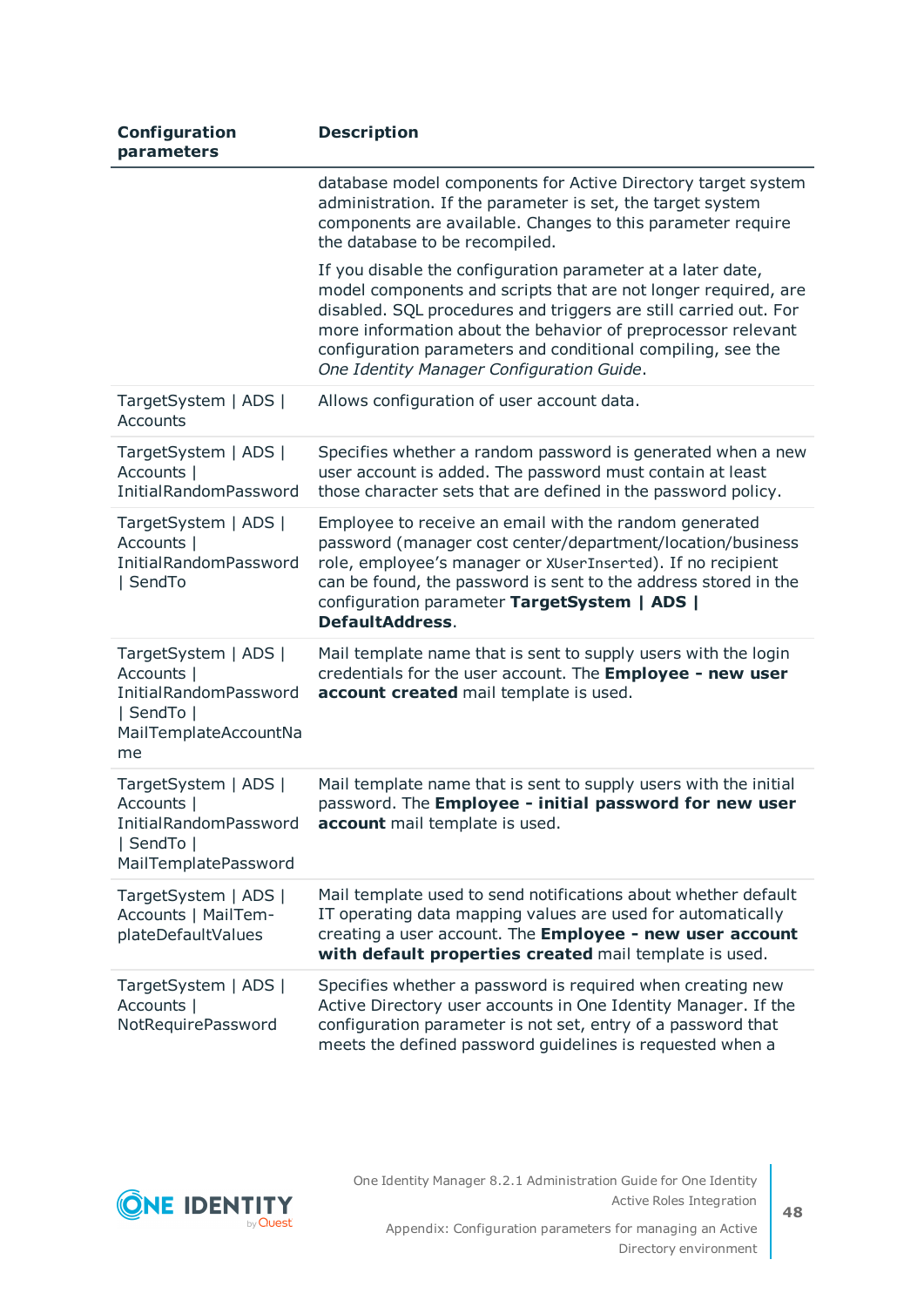| Configuration<br>parameters                                                              | <b>Description</b>                                                                                                                                                                                            |
|------------------------------------------------------------------------------------------|---------------------------------------------------------------------------------------------------------------------------------------------------------------------------------------------------------------|
|                                                                                          | new Active Directory user account is created. If the<br>configuration parameter is set, it is not necessary to specify a<br>password when creating new Active Directory user accounts.                        |
| TargetSystem   ADS  <br>Accounts  <br>PrivilegedAccount                                  | Allows configuration of privileged Active Directory user account<br>settings.                                                                                                                                 |
| TargetSystem   ADS  <br>Accounts  <br>PrivilegedAccount  <br>SAMAccountName_<br>Postfix  | Postfix for formatting the login name of privileged user<br>accounts.                                                                                                                                         |
| TargetSystem   ADS  <br>Accounts   PrivilegedAc-<br>count  <br>SAMAccountName_<br>Prefix | Prefix for formatting a login name of privileged user accounts.                                                                                                                                               |
| TargetSystem   ADS  <br>Accounts  <br>ProfileFixedString                                 | Fixed string appended to the default profile path of a user<br>profile.                                                                                                                                       |
| TargetSystem   ADS  <br>Accounts  <br>TransferJPegPhoto                                  | Specifies whether changes to the employee's picture are<br>published in existing user accounts. The picture is not part of<br>default synchronization. It is only published when employee<br>data is changed. |
| TargetSystem   ADS  <br>Accounts  <br>TransferSIDHistory                                 | Specifies whether the SID history is loaded from the target<br>system.                                                                                                                                        |
| TargetSystem   ADS  <br>Accounts  <br>TSProfileFixedString                               | Fixed string appended to the default profile path of a user<br>profile on a terminal server.                                                                                                                  |
| TargetSystem   ADS  <br>Accounts  <br>UnlockByCentralPasswo<br>rd                        | Specifies whether the employee's Active Directory user<br>account is unlocked when the central password is synchronized.                                                                                      |
| TargetSystem   ADS  <br>Accounts  <br>UserMustChangePasswo<br>rd                         | Specifies whether the Change password at next login<br>option is enabled when a new user account is created.                                                                                                  |
| TargetSystem   ADS  <br><b>ARS</b>                                                       | Preprocessor relevant configuration parameter to control the<br>database model components for supporting Active Roles. If the                                                                                 |

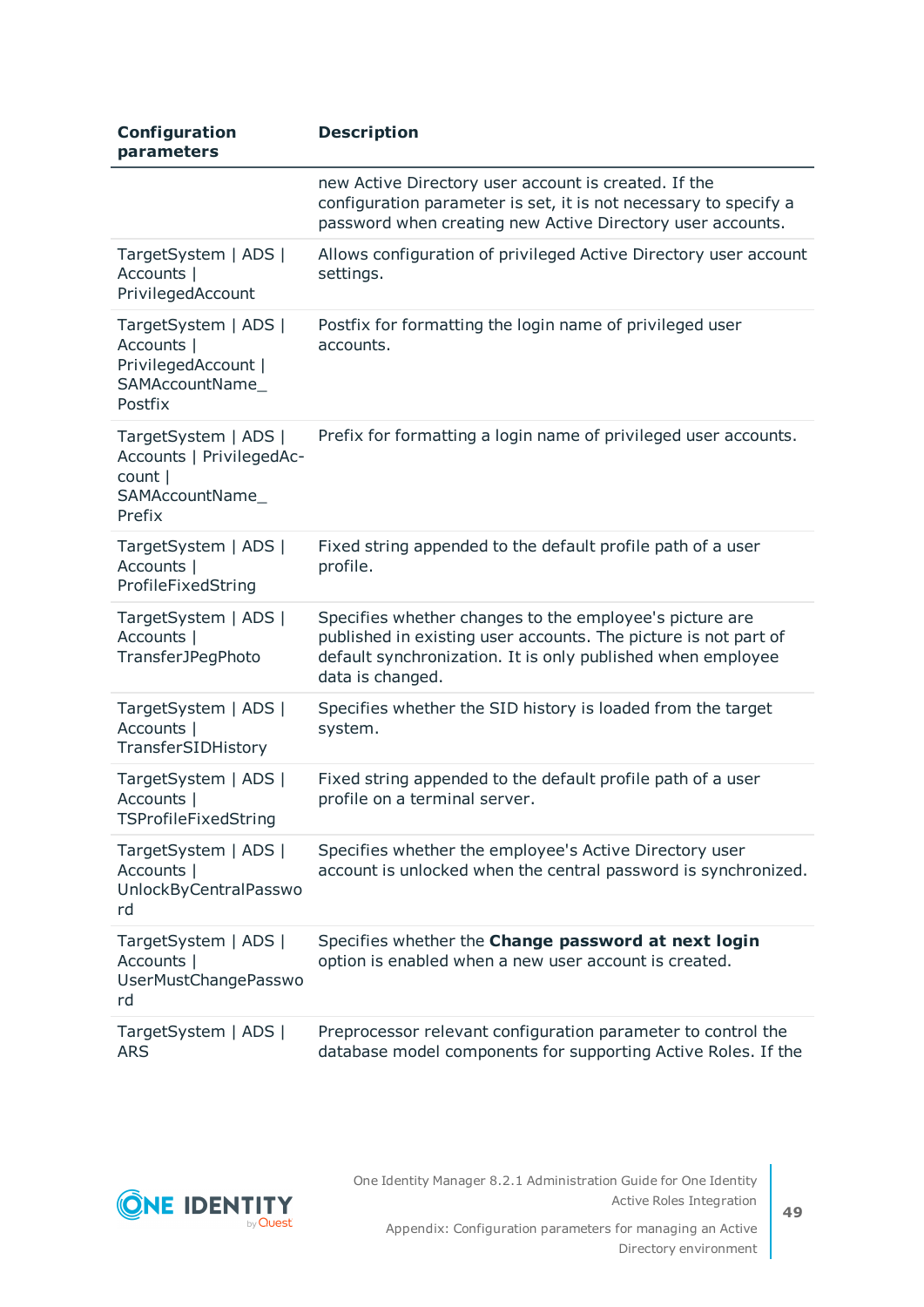| Configuration<br>parameters                        | <b>Description</b>                                                                                                                                                                                                                                                                                                                                                            |
|----------------------------------------------------|-------------------------------------------------------------------------------------------------------------------------------------------------------------------------------------------------------------------------------------------------------------------------------------------------------------------------------------------------------------------------------|
|                                                    | parameter is set, Self-Service Management components are<br>available. Changes to this parameter require the database to<br>be recompiled.                                                                                                                                                                                                                                    |
|                                                    | If you disable the configuration parameter at a later date,<br>model components and scripts that are not longer required, are<br>disabled. SQL procedures and triggers are still carried out. For<br>more information about the behavior of preprocessor relevant<br>configuration parameters and conditional compiling, see the<br>One Identity Manager Configuration Guide. |
| TargetSystem   ADS  <br>ARS_SSM                    | Preprocessor relevant configuration parameter for controlling<br>the database model components for One Identity Active Roles<br>Self-Service Manager in the One Identity Manager IT Shop. If<br>the parameter is set, Self-Service Management components<br>are available. Changes to this parameter require the database<br>to be recompiled.                                |
|                                                    | If you disable the configuration parameter at a later date,<br>model components and scripts that are not longer required, are<br>disabled. SQL procedures and triggers are still carried out. For<br>more information about the behavior of preprocessor relevant<br>configuration parameters and conditional compiling, see the<br>One Identity Manager Configuration Guide. |
| TargetSystem   ADS  <br>AuthenticationDomains      | Pipe ( ) delimited list of domains to be used by the manual<br>Active Directory authentication module to authenticate users.<br>The list is processed in the given order. This list should only<br>contain domains to be synchronized.                                                                                                                                        |
|                                                    | Example:<br>MyDomain   MyOtherDomain                                                                                                                                                                                                                                                                                                                                          |
|                                                    | For more information about One Identity Manager<br>authentication modules, see the One Identity Manager<br>Authorization and Authentication Guide.                                                                                                                                                                                                                            |
| TargetSystem   ADS  <br>AutoCreateDepartment       | Specifies whether departments are automatically created when<br>user accounts are modified or synchronized.                                                                                                                                                                                                                                                                   |
| TargetSystem   ADS  <br>AutoCreateLocality         | Specifies whether locations are automatically created when<br>user accounts are modified or synchronized.                                                                                                                                                                                                                                                                     |
| TargetSystem   ADS  <br>AutoCreateHardwaretyp<br>e | Specifies whether corresponding device types are created<br>automatically in the database for imported printer objects.                                                                                                                                                                                                                                                       |
| TargetSystem   ADS  <br>AutoCreateServers          | Specifies whether entries for missing home servers and profile<br>servers are created automatically when user accounts are                                                                                                                                                                                                                                                    |



One Identity Manager 8.2.1 Administration Guide for One Identity Active Roles Integration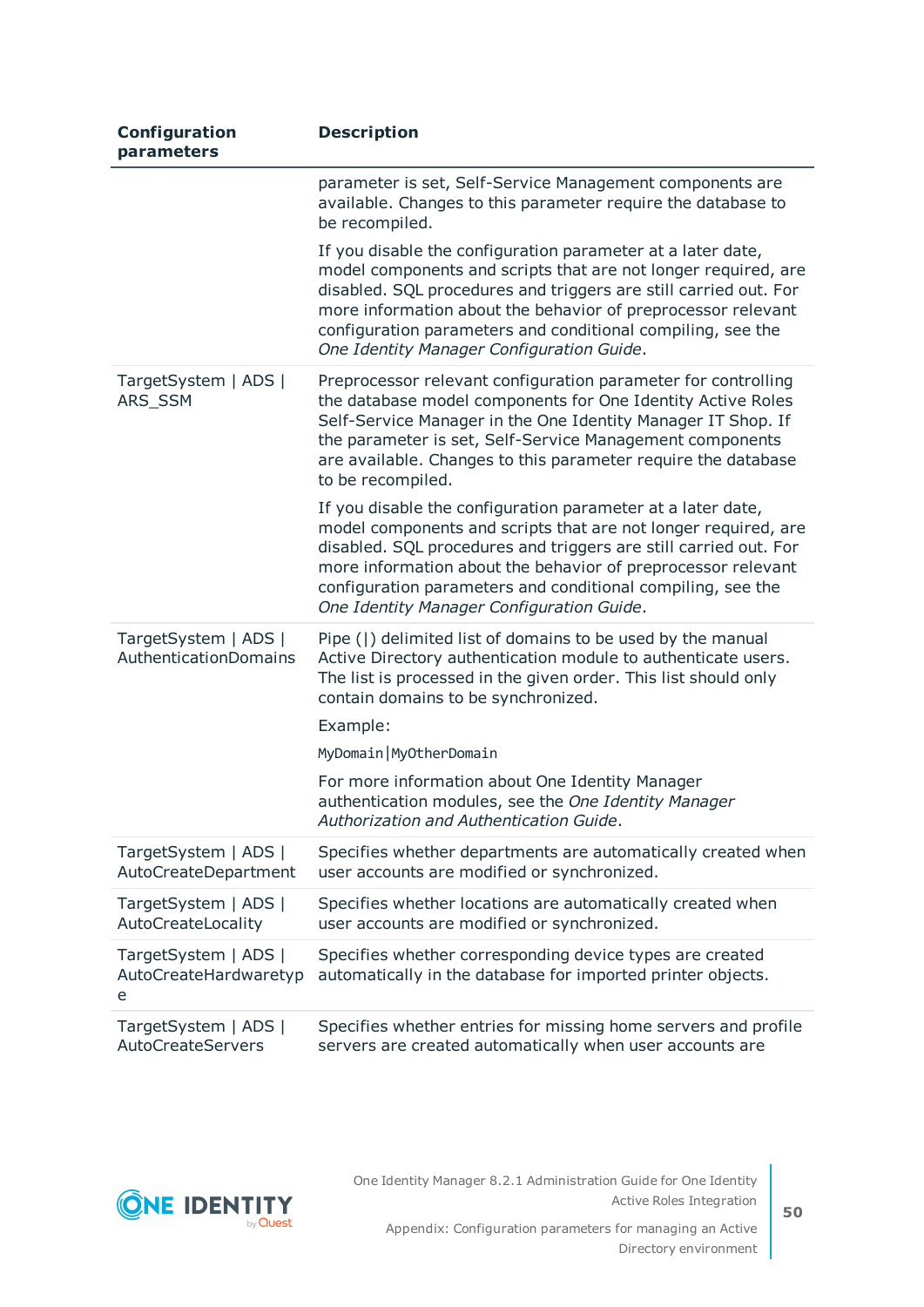| Configuration<br>parameters                                         | <b>Description</b>                                                                                                                                                                                                               |
|---------------------------------------------------------------------|----------------------------------------------------------------------------------------------------------------------------------------------------------------------------------------------------------------------------------|
|                                                                     | synchronized.                                                                                                                                                                                                                    |
| TargetSystem   ADS  <br>AutoCreateServers  <br>PreferredLanguage    | Language of automatically created servers.                                                                                                                                                                                       |
| TargetSystem   ADS  <br>DefaultAddress                              | Default email address of the recipient for notifications about<br>actions in the target system.                                                                                                                                  |
| TargetSystem   ADS  <br>HardwareInGroupFrom<br>Org                  | Specifies whether computers are added to groups based on<br>group assignment to roles.                                                                                                                                           |
| TargetSystem   ADS  <br>MaxFullsyncDuration                         | Maximum runtime of a synchronization in minutes. No<br>recalculation of group memberships by the DBQueue Processor<br>can take place during this time. If the maximum runtime is<br>exceeded, group membership are recalculated. |
| TargetSystem   ADS  <br>MembershipAssignChec<br>k                   | Specifies whether membership validity is verified on saving<br>when group memberships are assigned in the One Identity<br>Manager database.                                                                                      |
|                                                                     | Disable this configuration parameter if several trusted domains<br>with access across memberships are managed in the database.                                                                                                   |
| TargetSystem   ADS  <br>MemberShipRestriction                       | General configuration parameter for restricting membership in<br>Active Directory.                                                                                                                                               |
| TargetSystem   ADS  <br>MemberShipRestriction<br>  Container        | Number of Active Directory objects allowed per container<br>before warning email is sent.                                                                                                                                        |
| TargetSystem   ADS  <br>MemberShipRestriction<br>  Group            | Number of Active Directory objects allowed per group before<br>warning email is sent.                                                                                                                                            |
| TargetSystem   ADS  <br>MemberShipRestriction<br>  MailNotification | Default mail address for sending warning emails.                                                                                                                                                                                 |
| TargetSystem   ADS  <br>PersonAutoDefault                           | Mode for automatic employee assignment for user accounts<br>added to the database outside synchronization.                                                                                                                       |
| TargetSystem   ADS  <br>PersonAutoDisabledAcc<br>ounts              | Specifies whether employees are automatically assigned to<br>disabled user accounts. User accounts are not given an account<br>definition.                                                                                       |
| TargetSystem   ADS  <br>PersonAutoFullSync                          | Mode for automatic employee assignment for user accounts<br>that are added to or updated in the database by<br>synchronization.                                                                                                  |

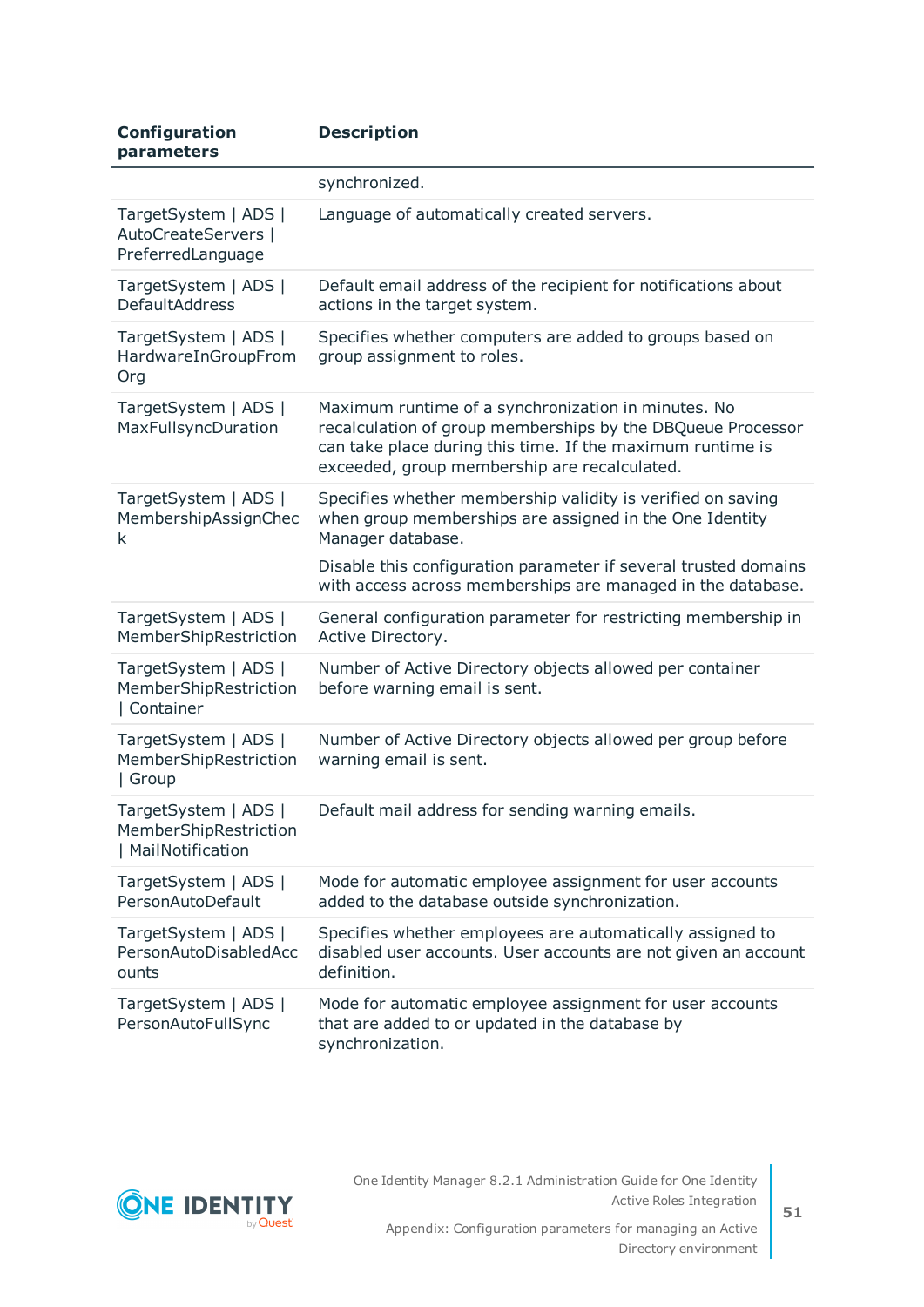| Configuration<br>parameters                  | <b>Description</b>                                                                                                                                                                                    |
|----------------------------------------------|-------------------------------------------------------------------------------------------------------------------------------------------------------------------------------------------------------|
| TargetSystem   ADS  <br>PersonExcludeList    | List of all user accounts that must not be automatically<br>assigned to employees. Names are listed in a pipe ( ) delimited<br>list that is handled as a regular search pattern.                      |
|                                              | Example:                                                                                                                                                                                              |
|                                              | ADMINISTRATOR   GUEST   KRBTGT   TSINTERNETUSER   IUSR . *   IWAM . *   SU<br>PPORT $.*$   $*$   \$                                                                                                   |
| TargetSystem   ADS  <br>PersonUpdate         | Specifies whether employees are updated if their user accounts<br>are changed. This configuration parameter is set to allow<br>person objects to be updated continually from linked user<br>accounts. |
| TargetSystem   ADS  <br>ReplicateImmediately | Speeds up synchronization of modifications between two<br>domain controllers When set, the accumulated modifications in<br>Active Directory are immediately replicated between domain<br>controllers. |
| TargetSystem   ADS  <br>VerifyUpdates        | Specifies whether changed properties are checked when the<br>system is updated. If this parameter is set, the objects in the<br>target system are verified after every update.                        |

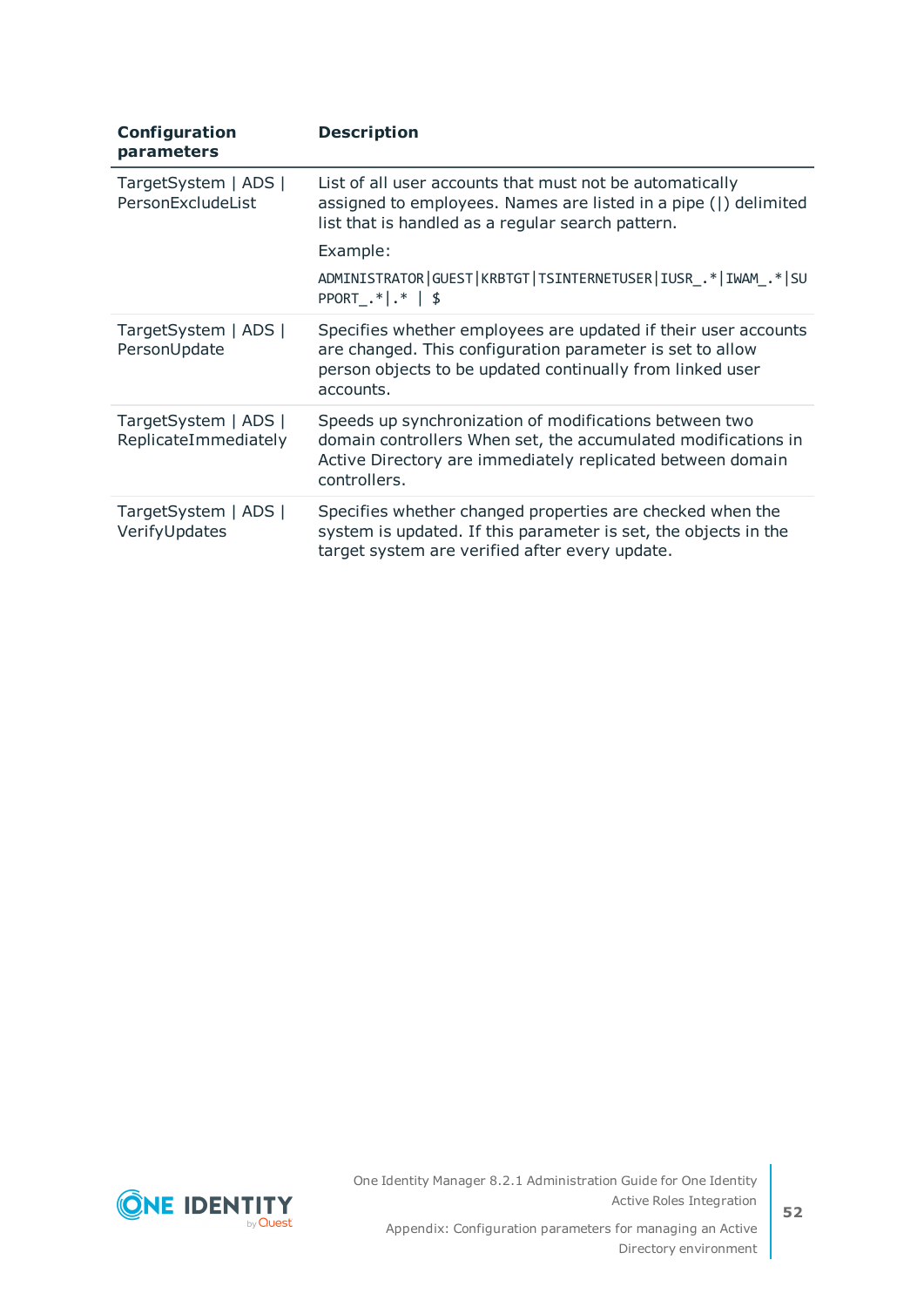# <span id="page-52-0"></span>**Appendix:Default project template for One Identity Active Roles**

A default project template ensures that all required information is added in One Identity Manager. This includes mappings, workflows, and the synchronization base object. If you do not use a default project template you must declare the synchronization base object in One Identity Manager yourself.

Use a default project template for initially setting up the synchronization project. For custom implementations, you can extend the synchronization project with the Synchronization Editor.

The project template uses mappings for the following schema types.

| <b>Schema type in Active Roles</b> | Table in the One Identity Manager Schema |
|------------------------------------|------------------------------------------|
| builtInDomain                      | ADSContainer                             |
| computer                           | ADSMachine                               |
| contact                            | <b>ADSContact</b>                        |
| container                          | ADSContainer                             |
| domainDNS                          | ADSDomain                                |
| group                              | ADSGroup                                 |
| inetOrgPerson                      | ADSAccount                               |
| msDS-PasswordSettings              | <b>ADSPolicy</b>                         |
| msExchSystemObjectsContainer       | ADSContainer                             |
| oganization                        | ADSContainer                             |
| organizationalUnit                 | ADSContainer                             |
| printQueue                         | <b>ADSPrinter</b>                        |
| rpcContainer                       | ADSContainer                             |
| user                               | ADSAccount                               |

#### **Table 11: Schema type mapping**



One Identity Manager 8.2.1 Administration Guide for One Identity Active Roles Integration

Appendix: Default project template for One Identity Active Roles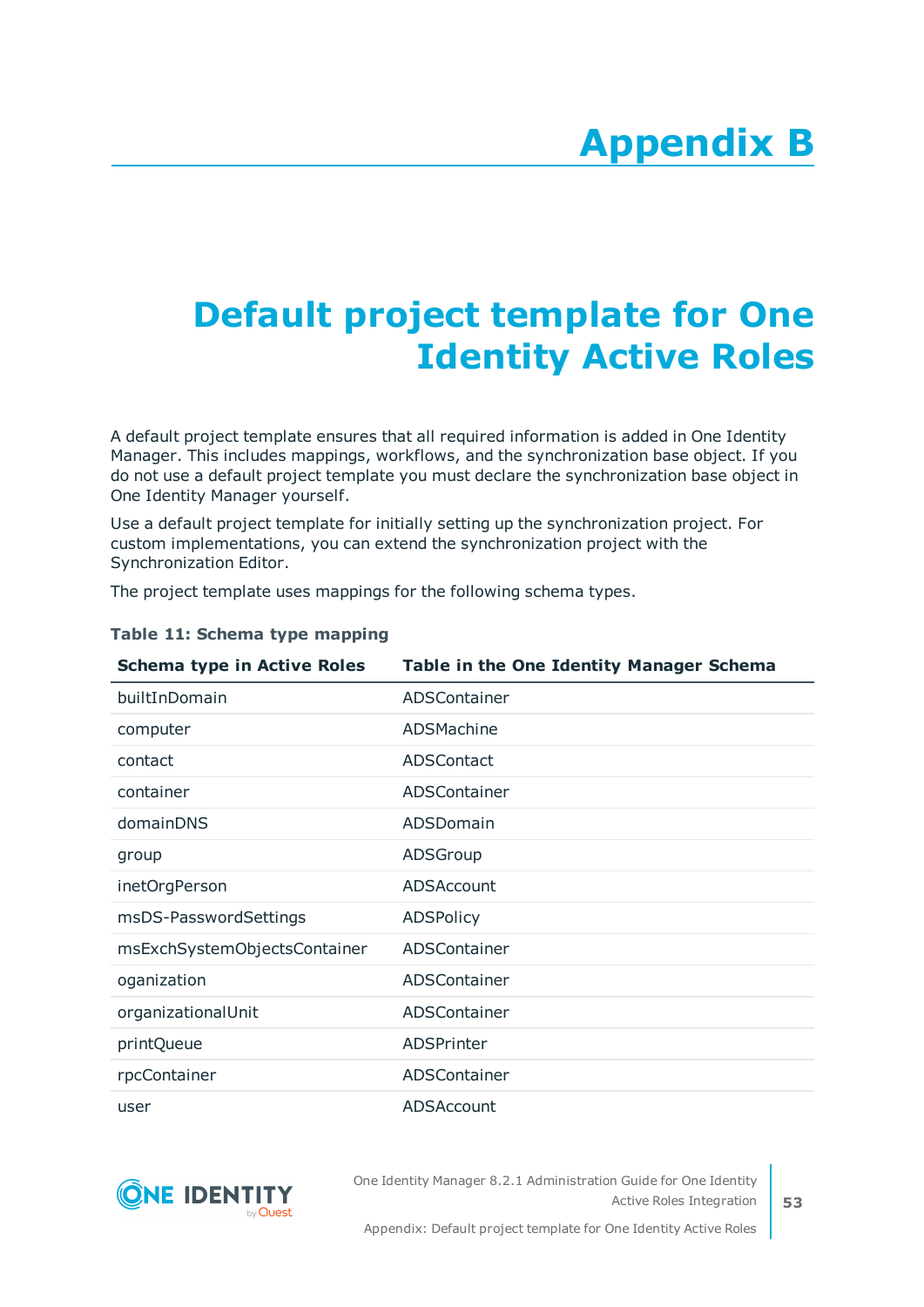# **Appendix C**

## <span id="page-53-0"></span>**Appendix:Active Roles connector settings**

The following settings are configured for the system connection with the Active Roles connector.

**Table 12: Active Roles connector settings**

| <b>Setting</b>                                                     | <b>Meaning</b>                                                                                                                                                                                                                                                                                                                                                                                                                                                                                                |
|--------------------------------------------------------------------|---------------------------------------------------------------------------------------------------------------------------------------------------------------------------------------------------------------------------------------------------------------------------------------------------------------------------------------------------------------------------------------------------------------------------------------------------------------------------------------------------------------|
| Domain                                                             | Full domain name.<br>Variable: CP_Rootdn                                                                                                                                                                                                                                                                                                                                                                                                                                                                      |
| User account                                                       | User for logging in to Active Roles<br>Variable: CP_User                                                                                                                                                                                                                                                                                                                                                                                                                                                      |
| Password                                                           | The user account's password.<br>Variable: CP_Password                                                                                                                                                                                                                                                                                                                                                                                                                                                         |
| DNS name or IP<br>address of the<br><b>Active Roles</b><br>server. | DNS name or IP address of the Active Roles server that connects<br>against the synchronization server.<br>Example:<br><name of="" servers="">.<fully domain="" name="" qualified=""><br/>Variable: CP_Server</fully></name>                                                                                                                                                                                                                                                                                   |
| Reason for<br>workflows                                            | Reason that is entered when the workflows are running.<br>Variable: DefaultWorkflowReason                                                                                                                                                                                                                                                                                                                                                                                                                     |
| <b>Run Active</b><br>Roles workflows                               | Specifies whether to run Active Roles workflows.<br>If the value is False, no Active Roles workflows are run. The user<br>account requires permissions as in Permissions required for<br>synchronizing with One Identity Active Roles on page 10.<br>If the value is <b>true</b> , the connector will attempt to run the Active Roles<br>workflows associated with the operation. This works only if the<br>connection account is not a member of the Active Roles administrators<br>group.<br>Default: False |
|                                                                    |                                                                                                                                                                                                                                                                                                                                                                                                                                                                                                               |

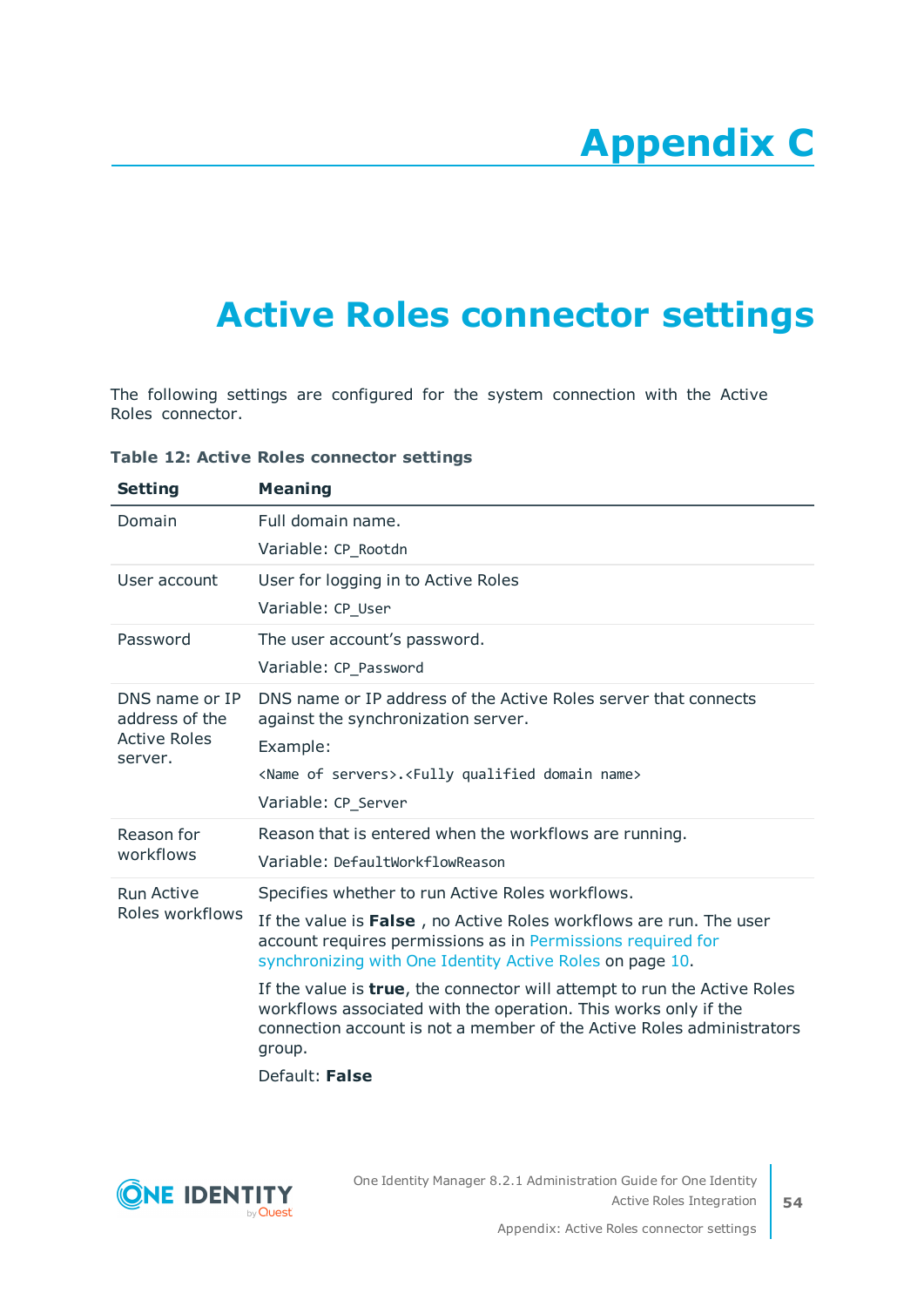| <b>Setting</b> | <b>Meaning</b>                     |
|----------------|------------------------------------|
|                | Variable: RunArsWorkflowsByDefault |
| ForestName     | Name of the domain forest.         |
|                | Variable: ForestName               |



One Identity Manager 8.2.1 Administration Guide for One Identity Active Roles Integration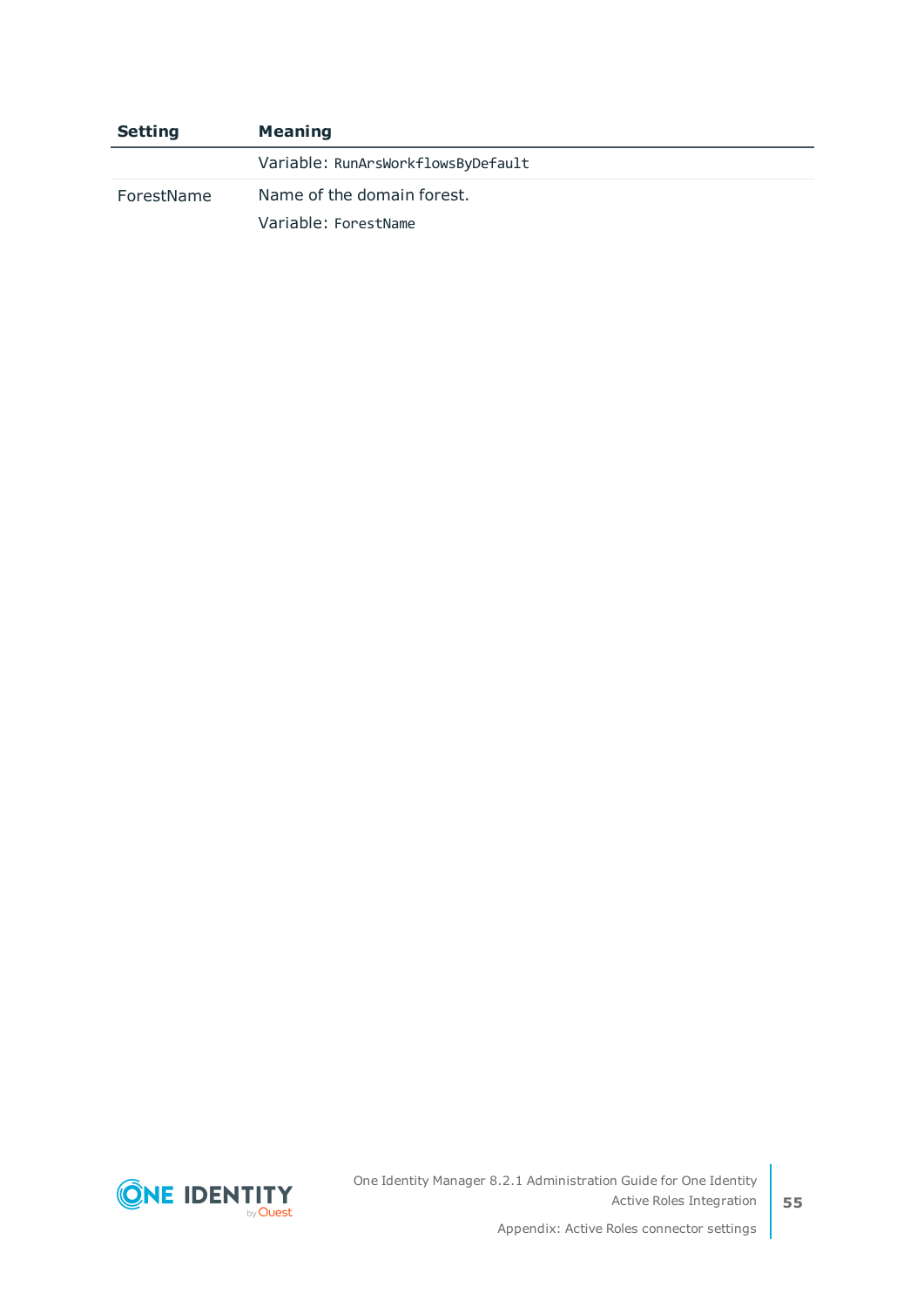<span id="page-55-0"></span>One Identity solutions eliminate the complexities and time-consuming processes often required to govern identities, manage privileged accounts and control access. Our solutions enhance business agility while addressing your IAM challenges with on-premises, cloud and hybrid environments.

## <span id="page-55-1"></span>**Contacting us**

For sales and other inquiries, such as licensing, support, and renewals, visit <https://www.oneidentity.com/company/contact-us.aspx>.

### <span id="page-55-2"></span>**Technical support resources**

Technical support is available to One Identity customers with a valid maintenance contract and customers who have trial versions. You can access the Support Portal at [https://support.oneidentity.com/.](https://support.oneidentity.com/)

The Support Portal provides self-help tools you can use to solve problems quickly and independently, 24 hours a day, 365 days a year. The Support Portal enables you to:

- Submit and manage a Service Request
- View Knowledge Base articles
- Sign up for product notifications
- Download software and technical documentation
- View how-to videos at [www.YouTube.com/OneIdentity](http://www.youtube.com/OneIdentity)
- Engage in community discussions
- Chat with support engineers online
- View services to assist you with your product

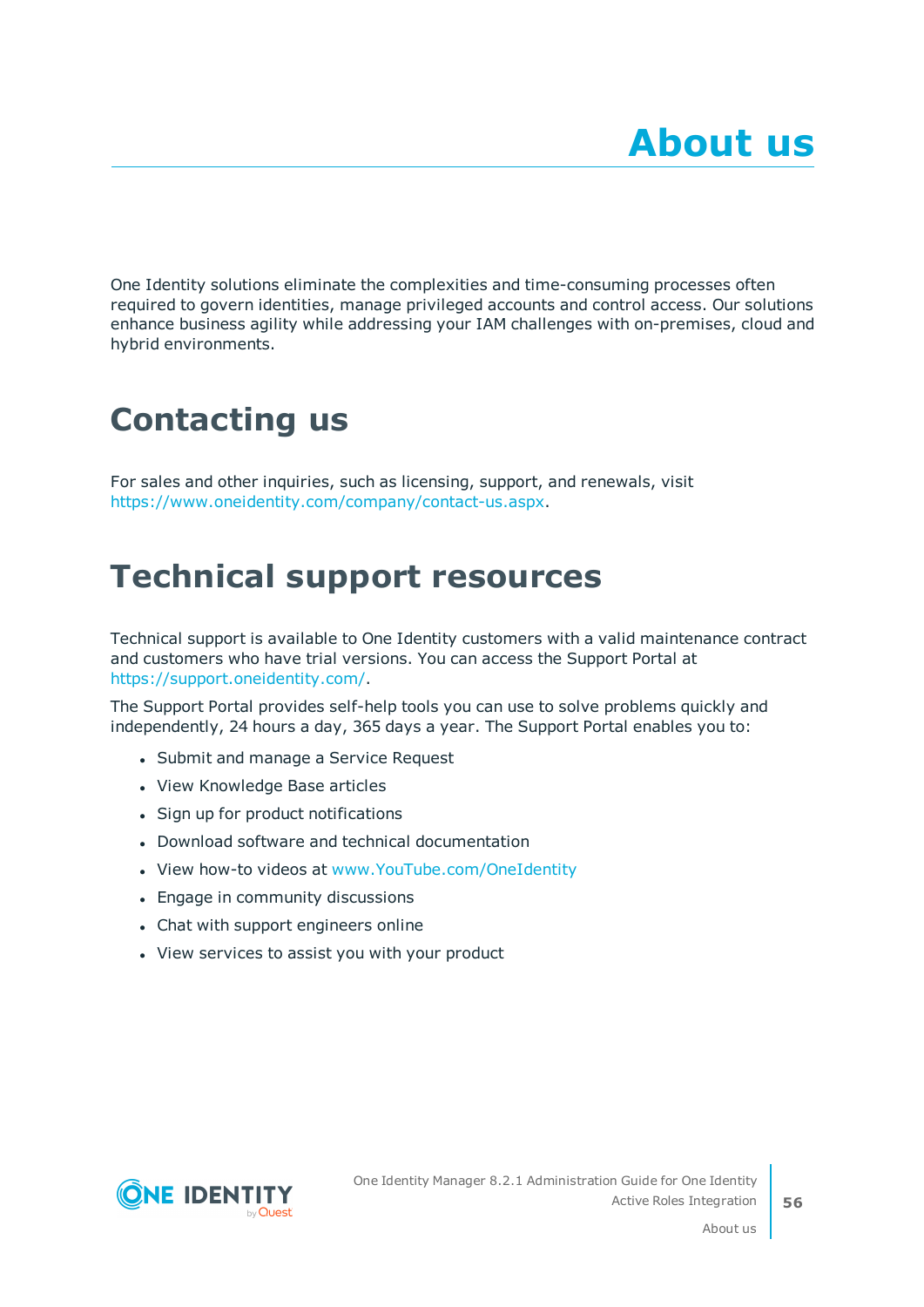# **Index**

### <span id="page-56-0"></span>**A**

Active Directory domain deprovision user account [41](#page-40-0) group deprovisioning [41](#page-40-0) workflow [32](#page-31-0) Active Directory group add to IT Shop (automatic) [36](#page-35-1) approval by owner [39](#page-38-0) create [38](#page-37-0) delete [41-42](#page-40-1) deprovision [41-42](#page-40-0) deprovisioning date [39,](#page-38-0) [43](#page-42-0) deprovisioning status [39](#page-38-0), [43](#page-42-0) main data [39](#page-38-0) owner [39](#page-38-0) publish [39](#page-38-0) request [38](#page-37-0) restore [44-46](#page-43-0) revoke deprovisioning [44-46](#page-43-0) Active Directory user account delete [41-42](#page-40-1) deprovision [41-42](#page-40-0) deprovisioning date [43](#page-42-0) deprovisioning status [43](#page-42-0) restore [44-46](#page-43-0) revoke deprovisioning [44-46](#page-43-0) Active Roles architecture [5](#page-4-1) connector [5](#page-4-1) deprovision [41](#page-40-0) deprovisioning date [43](#page-42-0)

deprovisioning status [43](#page-42-0) policies [35](#page-34-0) schema [34](#page-33-0) synchronization server [11](#page-10-0) virtual properties [34](#page-33-0) workflow [31-34](#page-30-0)

### **C**

calculation schedule [23](#page-22-0) deactivate [24](#page-23-0) configuration parameter [47](#page-46-0)

### **D**

direction of synchronization direction target system [15](#page-14-0) in the Manager [15](#page-14-0)

### **J**

Job server load balancing [21](#page-20-0)

**L** load balancing [21](#page-20-0)

### **O**

object delete immediately [25](#page-24-1) outstanding [25](#page-24-1) publish [25](#page-24-1)



One Identity Manager 8.2.1 Administration Guide for One Identity Active Roles Integration

Index